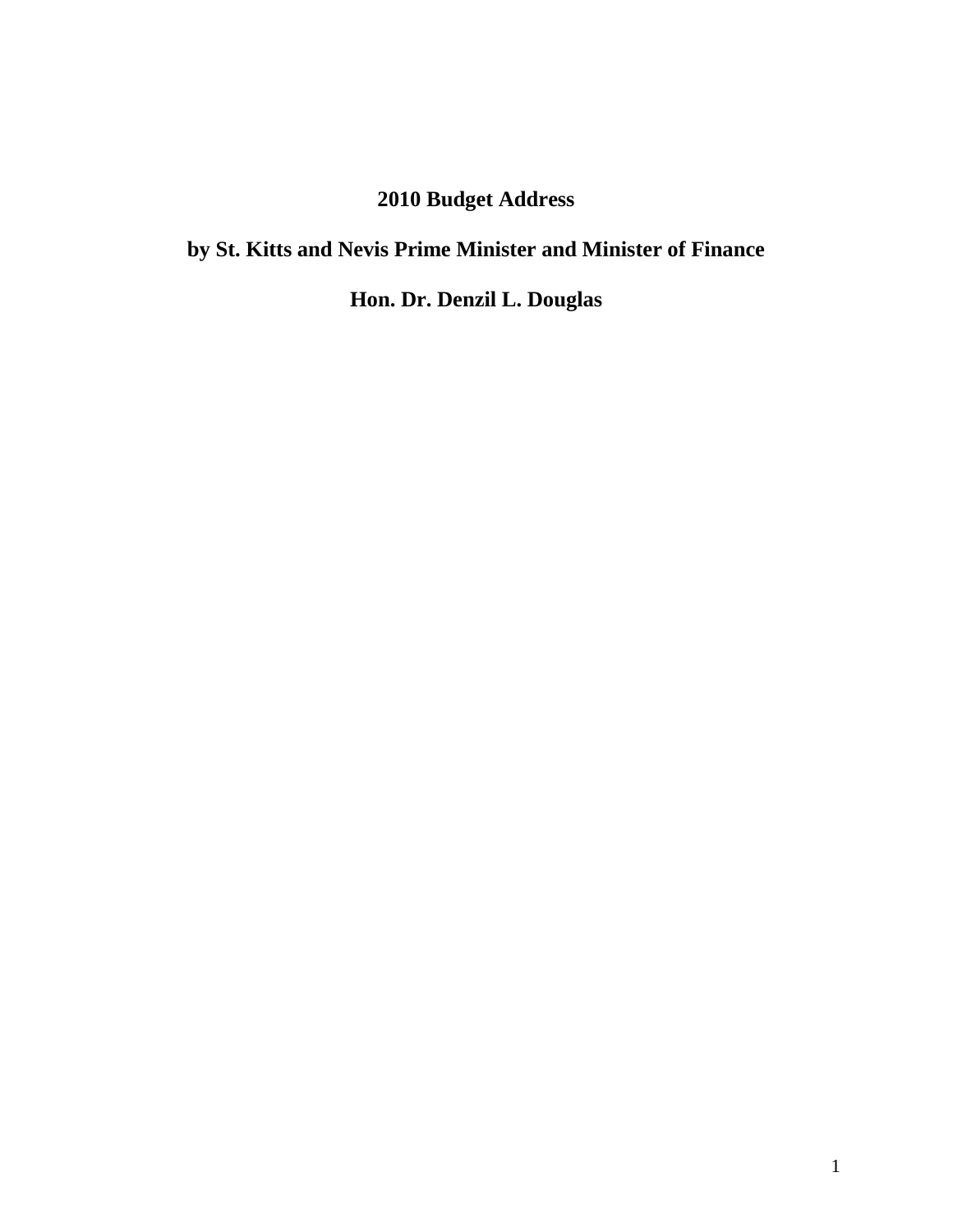1. Mr Speaker, I rise to move the second reading of the Bill shortly entitled the Appropriation (2010) Act 2009.

## **INTRODUCTION**

2. This year's budget address comes a few months after our people have overwhelming demonstrated their confidence in the plans and programmes of my Government by definitively and decisively renewing our mandate to provide leadership for this country for a most remarkable fourth Parliamentary term in succession. Our people have witnessed the massive change that my Government has brought about, against great odds, in just under 15 years, and they have mandated my Government to continue moving forward with the implementation of our impressive agenda for change.

3. This is the context in which I present to you today the economic and fiscal plans of the Government of St Kitts and Nevis for the year 2010. The year 2009 was a very challenging one for the global financial community. The global financial crisis, marked by lower revenues especially as it relates to tourism receipts, a fall off in remittances, the resultant unemployment and negative growth, reached our shores very early in 2009 as our major trading partners began to feel the brunt of its effects. However, we had anticipated this and had begun to make the necessary preparations. You will recall that in the 2009 Budget Address we did indicate that we would need to take certain precautions as we live in a global village.

4. Mr Speaker, in coping with the risk of financial turmoil and depression in our real economy, my Government acted swiftly and pre-emptively, to reduce uncertainty and stimulate the economy. According to the World Economic Outlook of 2009, it was the actions such as those taken by governments, which are largely responsible for the expansion that is now being experienced globally. The report states that the triggers for the rebound were strong public policies across advanced and emerging economies, together with measures employed by the International Monetary Fund (IMF) at the international level that served to allay fears over systemic financial collapse, supported demand and eliminated fears of global depression.

5. Mr Speaker, these types of actions were not difficult for us to take because as a visionary Government we have always been engaged at some level in these activities. Maintaining an environment that is conducive to growth and development has long been a strategic priority for this Government. The outcome of this has been the high level of Foreign Direct Investment, which we have been experiencing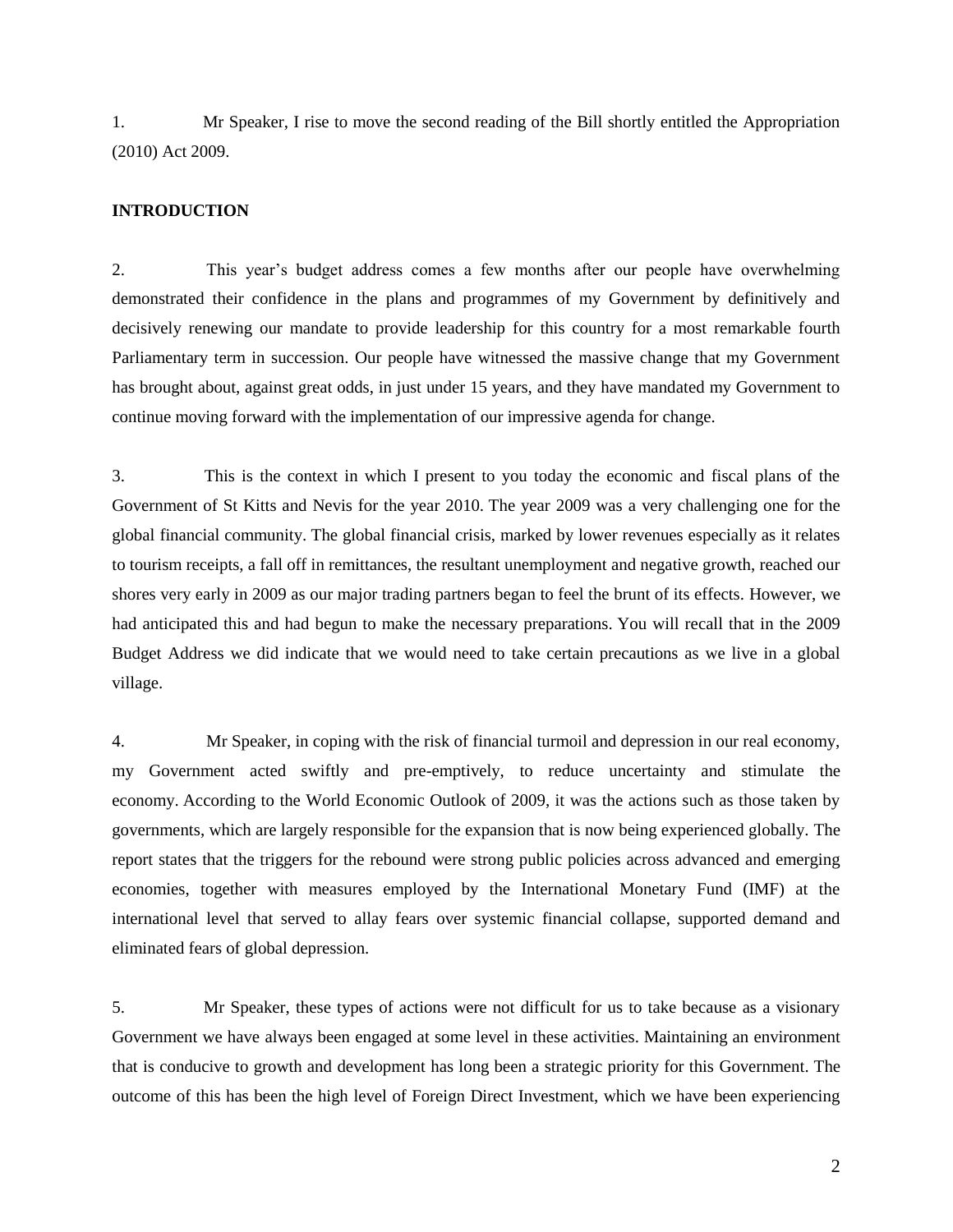over the years. Taking care of the poor and vulnerable is a long standing tradition of this Government and this is evidenced by our continued high ratings on the Human Development Index, in our record for providing housing solutions especially for the most vulnerable and by the extensive array of social safety nets which we have in place to ensure that all of our citizens are able to live a decent life.

6. As we look back at the actions that this Government has taken over the past fourteen years, which have proven to be extremely strategic and highly effective, let us not forget the successful closure of the Sugar Industry in 2005 after years of preparation of our economy to be transitioned from one highly dependent on sugar manufacturing and export to one based on services. The transformation of the economy, though on-going, has already demonstrated that we made the right decision given the success to date of our Tourism, Construction and Transportation Sectors. Let us also reminisce on the development of our comprehensive Education System with its extensive support mechanisms. Let us also examine the development of our Health Services and the access by all of our citizens to high quality primary and secondary health care with provisions for free services to those who are most vulnerable in our society. Surely, we can say without a doubt that these programmes have helped to cushion what would otherwise have been the severe blow that the global financial crisis would have dealt to our people.

7. Mr Speaker, we have built a strong, resilient foundation through collaboration and consultation with all stakeholders in our society. I am sure that all of our citizens and residents would agree when examining the past record of this Government that we have performed well in terms of the scope and depth of activities that the Government has been engaged in over the years. These actions have borne fruit in every sector in the form of exceptional results including excellent performance by our students in overseas examinations, outstanding performance by our young people in sports, higher than expected Foreign Direct Investment, dramatic increases in visitor arrivals, and consistent improvement in fiscal performance over the years.

8. Mr Speaker, no one should underestimate the effort that was involved in these achievements. We have toiled day and night, tirelessly, in leading this country into the position that it has attained today. All of our efforts were geared towards the overarching goal of creating a better standard of living for our people. I am pleased to report that the results of the recent Poverty Assessment have indicated that the number of persons living below the poverty line has decreased by seven percentage points. It is on the basis of this sterling performance that we move forward into the future with confidence in our ability to weather the storms that come our way from time to time. We have demonstrated that we are capable of navigating dangerous terrain and we have the mettle and resolve to overcome seemingly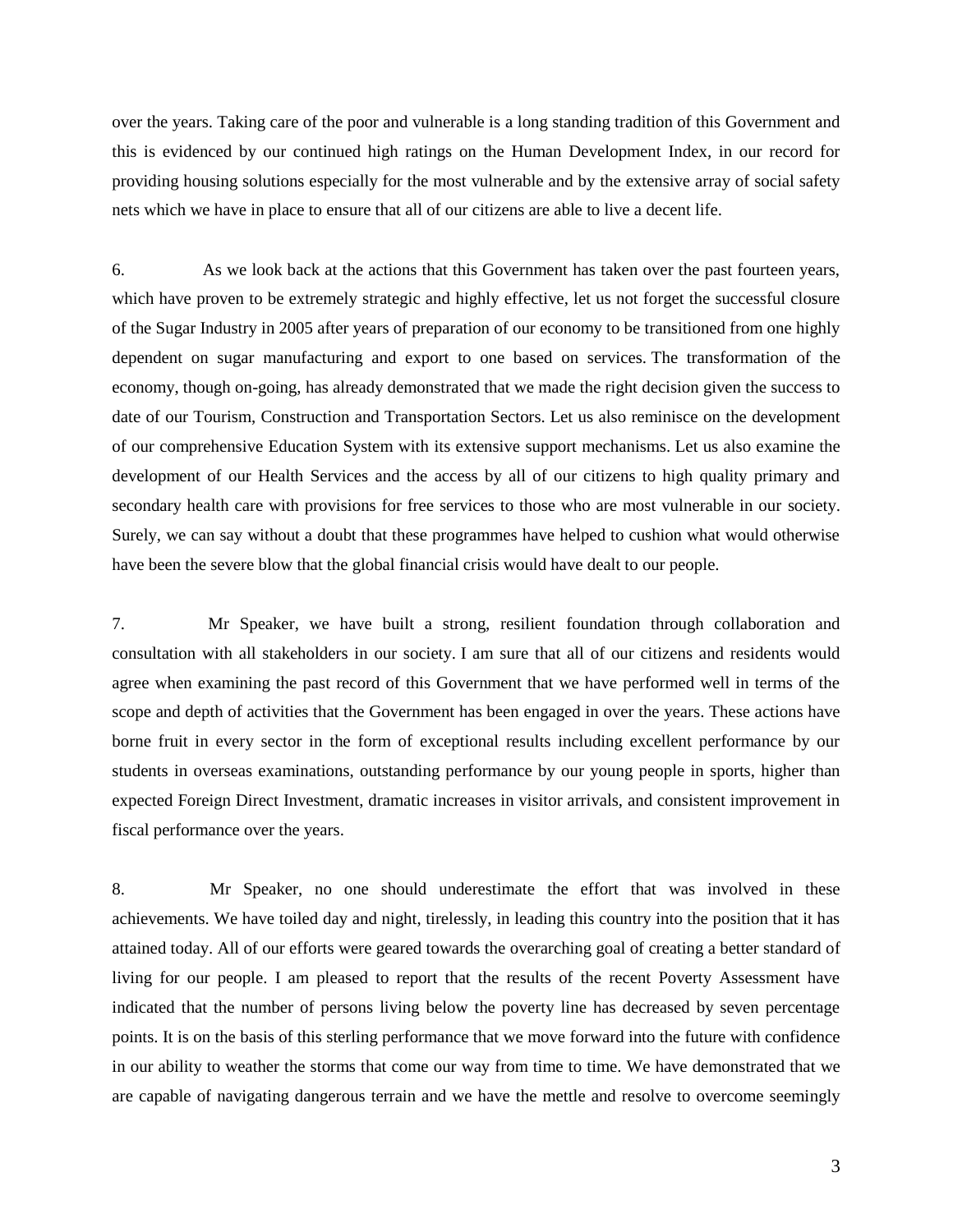insurmountable obstacles. We are confident that with the help of Almighty God we will continue to lead this country into greener pastures as we fuel the process of Nation building through innovative thinking.

## **THE EXTERNAL ENVIRONMENT**

#### **International Economic Development**

9. Mr.Speaker, approximately one year and a half ago the global economy faced the deepening of the worst economic and financial downturn since the Great Depression with record market failures precipitated by turmoil in the financial markets after the disintegration of the United States' sub-prime mortgage markets in 2007. The impact of these events is evident in the deceleration of World Economic Output which grew by 5.2% in 2007 but decelerated to 3.0% in 2008. Furthermore, it was anticipated in 2009 that the world economy would contract and the rate of growth would turn negative to reach approximately -1.1%.

10. However, the IMF in the latest edition of the World Economic Outlook (WEO), has reported that the global economy is again expanding and financial conditions have improved but it will take some time for economic fundamentals such as employment to make a significant rebound. Notwithstanding this, the IMF has cautioned against complacency as the pace of recovery will be slow for some time as indicated by the most recent projections for global economic activity which is expected to reach 3.1% in 2010, notably well below growth rates achieved prior to the crisis. In the advanced economies as a group, output is estimated to have contracted by 3.4% in 2009 while in the newly industrialized Asian economies which include Korea, Taiwan, Hong Kong and Singapore, which experienced substantial declines in industrial production during 2008, output is estimated to have contracted by 2.4% in that year.

11. In 2010, the newly industrialized Asian economies are projected to expand by 3.6% while the Euro area growth is forecasted to expand from -4.2% in 2009 to 0.3% in 2010. In the United Kingdom it is estimated that economic output will increase from -0.4% in 2009 to 0.9% in 2010 while growth in the United States will also move upwards from -2.7% in 2009 to 1.5% in 2010. These rates are insufficient to reduce unemployment. With relatively high unemployment rates persisting in the advanced economies, the prospects for growth in developing economies like St. Kitts and Nevis is dampened as a result of the likely negative impact on remittances, tourism receipts and Foreign Direct Investment.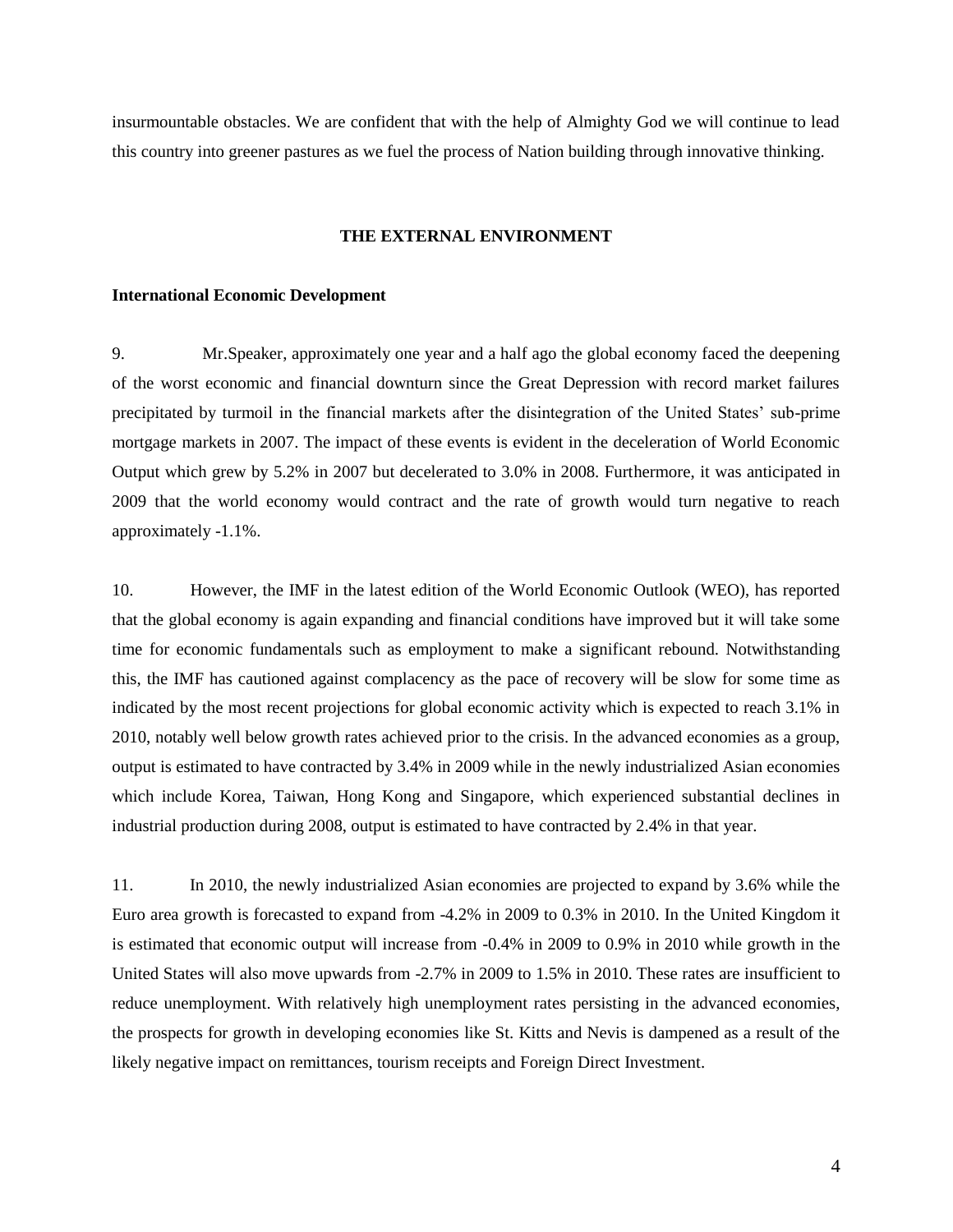12. It is anticipated that recovery in the sectors that have been most adversely affected by the events in the global economy will be slow during 2010 coinciding with the gradual rebound of the United States' economy as the freeze on credit and finance begins to dissipate, paving the way for new inflows of Foreign Direct Investment. On the positive side, inflation may continue to be low as increases in commodity prices remain moderate. However, energy prices, in particular, could rise somewhat in 2010 as a result of increased demand in China and other Asian countries. The challenges presented by the economic and financial crisis are not specific to St. Kitts and Nevis, but have encompassed the entire region. Hence, I turn now to the Regional Economic Developments.

# **Regional Economic Developments**

13. Mr. Speaker, during the first half of 2008, the Caribbean region struggled with the commodity crisis which manifested itself in high prices for oil and food. The financial meltdown in the United States occurred in the latter months of that year and quickly spread to other markets across the globe significantly affecting many firms through reduced consumption and investment. The effects of the crisis initially materialized as a downturn in tourism, the major exchange earner for most states in the region, and eventually resulted in declines in other vital sectors as credit tightened and consumer demand dwindled.

14. The circumstances were made even more difficult by the collapse of the CL Financial Group, which placed strain on a region that was already struggling to manage the fallout of the global recession. However, we are fortunate that, through the effective regulation and supervision of commercial banks by the Eastern Caribbean Central Bank (ECCB), the Banking Sector has demonstrated considerable resilience. It has become clear, therefore, that the stability of the financial sector would be significantly enhanced by regional approaches to the regulation of non-bank financial institutions and greater integration of the regulatory and supervisory functions in the entire financial sector, including the banking sector and the non-bank financial sector.

15. Mr. Speaker, the OECS member Countries recorded an estimated growth rate of 1.9% in 2008, which represents a significant decline relative to the rate of 5.6% reported in 2007. The slowdown was due to a deceleration in the rate of growth in value added for Construction, Transportation and Communications, Government Services and, Banks and Insurance coupled with declines in output in the Wholesale and Retail Trade, Manufacturing and Hotels and Restaurants Sectors. The ECCB Real Sector Analysis for January to June 2009 indicated that the situation had worsened significantly and economic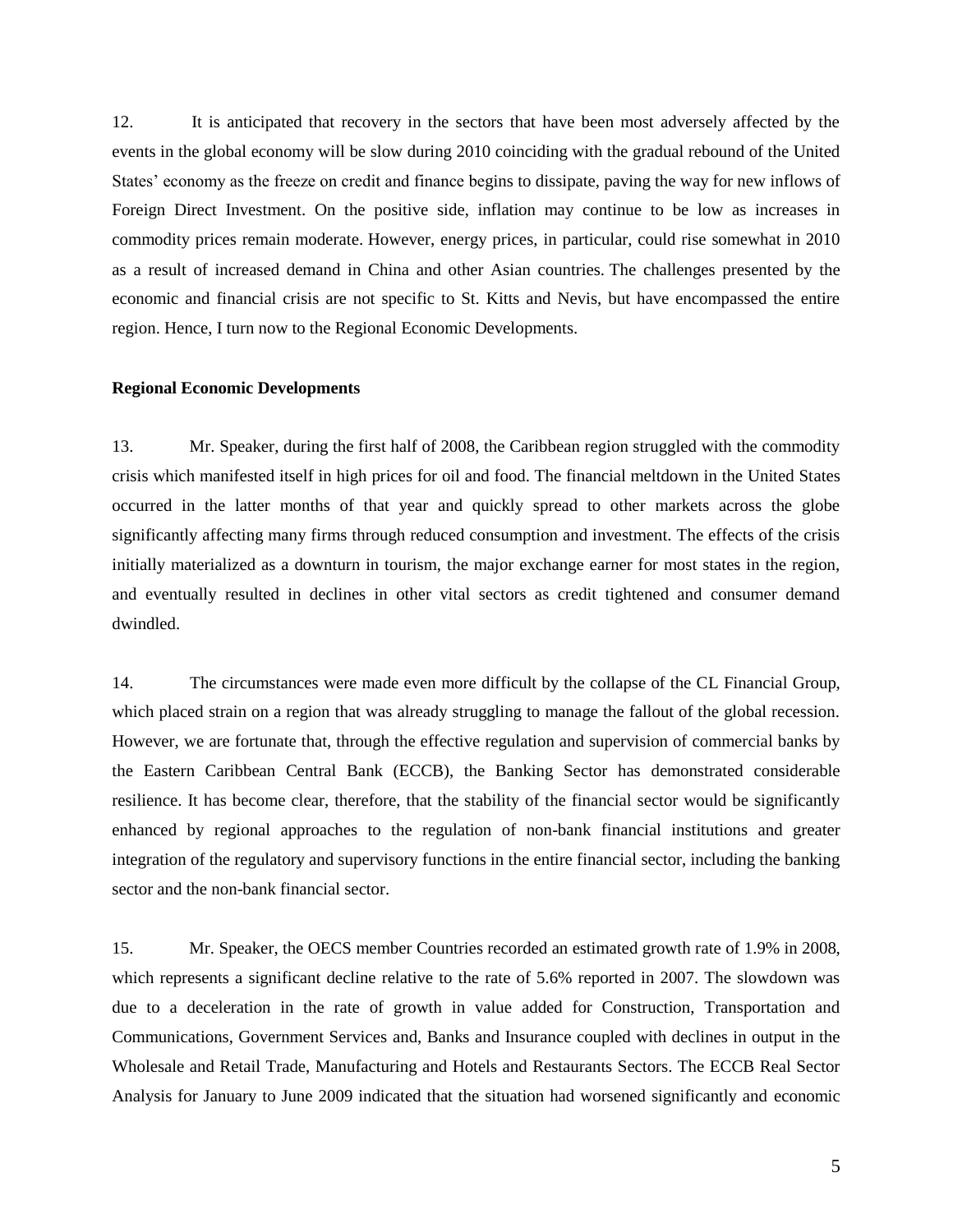output had contracted by 6.2% during the period. This compares very unfavourably with the relatively weak growth rate of 2.6% recorded during the corresponding period of 2008.

16. Economic output in the first half of 2009 contracted in most ECCU member states at rates ranging from -0.9% in St. Vincent and the Grenadines to -20.9% in Anguilla. In St. Kitts and Nevis, the contraction was at a rate of 7.3%. The Commonwealth of Dominica and Montserrat were the only member countries that recorded an increase in output during the period recording 0.8% and 4.4% respectively. The performance of the economies in the larger Caribbean Community member states decelerated further during 2008. Economic growth in this group declined from 3.8% in 2007 to 1.1% in 2008. The rate of economic growth in Barbados slowed to a rate of 0.5% in 2008 compared to a healthy rate of 4.4% in 2007. The slowdown in economic growth was mainly attributed to a downturn in tourism activity. In Jamaica, output contracted by 0.6% in 2008 in contrast to a positive growth rate of 1.4% in 2007. This decline is primarily attributed to a reduction in output from the Agriculture Sector. Trinidad and Tobago recorded a slight decrease in economic activity from 5.5% in 2007 to 3.5% in 2008.

17. Mr. Speaker, the strengthening of our regulatory institutions and the implementation of appropriate policy measures to address the effects of the crisis is crucial to our stability during this period of economic downturn and to our ability to capitalize on the opportunities that will present themselves when the recovery takes place. The Monetary Council of the ECCB has played a vital role in devising a response to the fallout of the crisis on the ECCU member states. These actions include the decision to complete the implementation of the Single Regulatory Units (SRUs) and to increase the coverage of the Regulatory System. Moreover, the members of the Eastern Caribbean Currency Union have entered into a formal agreement in relation to the implementation an Eight-Point Stabilization and Growth Programme that is intended to help the countries mitigate the impact of the global economic crisis, maintain financial and macroeconomic stability, protect vulnerable groups through social safety net programmes and promote economic growth and transformation. We expect that the programme would provide an important framework for fiscal and macroeconomic policy coordination in the Eastern Caribbean Currency Union and would make a significant contribution to the stability and growth of the member countries of the ECCU overtime.

18. I turn now to the Domestic Economy.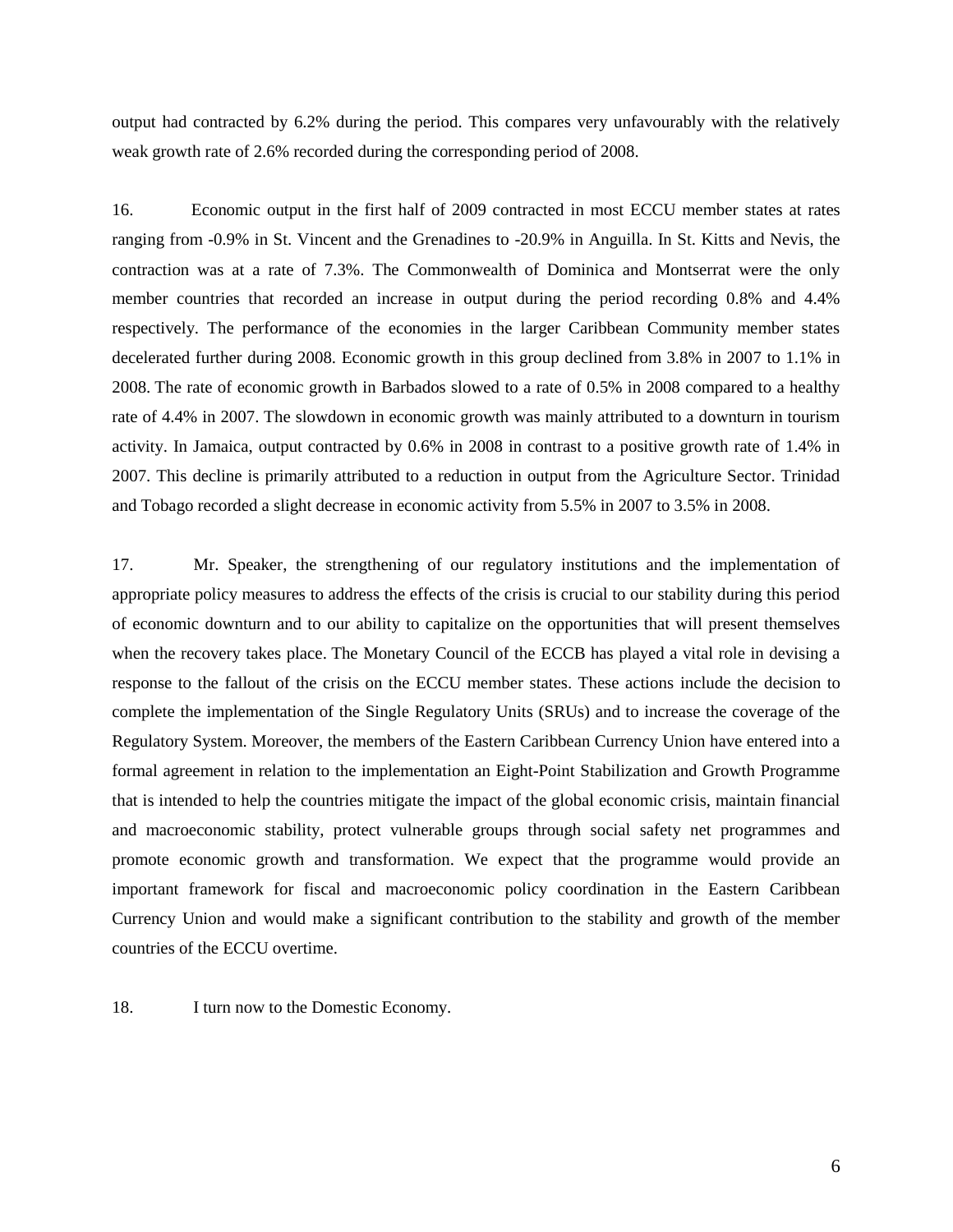#### **THE DOMESTIC ECONOMY**

#### **Output, Prices and the Balance of Payments**

19. Mr Speaker, I am pleased to report that the economy of St. Kitts and Nevis continued to expand in 2008 in the face of the negative effects of rising oil and food prices, and the collapse of the global financial markets in the latter months of that year. Despite the prolonged period of recession and the anticipated slow recovery globally, this Government is even more committed to the transformation process aimed at creating a diversified, service-oriented modern economy. We are not, by any means, ignorant of the burgeoning ill-effects of the financial crisis on our economy but this Government is fully cognizant of the benefits that could be derived from the implementation of sound economic and financial policies, and the strengthening of institutions during these challenging times.

20. The continued investment in important Sectors has resulted in St. Kitts and Nevis recording real GDP growth of 4.6% in 2008, a higher rate of growth than the 3.0% recorded for global output and the 0.6% recorded by the advanced economies during the same period. This expansion in economic growth is attributed to increased activity in the Agriculture, Construction, Distributive Trade, Tourism, and Transportation Sectors.

21. Mr. Speaker, the Construction Sector has played a vital role in the overall performance of the economy accounting for 15.0% of Gross Domestic Product (GDP) in 2008 with an increase in value added of 2.7%. This was largely due to ongoing work on several major projects such as the West Basseterre By-pass Road and the Ocean's Edge and Silver Reef Resorts Projects. However, the strong performance of this sector was not limited to these large scale projects, but included other areas in the sector. Our expansive land distribution programme has continued to empower our people by facilitating land and home ownership resulting in an increase in home construction. New residential housing starts increased by 31.3% from 128 in 2007 to 168 in 2008. Additionally, the ECCB's Commercial Banking Statistics Report indicated that loans and advances for construction activity increased by 14.8% to \$491.2 million in 2008, of which financing for home construction and renovations accounted for 54.6%. We expect that over time, as the full impact of the Special Land Distribution Initiative is felt in our economy, the Construction Sector will grow at an even faster pace.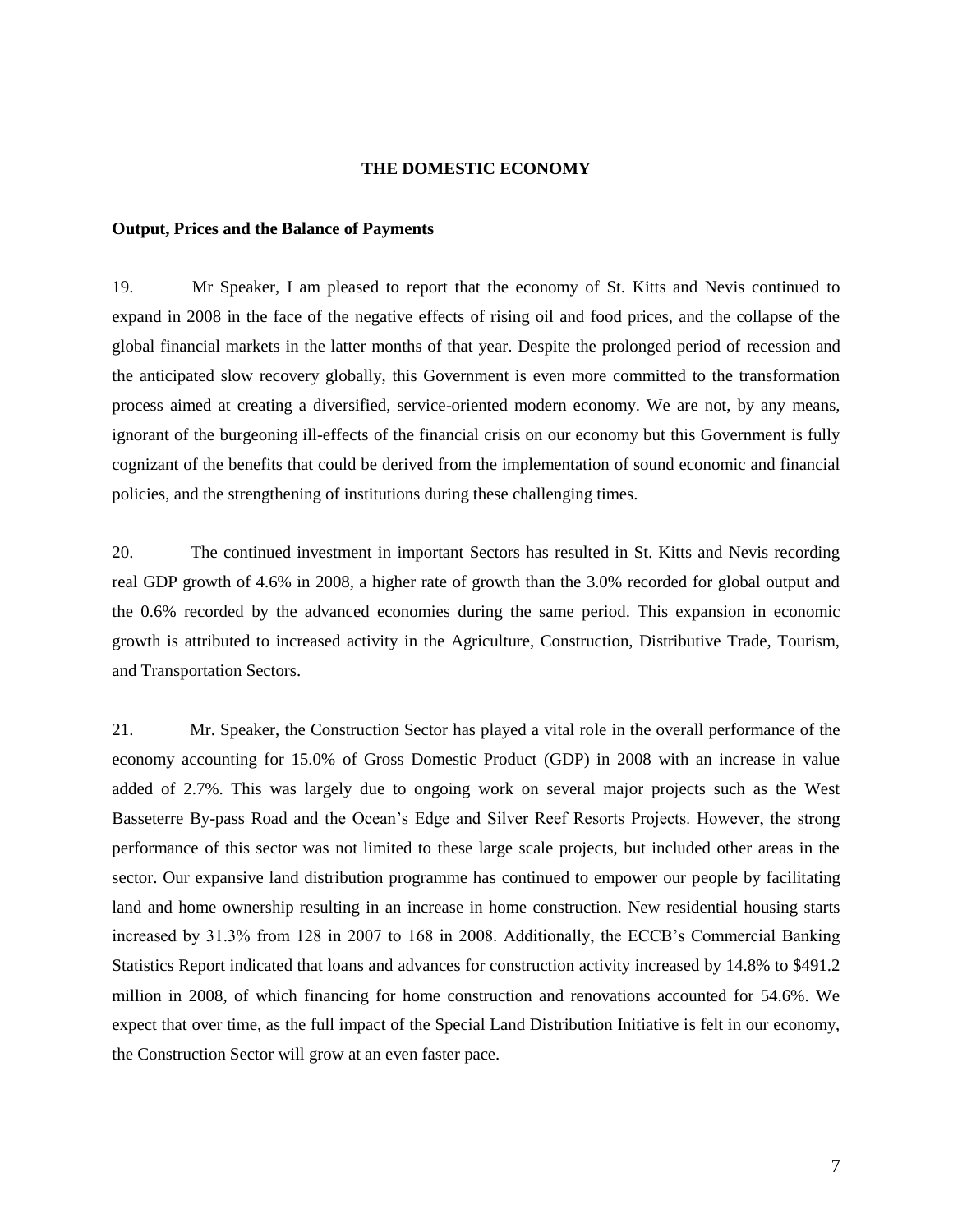22. The Government's agenda to assist the citizens of this country in the creation of wealth through land and home ownership goes much further than the Special Land Distribution Initiative. The National Housing Corporation (NHC) currently has three new home improvement and construction projects under implementation namely; the NEMA Starter Home Improvement Project, the Ex-SSMC Basic Housing Assistance Project and the NHC Housing Solution 500 Programme. We have invested \$6.0 million in the NEMA Starter Home Improvement Project to assist 158 households in the expansion of their homes thereby improving their living conditions. I am happy to report that to date 78.5% of these persons, approximately 124 families, have benefitted from this Project. Moreover, through the implementation of the Ex-SSMC Housing Assistance Project we have kept our promise to ensure that persons who have worked tirelessly in the sugar industry are provided the opportunity to acquire a piece of the land on which they toiled for so many years. We have already constructed 66 new homes for exsugar workers and have made improvements to 30 more. Currently, there are 15 new homes under construction and 11 being renovated under this Project. The NHC Housing Solution 500 Programme presently has 122 homes under construction and another 73 has been completed.

23. Mr. Speaker, acknowledging the potentially devastating effects of the global recession on the Construction Sector and the role of the Government in providing the facilitating environment for expansion, we approved a new package of incentives for contractors to afford them the opportunity to import equipment vital to the building process on concessionary terms. It has been estimated that this initiative will reduce the total cost on construction projects by 8% resulting in a multiplier effect, increasing home ownership and employment in the sector aiding overall economic growth.

24. Continued expansion in the economy was accompanied by a slight increase in inflation. The Consumer Price Index on a period basis rose by 5.4% in 2008, compared to 4.5% in the previous year. The moderate increase can be linked to the success of the interventions implemented to restrain the effects of the escalating prices in oil and other commodities such as the capping of the fuel surcharge and restricting the margins that wholesalers and retailers can levy on certain goods that make up a high percentage of the basket of goods.

25. The susceptibility of our economy to world oil prices has caused this Government to continue to explore alternative sources of energy to reduce our dependence upon petroleum products and thereby mitigate the impact of rising oil prices. Since our last Budget, the Federal Government has played a vital role in ensuring that the Geothermal Energy Project in Nevis achieves its projected outcomes for the Federation and the neighbouring islands. In April of 2009 the Federal Government signed a Memorandum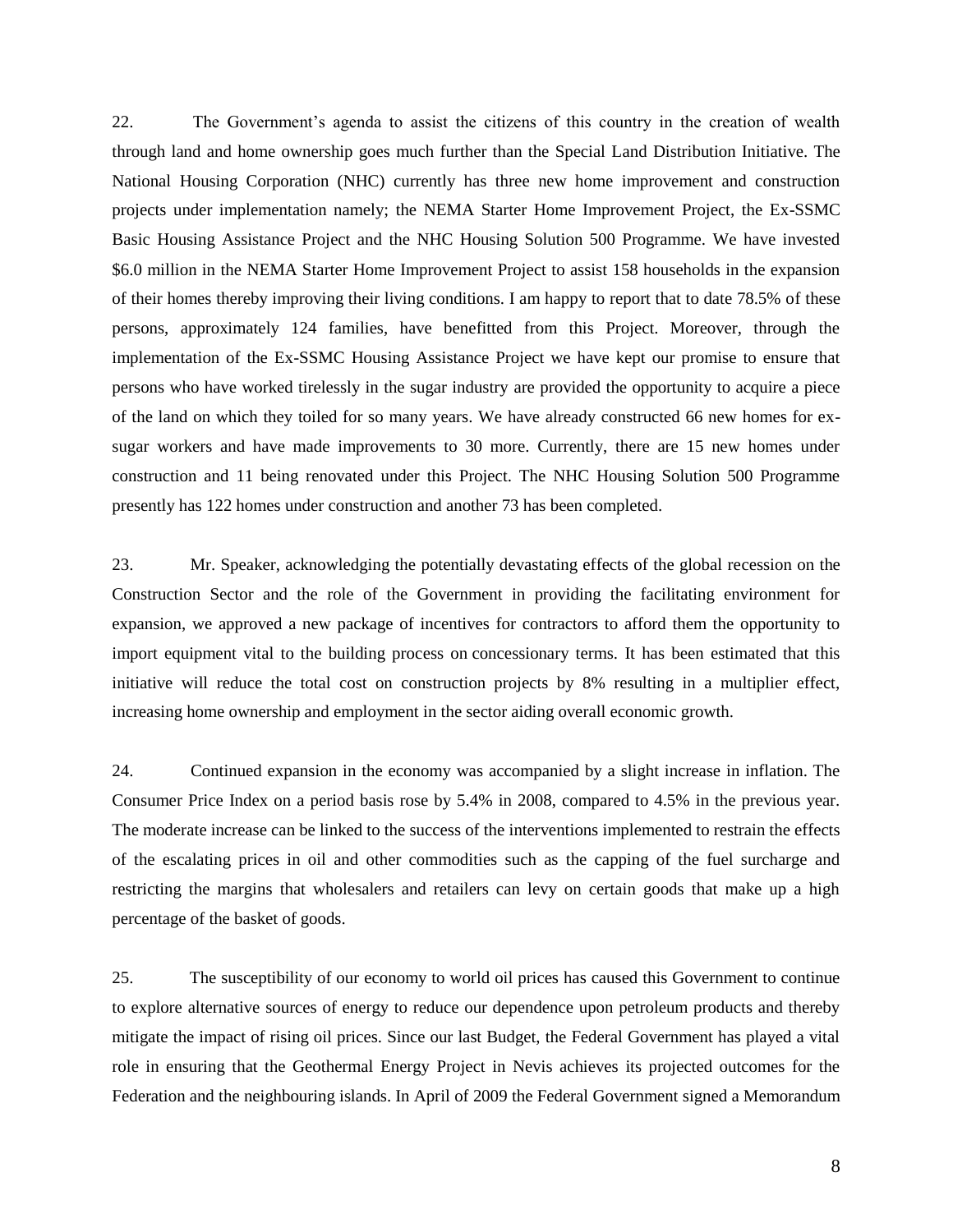of Understanding (MOU) with CARICOM to facilitate the provision of technical assistance to advise on the most sustainable, safe and environmentally friendly method of harnessing this energy in order to move the process forward and realize the full operation of the new facilities during 2010. Upon completion of the Project, a new source of energy would be readily available to the Federation. This new source of energy is expected to generate 50 to 100 megawatts of clean power that would complement the benefits that will be derived from the corporatisation of the Electricity Department also slated for completion during 2010.

26. Geothermal energy is only one of the promising options available to the Federation in reducing our dependence on fossil fuels. In recent months this Government has undertaken testing at Belle Vue Mountain, to determine the viability of a Wind Farm Development at that site. The results have proved to be so encouraging that this Government, with the assistance of the Organization of American States (OAS), has prepared a draft contract between North Star (St. Kitts) Ltd, a local company, and the Government. This draft contract, when finalized and executed, with the subsequent power purchase agreement will require that North Star (St. Kitts) Ltd supply at least 8 megawatts of wind generated electricity at prices expected to be substantially lower than the existing cost of generating electricity from diesel. These forms of clean energy will create downward pressure on the price of electricity and thereby boost economic activity and improve the quality of life for our people.

27. Mr. Speaker, I will now proceed to summarize the Balance of Payments Statement which records all receipts and payments between our Federation and the rest of the world. In 2008, the Current Account deficit increased by 18.7% to \$352.47 million or 22.9% (\$1,539.97 million) of GDP at market prices.This increase in the deficit was mainly attributed to an increase in the net importation of goods and services by 37.1% to \$412.97 million or 26.8% of GDP. The upturn in net goods and services can be attributed to outflows for merchandise for construction to facilitate ongoing activities in that sector, activity in the Distributive Trade Sector and increased activity in Tourism; specifically cruise tourism. Additionally, the Services Account surplus declined by 16.3% to \$163.20 million, or 10.6% of GDP, as a result of a decline of 4.9% in tourism receipts. Also contributing to this contraction was the expansion of the deficit for transportation of 10.9% as a result of the increased cost in transportation.

28. The Capital and Financial Account recorded a surplus of 21.0% totalling \$386.14 million (25.1% of GDP) in 2008. Foreign Direct Investment declined by 44.4% to \$236.68 million (15.4% of GDP) due to the downturn in the global economy. In the final analysis, the surplus on the Capital and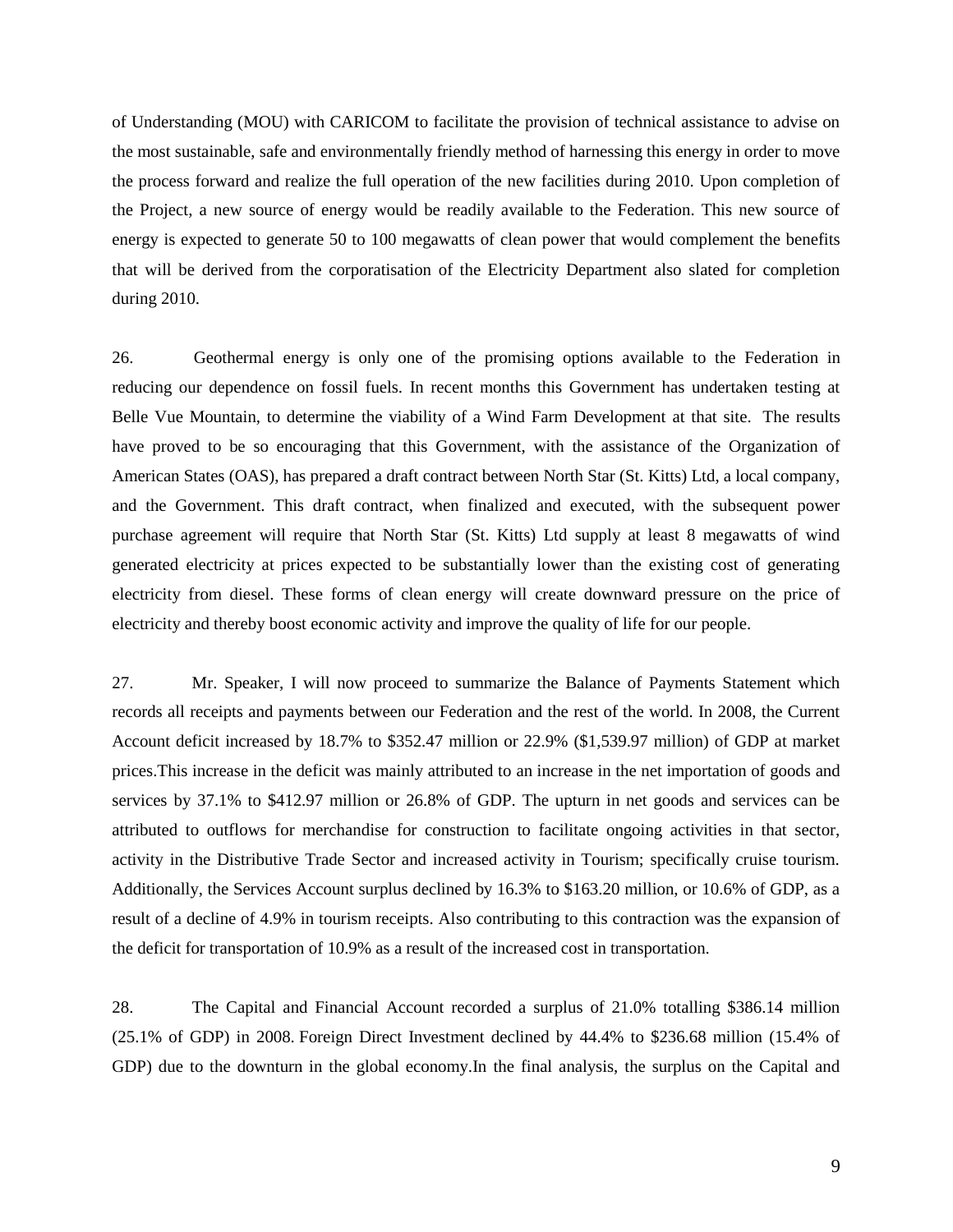Financial Account was enough to cover the deficit on the Current Account, therefore resulting in an overall surplus on the Balance of Payments of \$39.5 million or 2.6% of GDP.

29. I will now examine the performance and prospects of the key sectors of the economy starting with the Tourism Sector.

# **The Tourism Sector**

30. Mr Speaker, the Tourism Sector remains vital to stimulating economic growth and development in St. Kitts and Nevis. However, the financial meltdown has created another challenge for the sector. Nonetheless, in 2008 the sector rebounded significantly compared to a 11.5% contraction in 2007, mainly as a result of marketing and promotion, and additional airlifts to the Federation. Consequently, total visitor arrivals increased by 39.9% to 531,245 from 379,676 recorded in 2007.

31. Stay-over arrivals recorded a slight recovery of 1.5% in 2008 totalling 125,147 persons reflecting the negative impact of the closure of the Four Season's Resort due to extensive damage during the passage of Hurricane Omar in October 2008. The deepening of the economic slowdown in the United States economy, our main source market for the Tourism Sector, has resulted in a further deceleration of air passenger arrivals during the period January to September 2009 of 14.6%. However, we expect that stay-over arrivals will show signs of recovery in late 2010. We continue to form new partnerships within markets that show the potential for expansion such as the United Kingdom.

32. Yacht and cruise passenger arrivals continued to show great potential in 2009 expanding by 2.7% to 270,674 passengers during the period January to September 2009 when compared to the same period in 2008. The performance of this industry is expected to remain positive throughout the 2009/2010 season as preliminary reports indicate ship calls at Port Zante almost every day during the season. We are pleased that our hard work and commitment to the expansion of this sector is consistently yielding rewards.

33. Mr. Speaker, there has been considerable direct investment in the expansion of the tourism plant within the Federation which has positively impacted the economy. Although the global economic and financial crisis has affected the inflow of Foreign Direct Investment, development projects continue without major impediments. The Silver Reef Resort Development has remained on schedule as work has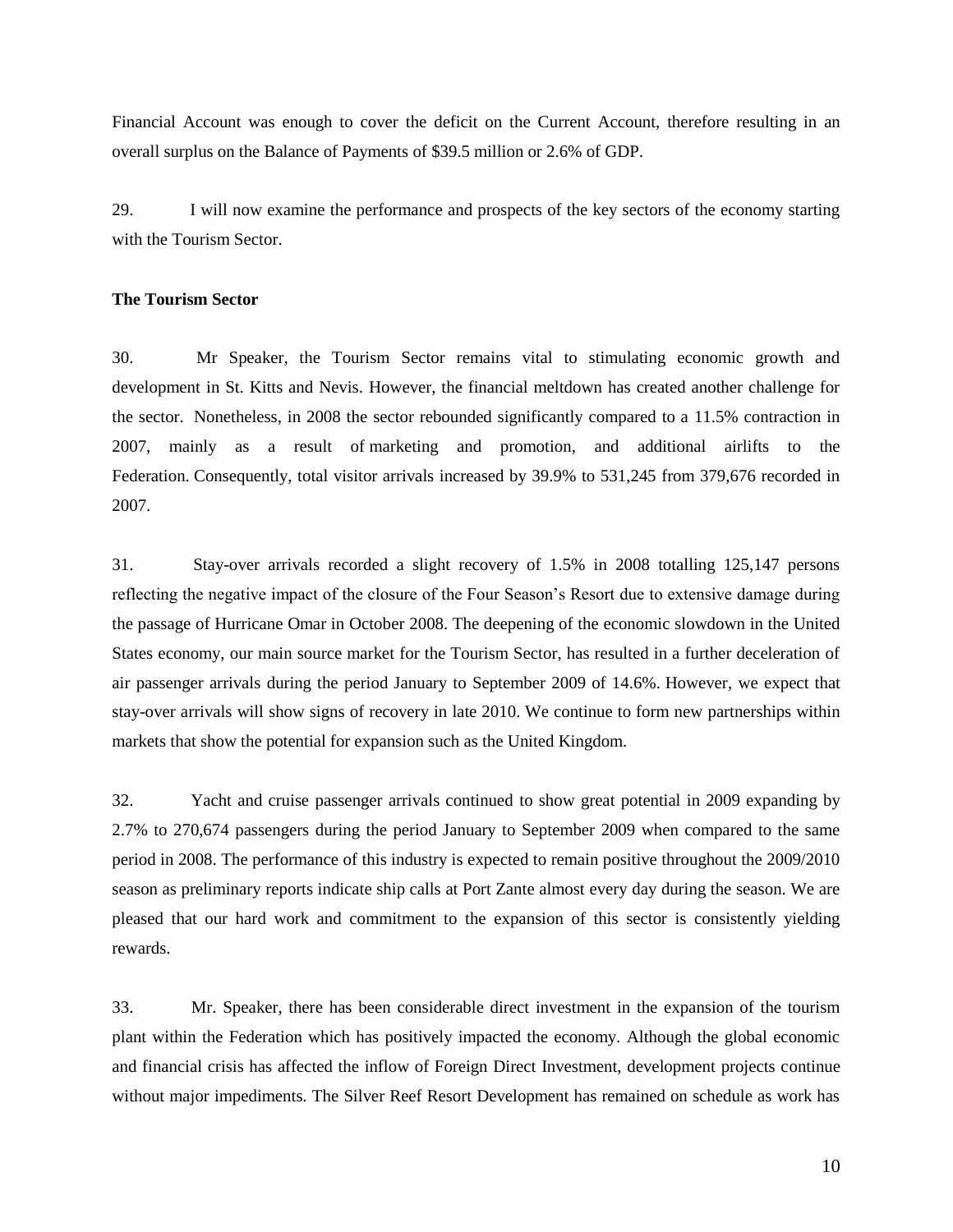been consistent even as the global recession intensified. In addition, there has been considerable progress on the Ocean's Edge Resort Development which is moving forward with its plans to construct 188 condominiums and operate a first class resort facility. The 2500-acre Christophe Harbour Project at the South East Peninsula is entering its second phase of development. Preparatory work has started on home sites which are expected to be completed during the summer of 2010. In addition, work has commenced in respect of the Marina which has the capacity to accommodate the largest and most luxurious yachts in the world.

34. Over the past few months, we have moved another step in the direction of the high-end tourism market as steady progress has been made towards the development of another five star resort on the South East Peninsula, which will infuse US\$860 million into the economy. The resort will span 153 acres of land at Cockleshell Bay and will encompass several properties including a 125 room Park Hyatt Resort and Spa.

35. Mr Speaker, in order to buffer the impact of the downturn in the economy, the Government approved a proposal from the Hotel and Tourism Association (HTA) to allow qualifying Full Service Stand Alone Restaurants to import food, wine, cutlery, plates, glasses, furniture, kitchen appliances and other equipment duty free as part of a stimulus package to assist small business owners in their quest to continue to be competitive and profitable in these tough economic times.

36. Although we are mindful of the projections for a slow recovery in the global economy we remain optimistic that the positive reports regarding St. Kitts and Nevis will hold us in good stead during this difficult time. I urge all stakeholders in the sector to be proactive and by all means realistic, for in the words of Arthur Golden, "Adversity is like a strong wind. It tears away from us all but the things that cannot be torn so that we see ourselves as we really are." Therefore, consider this as a challenge from which we will all emerge stronger and ready to reap the benefits of our perseverance.

## **Agriculture**

37. Mr. Speaker, this Government continues to work assiduously towards the achievement of food security and increased export capability as highlighted in the Agriculture Development Strategy. The concern surrounding rising food prices on the world market and the issue of food scarcity, which threatens the tenuous position of the world's poorest citizens, makes it imperative that we continue to invest in the Agriculture Sector in order to ensure that the citizens of this country enjoy a sustainable food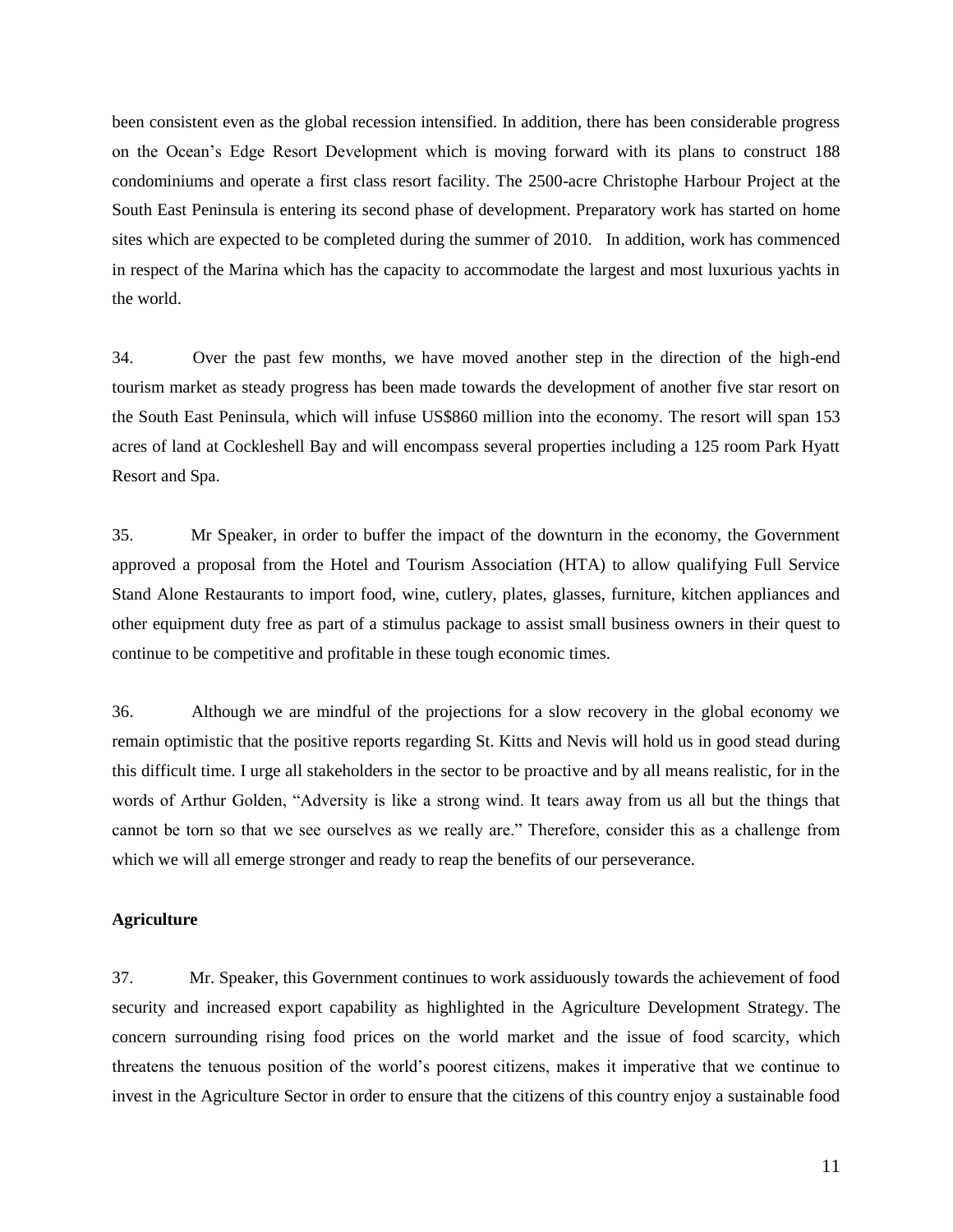supply. We are fully aware that our accomplishments thus far could not have been achieved without the support of several regional and international agencies.

38. I am happy to report that in connection with the Food and Agriculture Organization (FAO) funded initiative to provide inputs to vulnerable small farmers, 1,124 farmers have received assistance.

39. Mr. Speaker, we continue to invest heavily in the sector to empower our local farmers. Over the past year we approved 1,470 acres of land for farming and made certain that the tenancy of farmers occupying lands without formal agreement was regularized so that they can reap the benefits of the various assistance programmes being offered by the Ministry of Agriculture. Additionally, this Government has commissioned another 170 acres of land encompassing twenty (20) sugarcane fields in the Wingfield Estate (Old Road), Whites (Cayon) and Sir Gilles (Sandy Point) areas to further assist local farmers.

40. Mr Speaker, we have moved forward with the commercialization of crop production through the development of a commercial farm in St. Peter's parish named the Ogees Farmer Group Settlement Project. This is a collaborative effort between the Ministry responsible for Agriculture, Agricultural Resource Management Project (ARMP), the Inter-American Institute for Cooperation and Agriculture and the Republic of China on Taiwan (ROC). This fourteen (14) acre, fully equipped farm will be managed by seven former sugar workers under the guidance of the Department of Agriculture. This Farm Project will be duplicated in the foothills of the Verchilds Mountain by a group of ambitious youths from Old Road. To complement the commercialization of the Agriculture Sector we continue to foster the linkages between Agriculture and Tourism.

41. Mr. Speaker, this Government has applied equal attention to the improvement of animal husbandry practices. As a result, livestock production increased by 14.1% during the period January to September 2009 when compared to the same period in 2008.

42. Mr Speaker, we have done considerable work in the development of the Fishing Industry which has led to significant expansion in the sub-sector. Total fish landings in 2008 increased by 20.4% to 832,050 lbs, with a total value of EC\$7.4 million.This considerable growth was influenced by the introduction of new fishers, increases in the average fishing time and catch of fish, and favourable weather conditions which persisted throughout the year. Preliminary reports have indicated that fish sales at the fishing complexes between January and October 2009 have totalled \$469,625.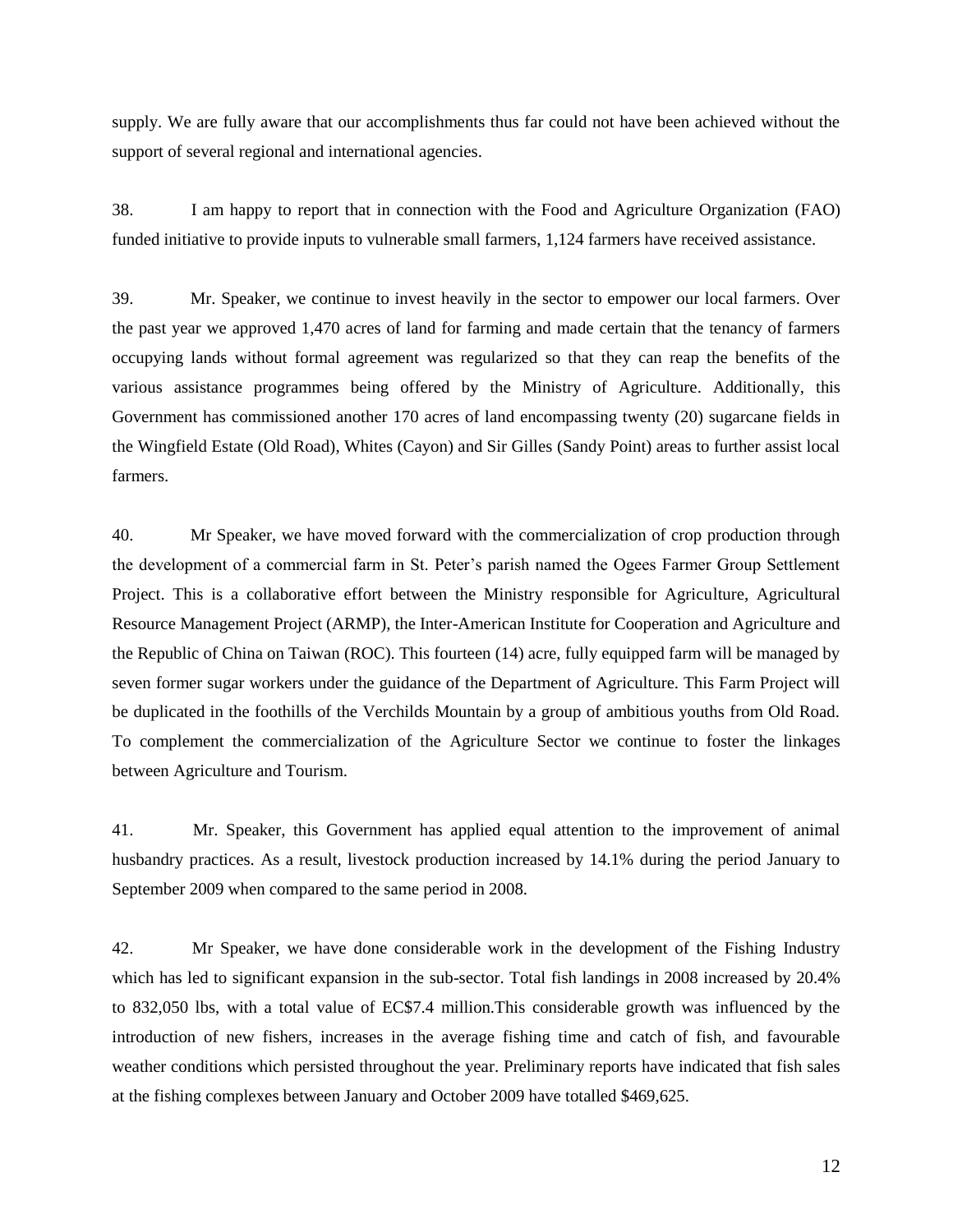43. The vision of this Government to modernize the Fishing Industry includes efforts to move away from primarily artisan fishing to a commercialized approach. In our efforts to effect this change, we commissioned the construction of a 40 ft multipurpose fishing vessel in 2008. This vessel, constructed by our very own Indigo Yachts, has now been completed and was launched in June 2009. The vessel will be leased to individuals or groups who are skilled in manoeuvring a boat of that size. This Government endeavours to commission the construction of the second boat in 2010.

44. In order to aid in the further advancement of the fishing industry we have begun to strengthen our partnerships with other stakeholders in the industry. Presently, the Department of Fisheries, in collaboration with Ross University of Veterinary Medicine, is investigating ways to advance the development of an Aquaculture Industry. The Japanese International Cooperation Agency (JICA) has also provided valuable assistance in the form of training in the area of Product Development. In addition, the Department of Fisheries and the Department of Cooperatives have been working assiduously towards the formal establishment of a national Fisher-Folk Association which will assist in the development of skills and knowledge and a unified approach to problem resolution.

# **Industrial and Enterprise Development**

45. Mr. Speaker, a high percentage of the Nation's total manufacturing output is exported making the sector highly susceptible to global economic shocks. The current global economic recession has resulted in a fall off in demand for our manufactured products negatively affecting the sector's output. Exports of electronics to the USA decreased by 16% in 2008. However due to this Government's careful and deliberate efforts in creating a well diversified manufacturing base, I am pleased to announce that in 2008 the Manufacturing Sector as a whole grew by 2.7% in real terms. Moreover, the sector accounted for 10.9% of GDP in 2008.

46. Growth in sector output in 2008 was mainly due to the strong performance of the Masonry Products and Beverages sub-categories which grew in real terms by 52.7% and 20.0% respectively. Expansion in the Masonry Products sub-category largely resulted from the increased demand for concrete blocks and premix concrete used in large ongoing projects such as the Ocean's Edge and Silver Reef Resorts, and the West Basseterre By-Pass Road whereas growth in the Beverages subcategory was largely attributed to an increase in exports by the Bottling Company.. Mr. Speaker, despite this positive performance, the Manufacturing Sector experienced tremendous challenges. Employment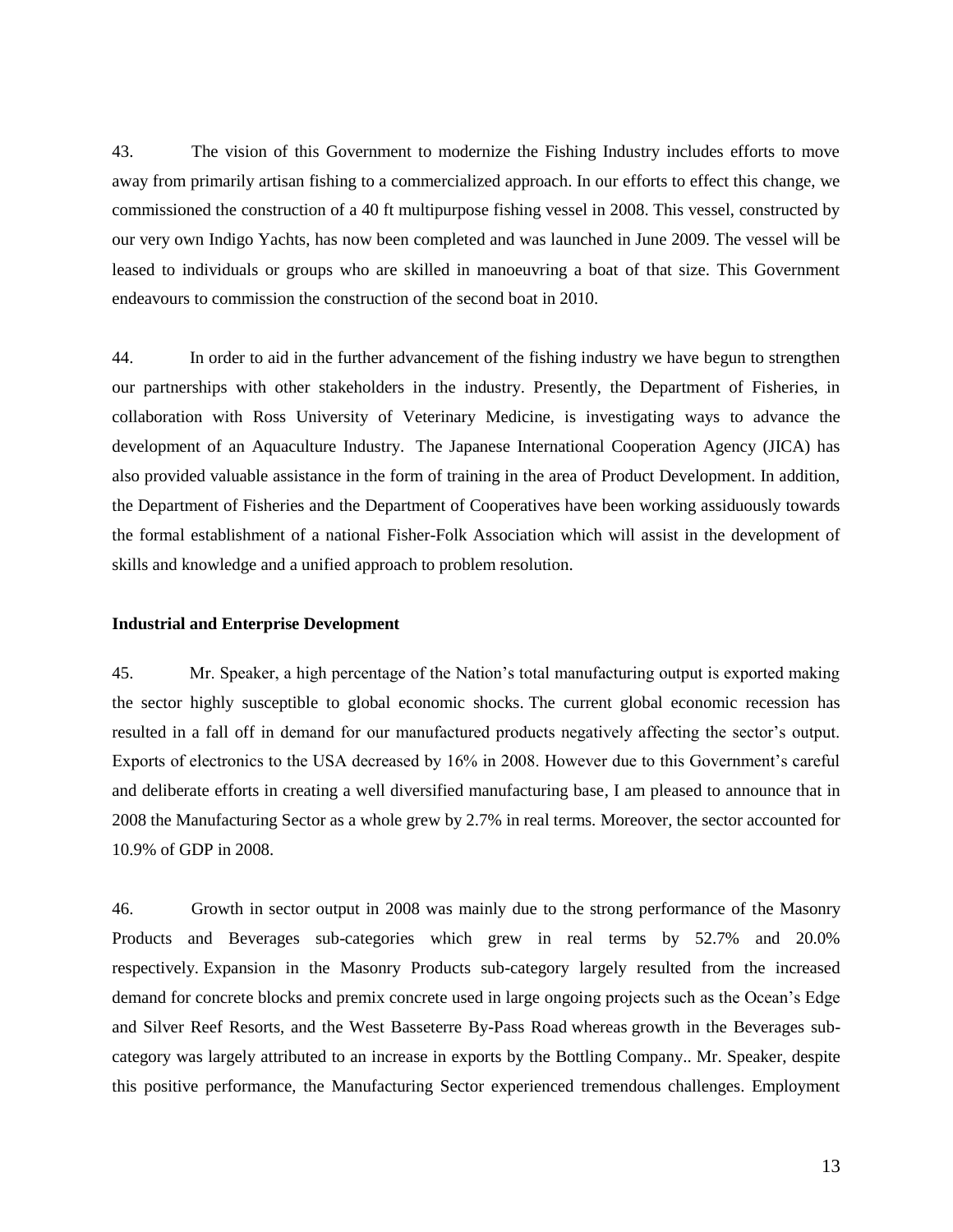data showed that 207 persons were laid off between March 2008 and June 2009. The Youth Empowerment through Skills (Y.E.S) Programme has provided a temporary means of employment through skills learning for a number of these persons. This Government remains cautiously optimistic that the recovery in the US economy will gain momentum in the months ahead facilitating the resurgence in demand for our manufactured products, an increase in production and the re-hiring of former and new employees.

47. Increased business activity predicated on the provision of land for commercial and industrial purposes continues to be a priority for this Government. This is evidenced by the establishment of commercial and industrial parks around the island. To date, commercial/industrial areas are established at Shadwell, Lime Kiln, Trinity, Sandy Point, Fig Tree, St. Pauls, Phillips, Cayon, Canada, Conaree and St. Peters. Efforts are on the way to earmark other sites especially within those areas where communities are expanding. It is anticipated that business activity at these Parks will facilitate increased employment opportunities and, as a result, will contribute meaningfully to the economic and social well being of our citizens.

## **Information Technology and Telecommunications**

48. Mr. Speaker, thepassage of the Electronic Crimes Act of 2009 signifies an important accomplishment in the promotion of the use of Information and Communication Technology (ICT) within the Federation of St. Kitts and Nevis. The Bill provides the deterrent to electronic crimes. It also responds to the need to accommodate growth in the use of ICT for business transactions, work, education and entertainment purposes. We expect these kinds of enactments will give our people greater security as they use the internet and various information technologies.

49. In an effort to further our goal towards improving the uptake and usage of technology to facilitate increased productivity and accessibility, several initiatives have been completed or remain ongoing. The ICT Centre has been involved in the provision of training programmes to all sectors. During the last six months, a number of young persons have benefitted from IT training as part of the Y.E.S Programme. The capabilities of the Centre have been upgraded further allowing for the provision of professional examinations in IT for which persons previously travelled abroad. The Centre has testing capacity for all exams provided by the Pearson Vue Test Centres and the International Computer Drivers License (ICDL) Programme. Mr. Speaker, I encourage our people to take advantage of these facilities in an effort to improve their skills and professional qualifications.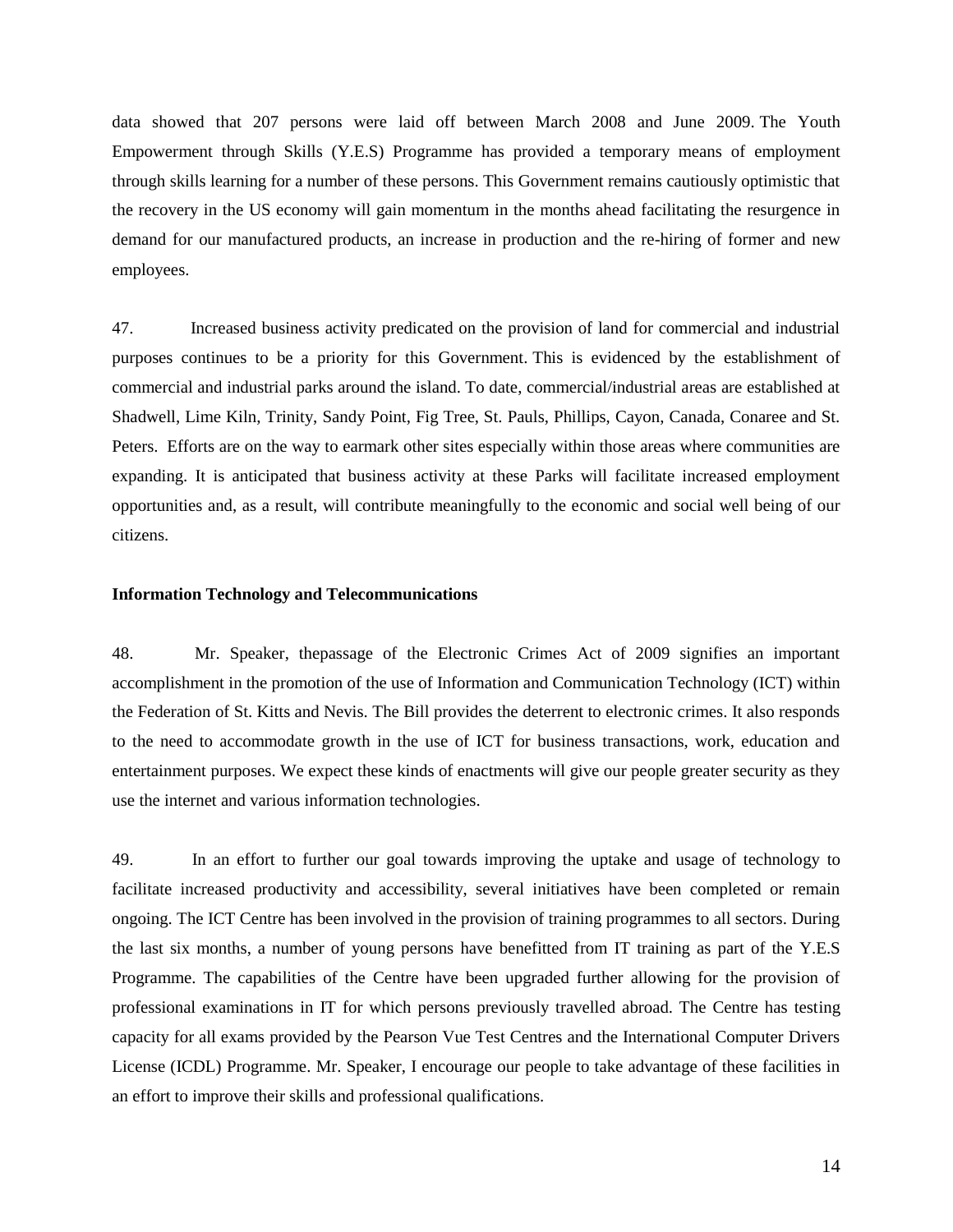50. The Department is also involved in the implementation of the Information and Communication Technology for Education, Diversification and Competitiveness (ICT4EDC) Project. This Project will promote the productive application of ICT tools in government and business processes and empower the development of communities and citizens. The Government would like to use this opportunity to thank the Republic of China Taiwan and the European Union for their continued support in the development of ICT in St. Kitts and Nevis.

51. I turn to the Financial Sector.

## **The Financial Sector**

#### *Commercial Banks*

52. Mr. Speaker, the Commercial Banking Sector has played an instrumental role in the development of our economy over the years. In the face of global financial turmoil, our Commercial Banking Sector has performed commendably.

53. As of the end of December 2008, assets held by the Commercial Banking Sector grew to \$4.0 billion, representing a 7.2% increase over the \$3.7 billion recorded at the end of the previous year. For the year under review, deposits as well as loans and advances also grew. Deposits grew by \$63.2 million to reach \$2.5 billion at year end while loans and advances grew by \$100.5 million to reach \$2.2 billion. The increase in loans and advances is attributed to increases in lending to the Agriculture, Construction, Distributive Trade, Tourism and Personal Sectors. Liquidity in the banking system remained healthy over the period under review

# *Financial Services*

54. Mr. Speaker, In May 2009, the Federation successfully defended its Mutual Evaluation Report which is now posted on the Caribbean Financial Action Task Force (CFATF) website and a number of recommendations made by the CFATF Examiners have been considered. These recommendations resulted in the amendment of Anti-Money Laundering/Counter Financing of Terroism (AML/CFT) legislation to ensure compliance with the Financial Action Task Force's 40 plus 9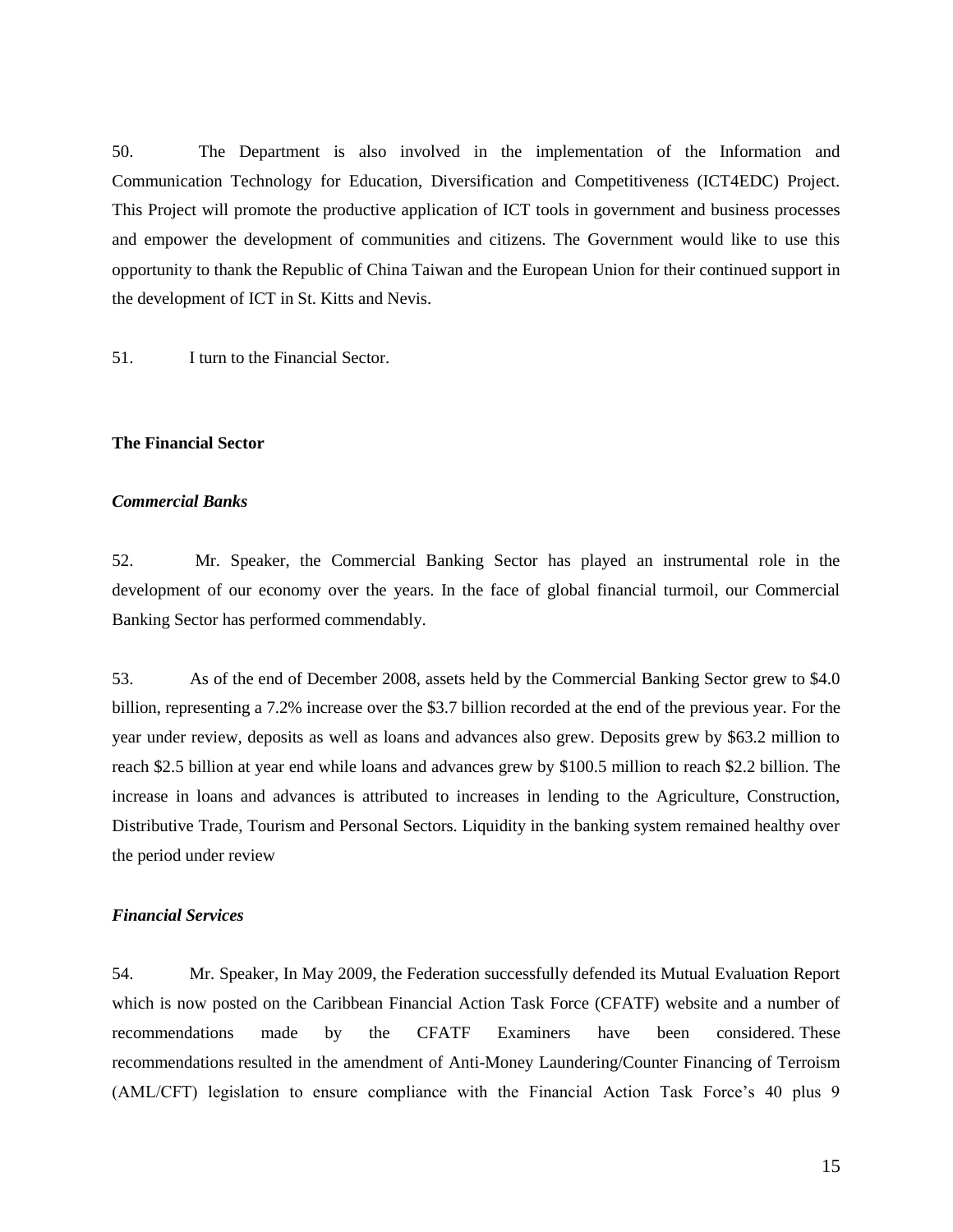recommendations. In addition, a White Collar Crime Unit which is a Division of the Criminal Investigation Department of the Royal St. Kitts and Nevis Police Force has been set up to investigate all white collar crimes including those which are predicate offences to money laundering.

55. In keeping with the mandate given by the Monetary Council of the Eastern Caribbean Central Bank, it is my pleasure to report that the Financial Services Regulatory Commission Bill has been passed and the Single Regulatory Unit (SRU) will be established early in 2010. The SRU will regulate the Non-Bank Financial Swhich includes Insurance Companies, Credit Unions, Money Services Businesses and the Offshore Sector. The SRU will be autonomous with a Regulatory Division in St Kitts and another in Nevis.

### **Cross-cutting Issues**

#### *Social Development*

56. Mr. Speaker, in a period of economic and financial slowdown existing social programmes and initiatives are usually at risk of loss of funding at a time when it is most needed. This Government has remained steadfast in its commitment to the improvement of the quality of life of all citizens of this nation through the strengthening of the delivery of social programmes and projects which are focused towards family wellness, gender mainstreaming, full participation and involvement in national development, promotion of child rights and the enhancement of the quality of life. These initiatives will continue to effectively address a number of challenges facing the most vulnerable in our society using preventative, intervention and rehabilitative measures.

57. One such measure is the Capacity Training Programme which places emphasis on community leadership and the use of resources from within the specific community. I am pleased to report that two communities have received approval for their projects and we will soon see the benefits in the construction of the Conaree Community Centre Emergency Storage Tank and the provision of IT classes to residents, particularly small business entrepreneurs, in the Old Road community.

58. Poverty Reduction remains a core development issue for St. Kitts and Nevis. In order to ascertain the progress that had been made since the 1999/2000 Country Poverty Assessment (CPA), this Government again sought the assistance of the Caribbean Development Bank in the contracting of Kairi Consultants of Trinidad and Tobago to undertake the 2007/2008 Country Poverty Assessment. The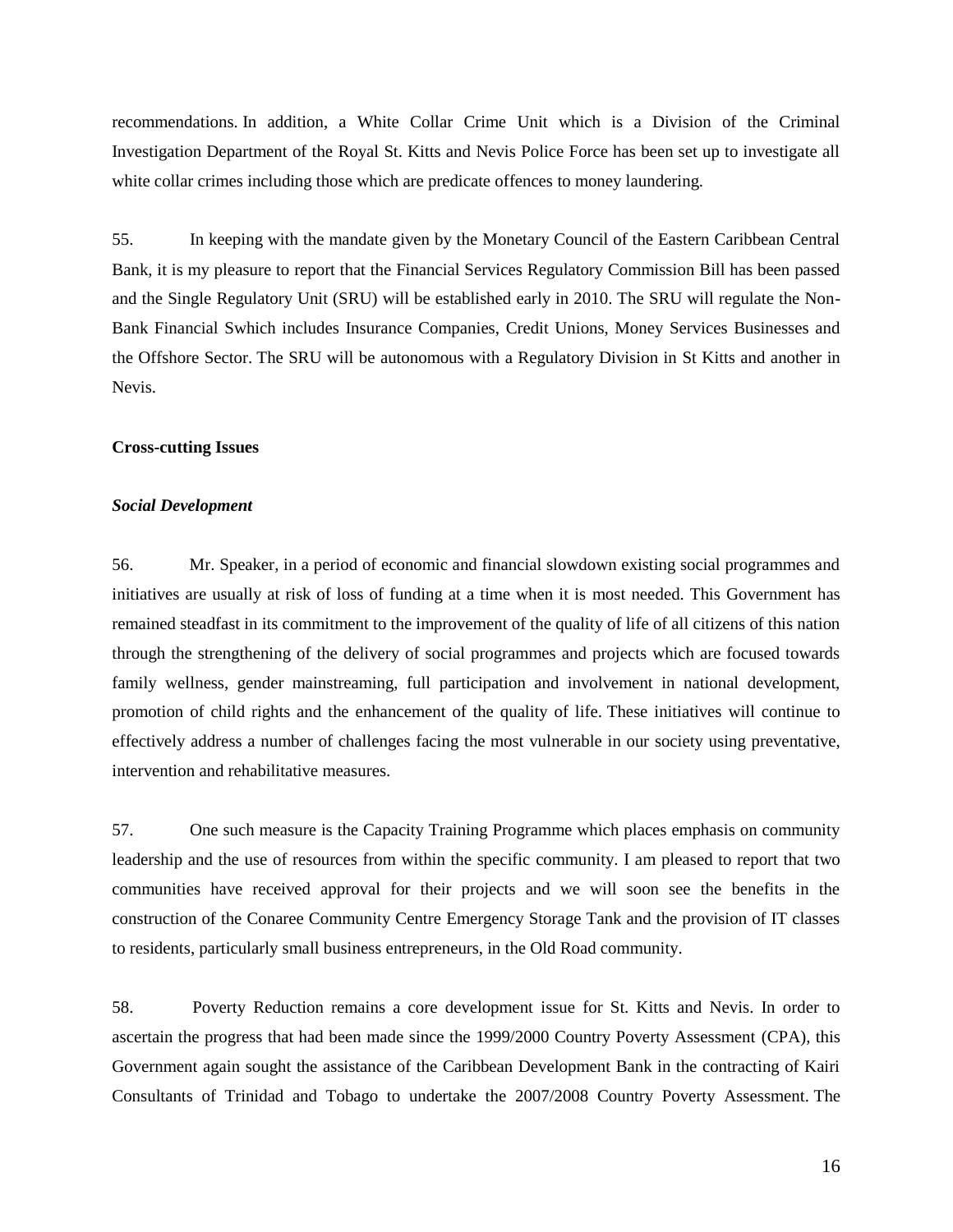findings of this Assessment indicate that great strides have been made in poverty alleviation within the Federation. In particular, the poverty rate fell by some 7 percentage points since 2000 and the indigence level by some 10 percentage points to reach 1.4 percent. We intend to use the results of the study to finetune our Poverty Reduction Strategy with a view to ensuring that our poverty programmes are better targeted and even more effective in assisting the poor and bringing them into the mainstream of economic development.

59. Mr. Speaker, the Department of Social and Community Development, partnered with Concordia University in the development of a Management Information System (MIS) which will facilitate a one-stop service to beneficiaries of the various social services which are currently provided through the Ministry of Education, the Ministry of Health and the Ministry of Social and Community Development, Culture and Gender Affairs, and assist in evidence based social planning. This Programme allowed for the development of a means test that will ensure more effective targeting of social services to those in need, as well as the creation of developmental programmes to facilitate eventual graduation from the system.

60. The Ministry of Social and Community Development has increased its support of rehabilitative programmes to stem criminal tendencies in juveniles and young adults, and provide psychological support to these offenders, their families and others at risk. The Co-ed Juvenile Facility is currently being constructed as a component of the Child Development Project. This Facility will help to address the need for proper rehabilitative programmes and effective re-entry of youth offenders into society.

61. Mr Speaker, we would like to express gratitude to the Caribbean Development Bank (CDB), the European Union (EU), the Organization of American States (OAS), the Governments of Venezuela, Cuba and Taiwan and all other contributors to our social development initiatives. The Government is committed to further collaboration with local, regional and international organizations to build on the progress that has been made thus far.

## *Law and Order*

62. Mr Speaker, the maintenance of law and order remains a priority for this Government as we continue to work towards the development of our nation. We are not prepared to have our economic and social progress threatened by those who wish to destabilize our society by undermining the rule of law.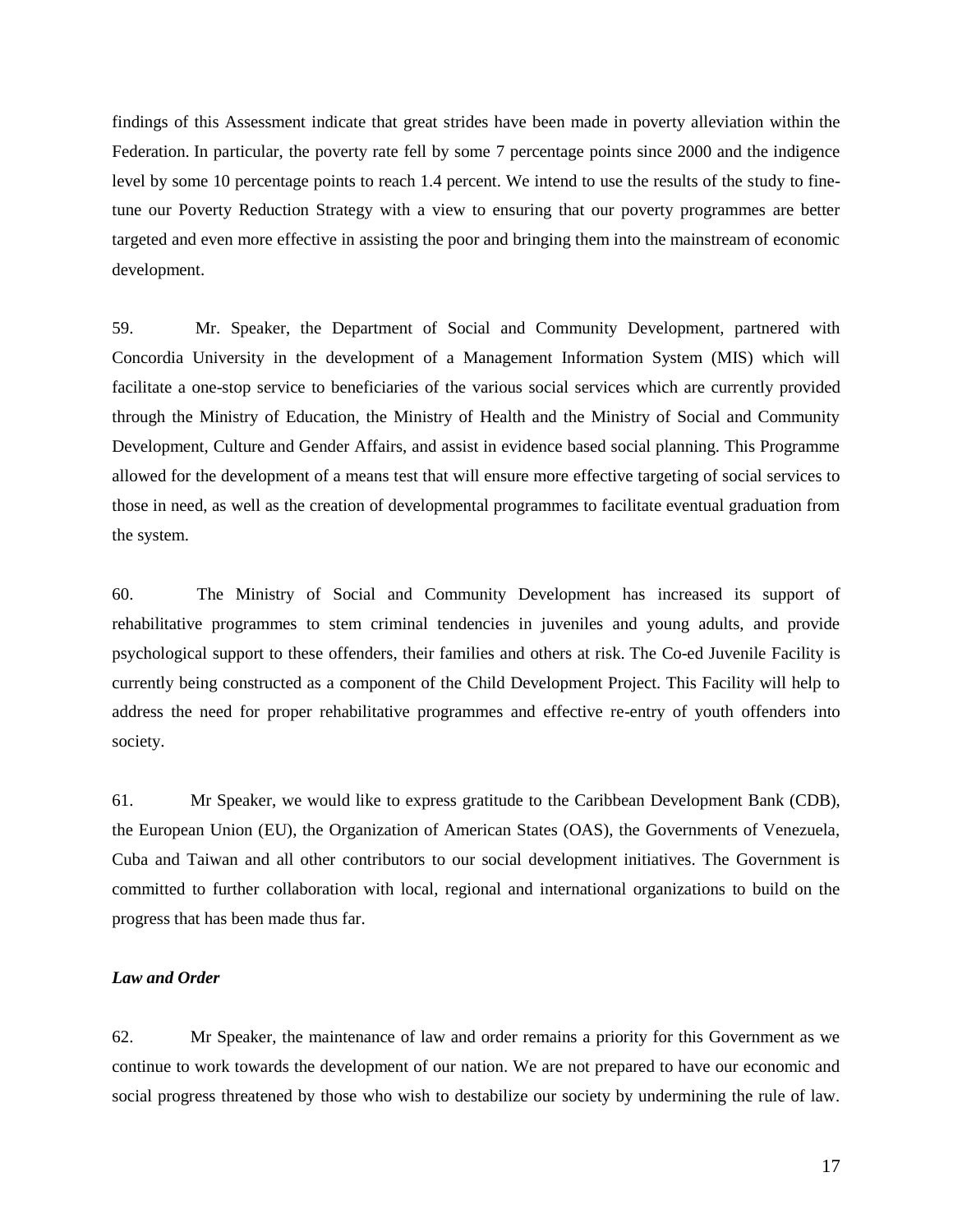This Government considers the increase in violent crimes among the young people in our community to be a matter requiring the attention and energies of all members of society. We therefore discourage efforts to trivialize or politicize the issue and we recommit ourselves to elevating the fight against crime through even more rigorous enforcement and by attacking the root causes of the antisocial behaviour exhibited by some of our young men, in particular. I therefore call on all parents, relatives, friends, teachers, religious leaders and concerned members of our society to join in the movement to redirect the minds of our youth in a more positive direction.

63. The Government, cognizant of the limited expertise resident in the Federation to deal with gang violence, which is not indigenous to our Federation, continues to seek support regionally and internationally. The Gang Analysis Unit of the Federal Bureau of Investigation (FBI) has been approached to provide their expertise to the Security Forces, in respect of gang behaviour and structure analysis. In addition, a former senior member of the FBI has been contracted and continues to advise on matters related to crime analysis, prevention and investigation.

64. The Regional Security System (RSS) and the recently established Caribbean Implementation Agency for Crime and Security are also working with international agencies to develop a regional gang study to assess the region's environment and assist in addressing youth crime related problems. This Caribbean-United States security cooperation mechanism will assist in establishing a balanced and integrated approach to the development of security policies and strategies. Cooperation in the region regarding forensic analysis has been strengthened with the recent opening of the Regional Cyber Forensics Investigation Laboratory (RCFIL) at Langford's Police Station in Antigua and Barbuda. This Laboratory will positively impact the ability of Regional law enforcement to detect, deter and prosecute cyber crimes through the collection and analysis of information technology-related evidence. St. Kitts and Nevis is a member of the Cyber Lab along with Montserrat, Barbados and, Antigua and Barbuda.

65. Mr Speaker, work is ongoing in regard to the construction and upgrade of police stations on both islands. The Dieppe Bay Police Station is currently nearing completion and we would like to thank the Mexican Government for their willingness to partner with us on this initiative. The Basseterre Police Station was also refurbished during 2009 and now boasts an environment which is conducive to higher levels of productivity. During 2009 members of the private sector contributed to the Closed Circuit Television (CCTV) initiative through the provision of equipment and additional technical support to the Police Force. We place great value on these important contributions to the fight against crime, and we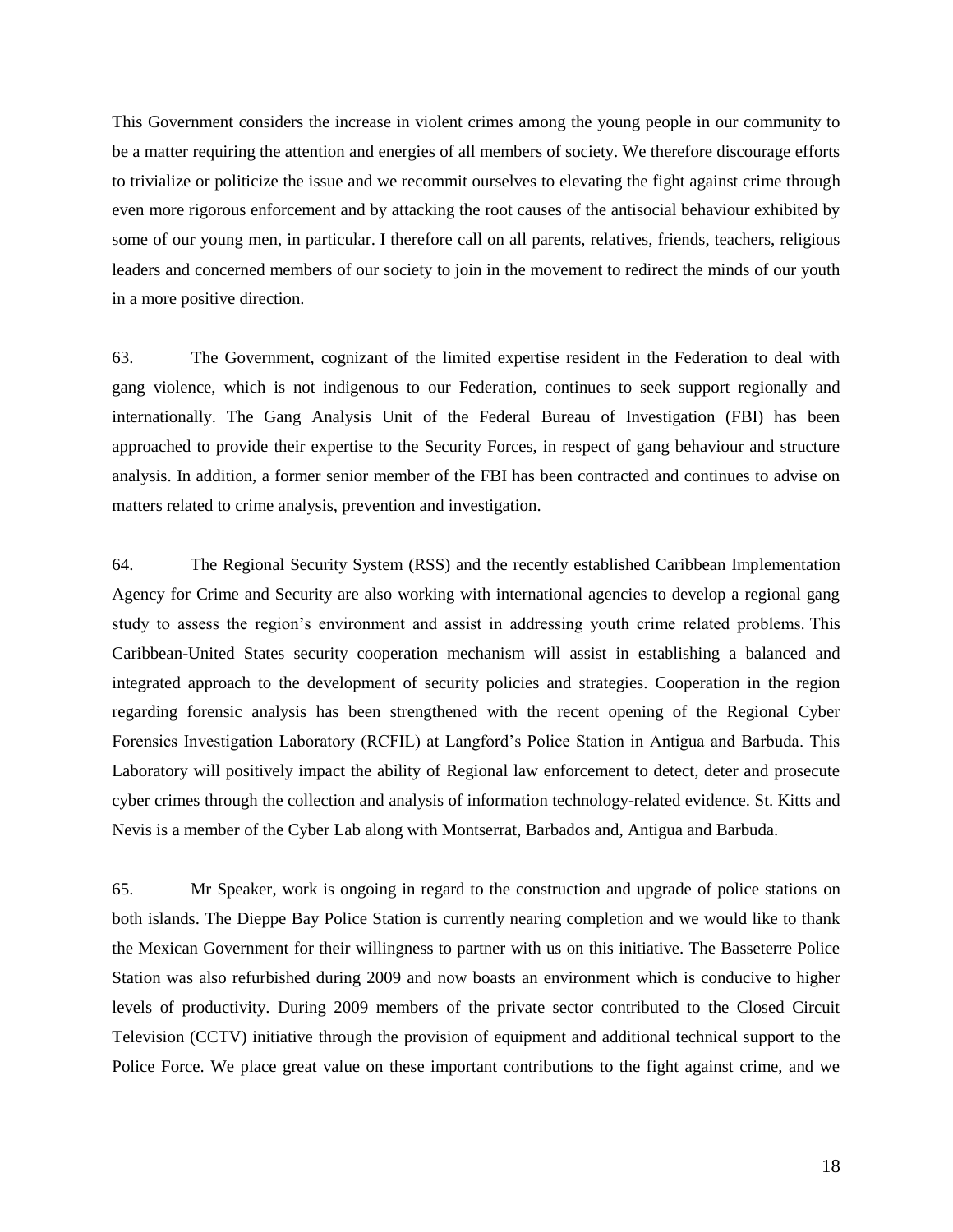commend the private sector contributors and representatives of friendly Governments for their outstanding demonstration of good corporate citizenship.

66. Mr. Speaker, I turn now to Public Finance.

#### **PUBLIC FINANCE**

## **Fiscal Review**

67. Mr Speaker, 2008 proved to be a challenging year not only for the Government of St. Kitts and Nevis but the world as a whole. The global financial crisis worsened during 2008, resulting in extremely high prices for food and fuel thus prompting governments and individuals alike to respond to the crisis and adjust their spending habits accordingly. Hence, during 2008, we exerted every effort to keep the increase in public expenditure to a minimum, notwithstanding an increase in public sector salaries in that year.

68. Mr Speaker, during 2008, Recurrent Expenditure totalled \$428.3 million. This was \$21.8 million more than in 2007 as there was increased spending for Personal Emoluments and Wages, Interest Payments, Grants and Contributions, Pensions and Gratuities and Public Assistance. You may recall, Mister Speaker, in September 2008 the Government took a decision to provide Civil Servants and Pensioners with a 7.5% increase in salaries and pensions that was retroactive to January 2008. This followed the 5% increase that was given in 2007. These increases were in response to Government's recognition that the people of the Federation were feeling the effects of the global financial crisis and needed more disposable income to combat the increase in the cost of living. The Government was, however, able to contain its expenditure on Goods and Services by an impressive \$9.4 million to partially offset the increase in salaries and pensions.

69. The growth in Recurrent Expenditure was financed primarily by an expansion in Recurrent Revenue, which grew by \$20.4 million or 4.9% over collections for 2007 to reach a total of \$432.7 million. We express our gratitude to the Management and Staff of the Inland Revenue and Customs and Excise Departments as they continue to be vigilant in the collection of revenues and the administration of the tax laws in these trying times. Exceptional performances were noted in Taxes on Income and Taxes on International Trade and Transactions, which surpassed receipts in 2007 by \$17.9 million and \$2.5 million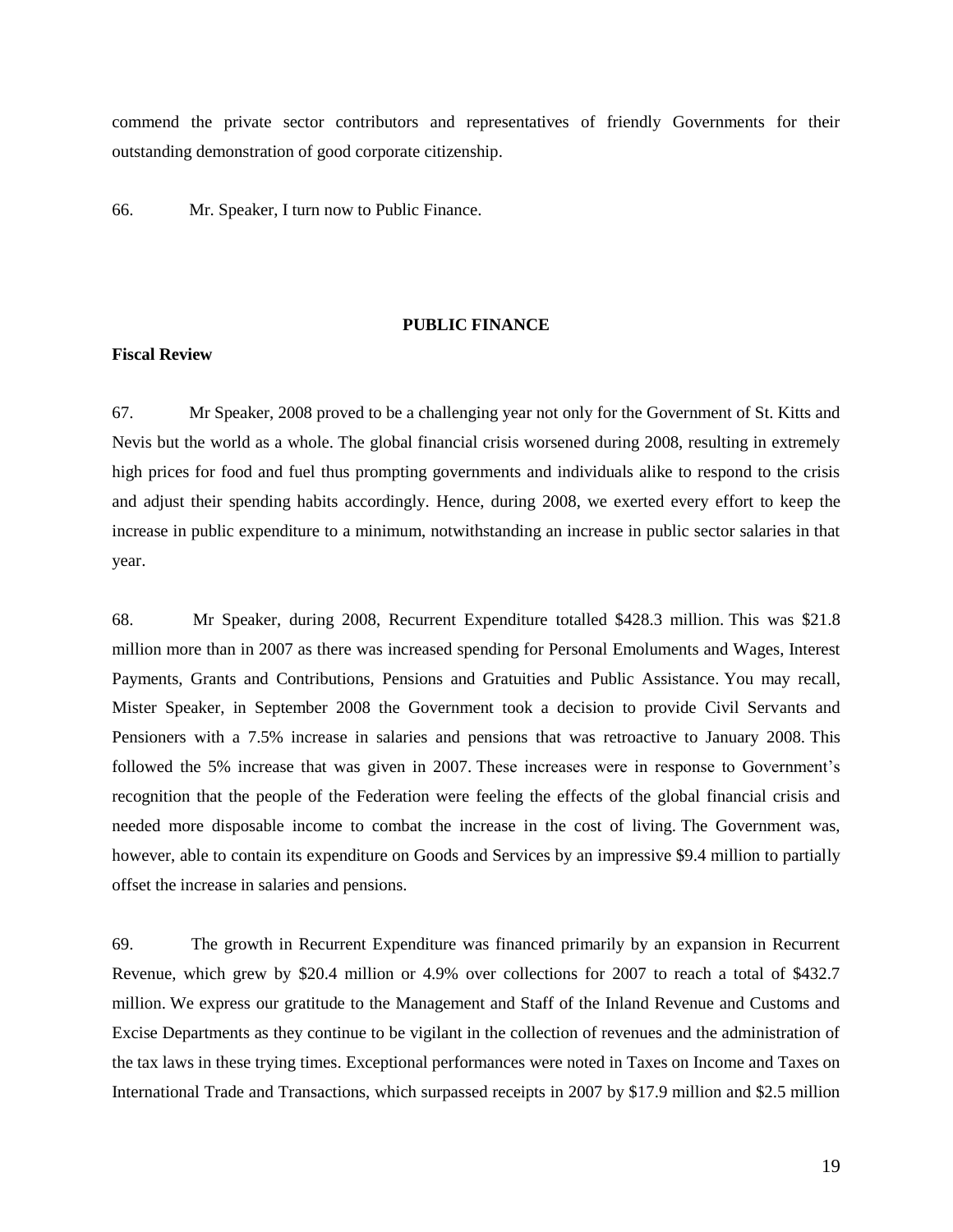respectively. Collections from Non-Tax Revenue in 2008 also exceeded what was received in the previous year by \$3.3 million.

70. It is worthy of note Mr Speaker, that although Taxes collected from International Trade and Transactions in 2008 were higher than in the previous year, they were less than expectations. This was due in part to the Government's efforts to provide relief to the citizens and residents of the Federation from the escalating food prices by the removal of the consumption tax from certain basic food items, and thereby sacrificing some \$2.6 million of revenue collections in 2008.

71. Mr Speaker, for the second consecutive year, we recorded a Recurrent Account Surplus in the amount of \$4.4 million. This was quite an achievement given the economic environment in which we had to operate and is evidence of the Government's continued efforts at fiscal stabilization.

72. Mr Speaker, I now address the Capital Budget which also recorded a surplus of \$3.1 million in 2008. This was a significant improvement over 2007 when a deficit of \$7.9 million was recorded. Capital Revenue and Capital Grants for 2008 totalled \$86.0 million, \$21.9 million more than was collected in 2007. Of the amount collected, \$48.0 million represented proceeds from land sales which were used to reduce the stock of debt in accordance with our Debt Management Strategy.

73. Capital Expenditure and Net Lending amounted to \$82.9 million, an increase of 15.0% over that which was spent in the previous year. Mr Speaker, the Government was aware of the devastating effects that the global financial crisis could have on not only the Public Sector Investment Programme but on the economy as a whole. We therefore made every effort to ensure that those projects that would stimulate growth in the economy, those projects that would keep key industries such as the construction industry buoyant, and those projects that would create employment for our citizens, did not come to a standstill but continued as planned with the resources that were available to us.

74. Mr Speaker, the well-being and safety of the youth in our country continues to be a priority for this Government. It was therefore no accident that 50.8% of expenditure on capital projects was spent on the Social Services Sector, especially in the area of Youth and Sports, Education and Health. Mr Speaker, the Government of St. Kitts and Nevis for the first time hosted the prestigious CARIFTA games, which were held at the Silver Jubilee Athletic Stadium. Approximately \$12.5 million was spent on the stadium and other expenses that were related to the hosting of the games. Several other sporting events have since been held at the stadium, all for the benefit and advancement of our young people.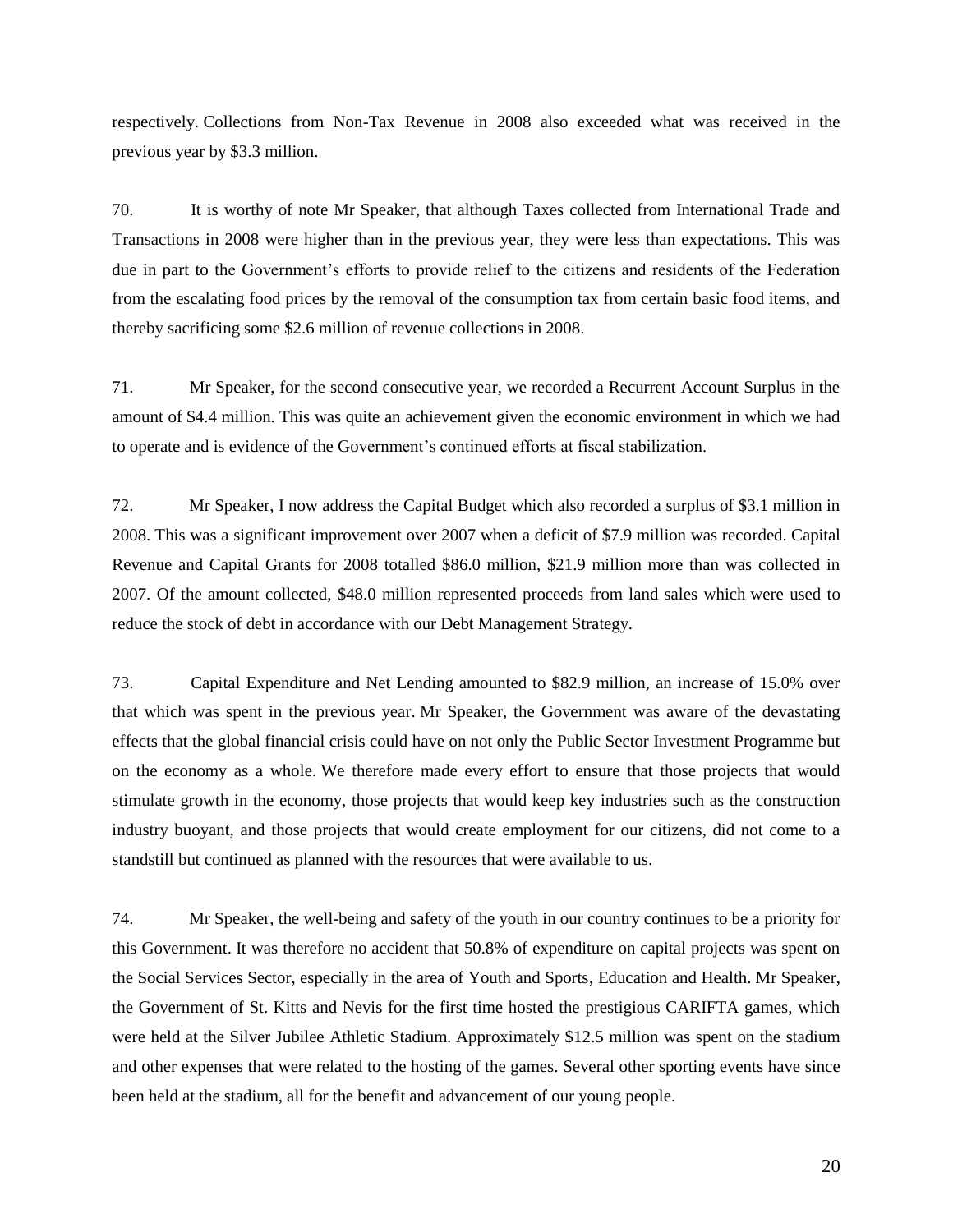75. In 2008, we also committed resources to a number of other critical social projects. In particular, \$4.5 million was spent on the Information Technology Based Training and Management Project, \$3.1 million was incurred for the Secondary Education Development Project and \$2.5 million on the reconstruction of the Pogson Health Facility.

76. Expenditure on Economic Infrastructure accounted for 34.8% of Capital Expenditure. The focus here was on the Energy Sector as priority was given to improving the reliability of our electricity supply and making the necessary repairs at the Electricity Department in order to rectify the problems that arose following the fire at the Power Station. A total of \$7.6 million was also expended on the West Basseterre By-Pass Road. This road, which was funded primarily from a loan from the Caribbean Development Bank and which was opened near the end of last year, is already helping to ease the congestion of traffic on the streets of Basseterre and is facilitating the smooth flow of traffic to and from the various communities in St. Kitts.

77. The activity on the Recurrent and Capital Accounts, Mr Speaker, gave rise to an Overall Surplus of \$11.6 million at the end of the 2008 financial year. That is, when all of Government's recurrent and capital expenditure is subtracted from all of Government's recurrent revenue, capital revenue and budgetary grants, a surplus of \$11.6 million was realized. This compared very well to 2007 when a deficit of \$1.3 million was recorded. Again, Mr Speaker, this is evidence of the success and our commitment to our Fiscal Stabilization Programme.

78. Likewise, Mr Speaker, the Government achieved a Primary Balance Surplus of \$122.9 million, a 25.9% improvement over the previous year when a surplus of \$97.6 million was recorded. This was the fourth consecutive year in which a Primary Surplus was realized. The Primary Balance, Mr Speaker, refers to the excess of all the Government's revenue over its expenditure net of interest payments and is an indication of the resources that the Government has at its disposal to meet its obligations with respect to servicing its debt. The Primary Balance is a key indicator that is monitored by regional and international financial organizations such as the Caribbean Development Bank and the International Monetary Fund. We are therefore pleased that in 2009 the preliminary indicates that we also achieved a substantial primary surplus for the fifth year in succession.

79. Mr Speaker, with regard to the debt of the Public Sector, the Government is making considerable progress in this area. The Total Public Sector Debt expressed as a percentage of GDP fell by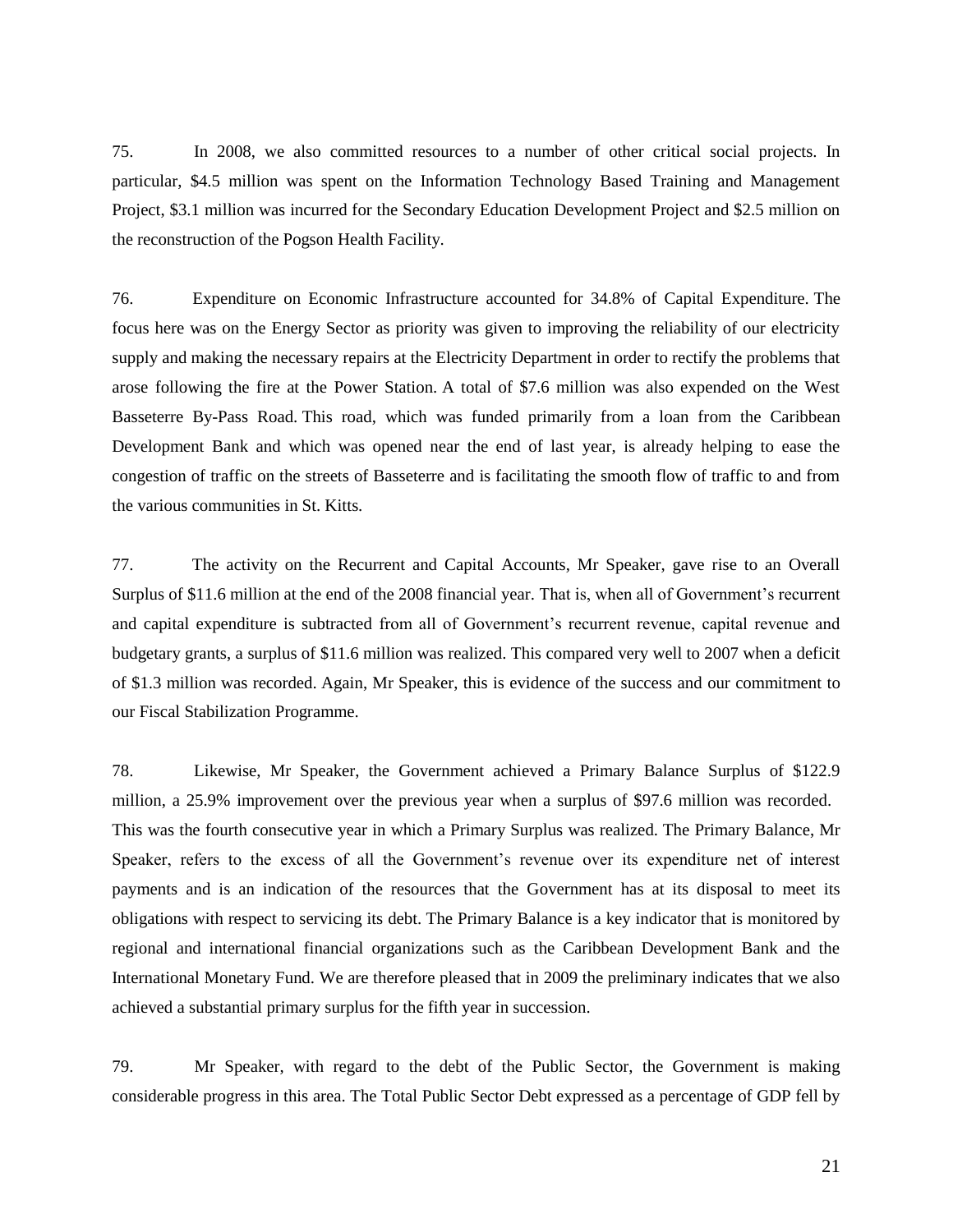17.8 percentage points from 182.8% in 2007 to 165.0% in 2008 while that of the Central Government fell from 118.4% of GDP in 2007 to 106.8% of GDP in 2008. At the end of December 2008, the total stock of Public Sector Debt stood at \$2.54 billion, a 1.1% increase over the stock at the end of 2007. The debt of the Central Government, which accounted for 65% of the total debt of the Public Sector, also rose by 1.1% or \$17.6 million.

80. This Government remains committed to executing its debt management strategy aimed at accelerating the pace at which we reduce the public debt. To this end, in 2008 we were able to refinance a substantial portion of our overdraft balance with a lower cost bond. This translated into savings for the Government as the interest paid on the overdraft facility in 2008 declined by \$12.1 million when compared to that paid in 2007. Mr Speaker, we will continue to explore the options that are available to us so that we may take advantage of any further potential savings for the Government.

81. Mr Speaker, when we examine the debt of the rest of the public sector, we note that the debt of the public corporations in both St. Kitts and Nevis was 24% of the Total Public Sector Debt while that for the Nevis Island Administration comprised 11% of the debt. The Public Corporations' debt reflected a net decline of \$11.4 million or 1.8% as they continued to meet their obligations with respect to their external loans.

82. It is clear, therefore, that we have steadily brought down the deficit over many years, we have substantially reduced the debt to GDP ratio, and we have decelerated the rate of growth of the stock of public debt to almost zero. This is an achievement of which every citizen should be proud. But the road to acceptable levels of debt is still long and arduous, and filled with many obstacles and risk. We must, therefore, in this budget, and in future budgets, give due prominence and priority to debt reduction as a critical objective.

# **Fiscal Prospects**

83. Mr. Speaker, the global economic downturn will continue to seriously impact growth in our economy during 2010. This in turn will result in a significant reduction in revenue intake. Given this reality, expenditure has had to be reduced significantly in order to maintain fiscal balance.

84. Recurrent Revenue for 2010 has been estimated at \$432,939,051 representing a decrease of \$20,585,547 or 4.5% below the 2009 estimate of \$453,524,598. On the other hand, Recurrent Expenditure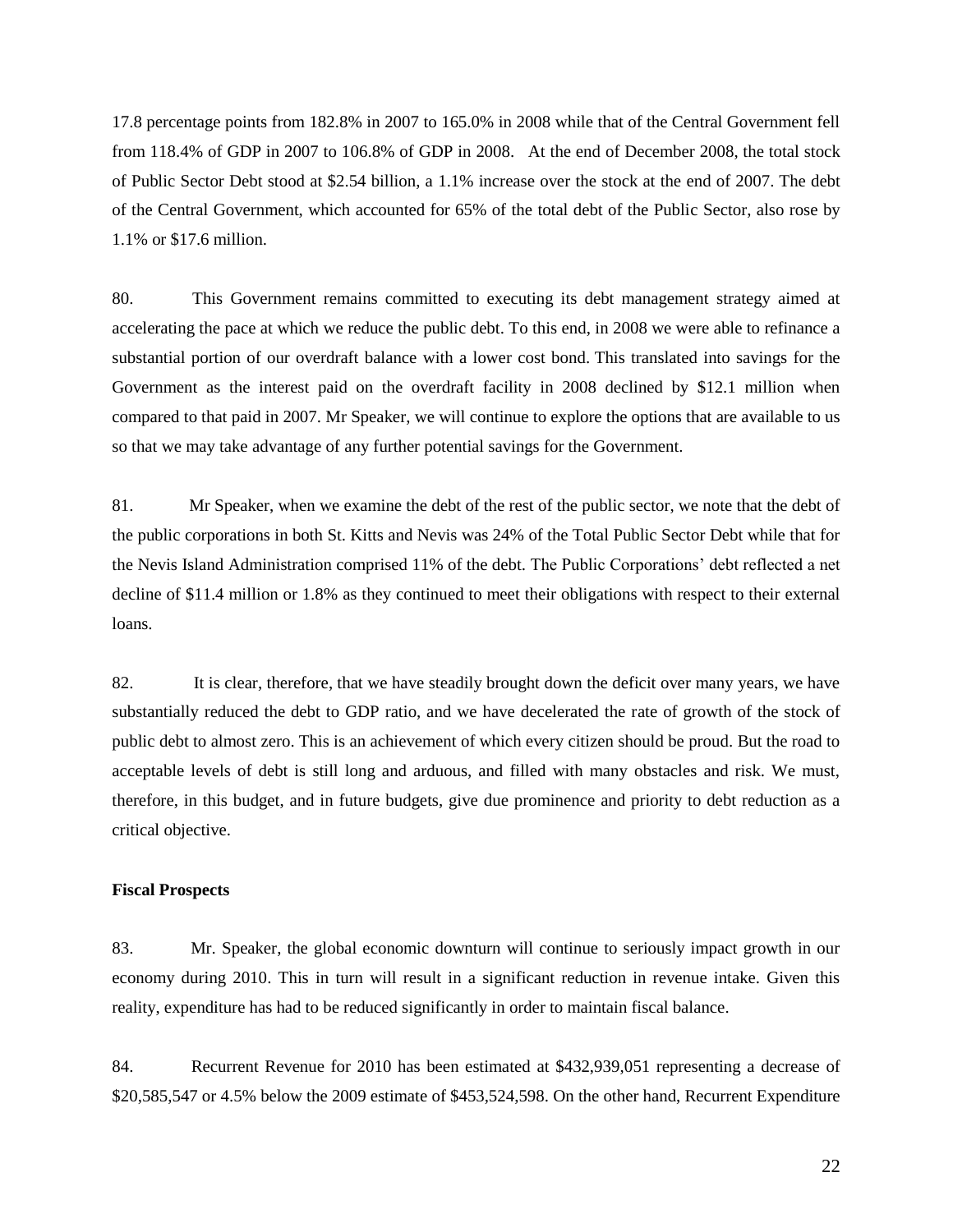for 2010 (excluding loan principal payments) has been estimated at \$430,030,842 – a decrease of \$16,982,708 or 3.8% below the 2009 Estimate of \$447,013,550. The Current Account Balance projected for 2010 is \$2,908,211 while the primary balance anticipated is \$187,693,301 or 12.8% of GDP.

85. Capital Revenue (including grants, loans and sale of assets) for 2010 is projected at \$136,078,295 representing an increase of \$1,704,611 or 1.27% over the \$134,373,684 estimate for 2009. On the other hand, Capital Expenditure for 2010 is projected to be \$99,904,744 –a decrease of \$11,585,697 or 10.4% below the 2009 estimate of \$111,490,441.

86. Mr. Speaker, the current environment requires us to do more with less. Therefore in preparing the 2010 budget estimates careful attention was paid to allocating resources in such a way so as to ensure that the level and quality of critical services are maintained. The Draft Estimates give comprehensive details on the programs and activities to be carried out by various Ministries and Departments during 2010 along with performance indicators which outline the deliverables. In light of the expenditure cuts, it is important for me at this time to outline some of the important initiatives that would be implemented during 2010.

87. Mr Speaker, the Ministry of Justice and Legal Affairs has been provided with \$8,957,048 comprising \$8,346,018 for Recurrent Expenditure and \$611,030 for Capital Expenditure. With respect to this Ministry, I am happy to report that the Law Revision Project has entered its final phase. Camera ready files are already in the hands of the publishers for final preparation. It is expected that the revised laws for St. Christopher and Nevis would be ready for publication in June of this year. The Ministry of Justice and Legal Affairs should be applauded for this major undertaking.

88. Mr. Speaker, the Office of the Prime Minister has been allocated \$14,103,908 for 2010 to carry out its various programs and activities. Of this amount \$11,921,052 is budgeted for Recurrent Expenditure and \$2,182,856 for capital expenditure. A number of initiatives will be implemented during 2010. The Human Resource Management Department will complete a Job Evaluation exercise which will facilitate the development of standardized job descriptions in all Ministries. To complement this, assistance would be sought to implement a project to establish a Performance Management System. During 2010 the Administration Division of the Office of the Prime Minister will be strengthened to provide greater support to the Prime Minister in the discharge of his duties and to ensure greater efficiency and responsiveness.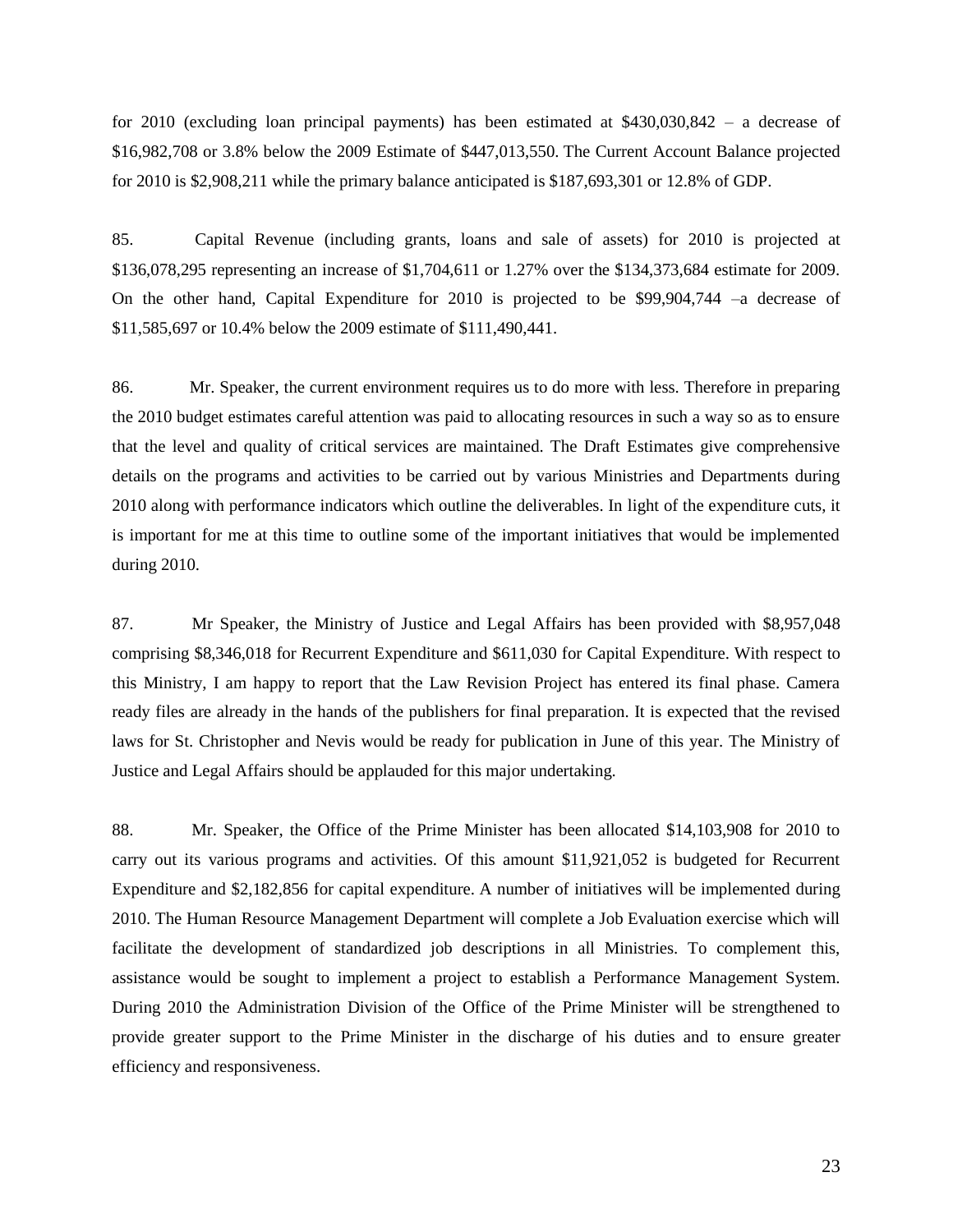89. Mr. Speaker, the St. Kitts Investment Promotion Agency is in its second year of operation and has been actively promoting St. Kitts as a premier destination for foreign and domestic investment. Just over one hundred (100) investment enquiries were received in 2009 and currently, there are nineteen (19) projects at various stages of the investment process. SKIPA has adopted a multi-faceted approach to investment promotion including the launch of its website and the publication of a new St Kitts Investment Guide.

90. Mr. Speaker, in 2010 SKIPA will continue to facilitate new investments and the diversification of existing investments in St. Kitts, and advocate for ways to improve the investment climate.

91. Mr. Speaker, the Ministry of National Security, Immigration and Labour has been allocated \$46,976,686 to carry out its various activities during 2010. Although we have achieved a measure of success in reducing crime overall by 18%, arresting the present escalation in gun related crimes attributed to gangs has become a major preoccupation of the Ministry. To this end, in 2010 the Anti-Gun Unit and the Strike Force will continue to focus on recovering firearms from our streets and dismantling gangs.

92. Mr. Speaker, we believe that increased visibility of our Security Forces is an important factor in deterring crime. Resources have therefore been allocated to providing vehicles to assist the Security Forces in this regard and to allow them to discharge their functions with greater efficiency.

93. Much is demanded from our Security Forces in their unrelenting efforts to rid our communities of criminal elements and to preserve the peace and tranquilly that our communities have been accustomed to. My Government intends to continue giving them all the support they need including training, equipment and modern physical facilities to allow them to do an effective job.

94. Mr. Speaker, the Ministry of International Trade, Industry, Commerce and Consumer Affairs has been allocated \$3,297,583 an increase of 22.5% over the 2009 estimate. During this year, this Ministry will continue to actively participate in Multilateral Trade Organizations to ensure that domestic service providers are able to take full advantage of Regional and International market opportunities. The implementation of the Caribbean Single Market will continue and the Ministry will negotiate bilateral and multilateral agreements aimed at protecting the interests of the Federation along with other negotiated bilateral and multilateral trade agreements.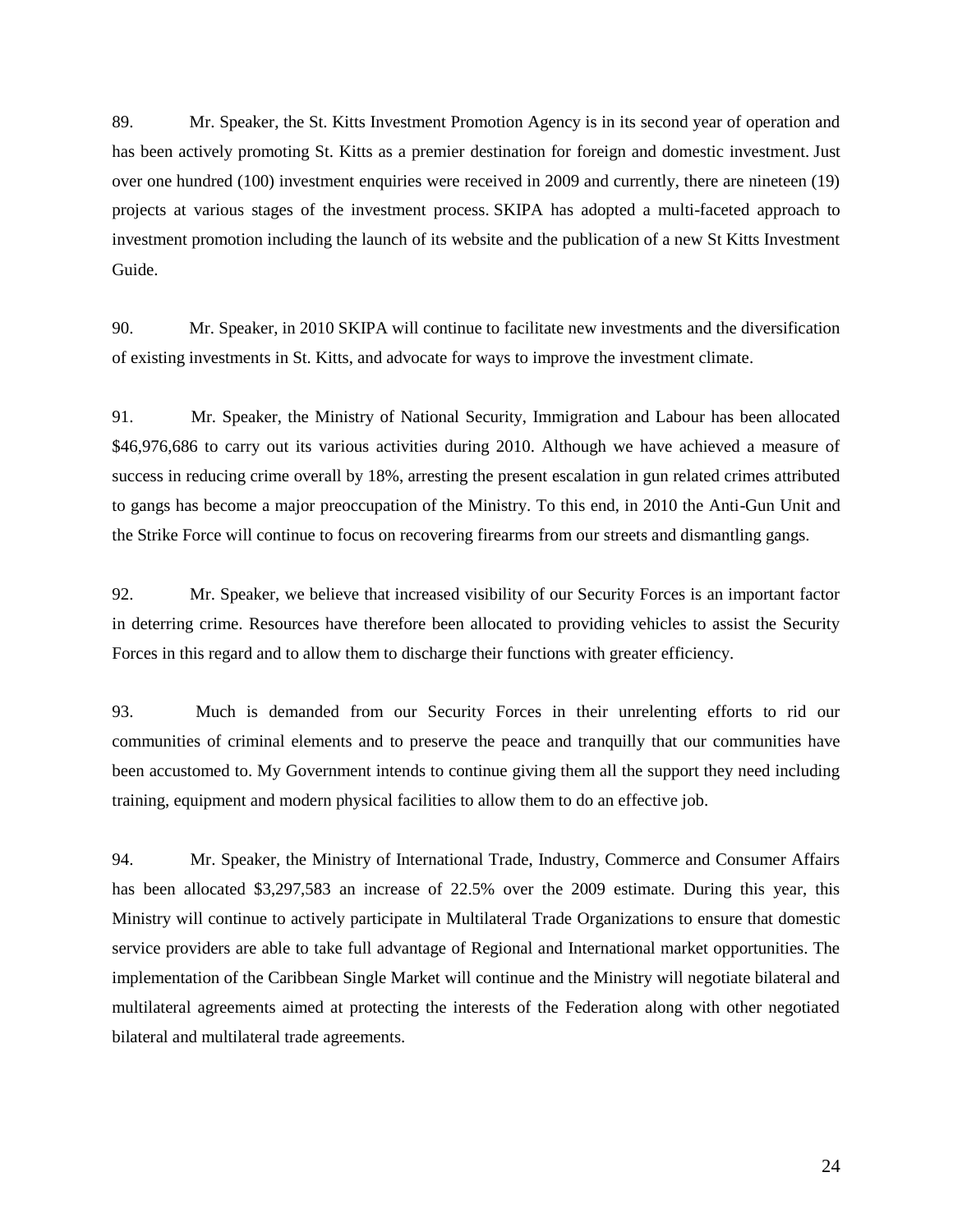95. Mr. Speaker, the Ministry of Finance has been allocated \$172,139,968 to carry out its various programs and activities in 2010. This represents a slight decrease of 5.5% below the 2009 allocation and is attributed mainly to a reduction in the amount required for debt servicing. Although we have been meeting our debt servicing obligations without failure, we will continue to pursue strategies to drastically reduce the debt to more acceptable levels. In doing so, more resources could be allocated to other important areas.

96. As the global economic crisis continues, the Ministry of Finance will institute more stringent fiscal discipline in order to maintain fiscal stability in the face of low economic growth and the resulting lower intake in revenue. Moreover the Ministry will implement several initiatives including the establishment of a Single Regulatory Unit, continue its Tax Reform Program and strengthen its Debt Management and Public Finance Management capacity.

97. Mr Speaker, during this fiscal year the Ministry of Finance will increase its efforts to vigorously collect outstanding taxes. This becomes even more critical in this financial year when revenue intake is expected to contract.

98. Mr. Speaker, for 2010 the Ministry of Social and Community Development, Culture and Gender Affairs has been allocated \$15,685,622 in Recurrent and Capital resources representing a 4.8% increase over the 2009 allocation. This Ministry has people at the core of all its programs and activities and will continue its mandate to address the human and social development needs of our people. Given the global economic recession, the work of this Ministry is even more important in providing assistance to the vulnerable groups to ensure that their living standards are not unduly affected. In particular, this Ministry would continue its programs and activities aimed at poverty reduction and providing opportunities for vulnerable groups and families to improve their quality of life. This Ministry's programs have already begun to bear fruit in that the 2009 Country Poverty Assessment report has shown a marked reduction in poverty.

99. The Ministry of Agriculture, Marine Resources and Constituency Empowerment has been provided with a total allocation of \$7,678,319 comprising of \$5,647,618 for Recurrent Expenditure and \$2,030,071 for Capital Expenditure. The overall estimate represents a 3.1 % decrease below the previous year.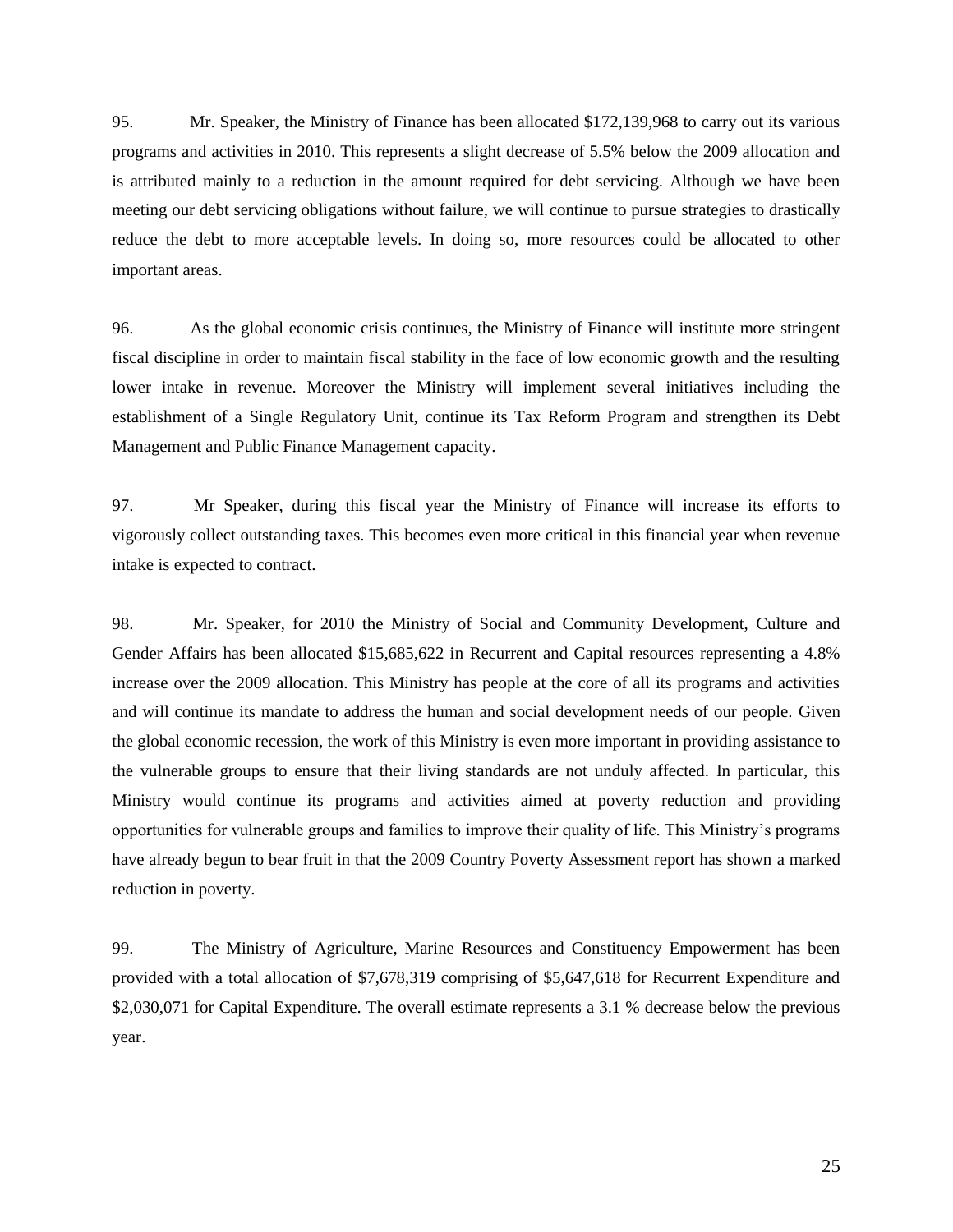100. During 2010 the Ministry will continue to implement various aspects of the National Adaptation Strategy to further the development of non-sugar agriculture. In particular, the Department of Agriculture would continue to meet the increasing demand for land preparation and management services and to offer services to a wider group of clients such as schools, youth organizations and home gardeners. In addition, the Ministry through the Department of Agriculture will continue its role in distributing land to farmers and in providing marketing and business development services to subsistence farmers and new agri-business entrepreneurs. The Ministry will also seek to enact the Animal Disease Protection Act and review its water policy and legislation to support agricultural development.

101. Mr Speaker, Constituency Empowerment is a new program under this Ministry. This is a new initiative of my Government geared towards enhancing governance by ensuring that all our citizens, irrespective of socio-economic status, can meaningfully participate in issues of governance. A Constituency Empowerment Secretariat will be established to support the activities of this program.

102. Mr. Speaker, Tourism is presently the dominant sector of our economy. Despite the challenging economic times that we are experiencing we have sought to provide the Ministry of Tourism and International Transport with the resources required to effectively discharge its mandate. With this in mind, the Ministry of Tourism and International Transport has been allocated \$17,947,358 comprising Recurrent Expenditure of \$17,550,358 and Capital Expenditure of \$397,000. Although the overall allocation represents a 0.1% decrease below the previous year, there is a 3.5% increase in the Recurrent Expenditure allocation which relates to the day to day operating expenditure of the Ministry.

103. Despite the challenges resulting from the global economic recession the Ministry will continue to find innovative ways to sustain direct airlift to and from our destination in full recognition of the fact that without airlift we would be unable to maintain our market share in the key tourism markets.

104. The Civil Aviation Division and the Maritime Affairs Division which are new additions to this Ministry will continue their important functions of air and maritime safety and security

105. Mr. Speaker, I now turn to the Ministry of Housing, Public Works, Energy and Public Utilities. This Ministry has been allocated \$104,903,810 for 2010 comprising Recurrent Expenditure of \$62,630,605 and Capital Expenditure of \$42,273,205. The overall allocation for 2010 is an increase of 7.1%.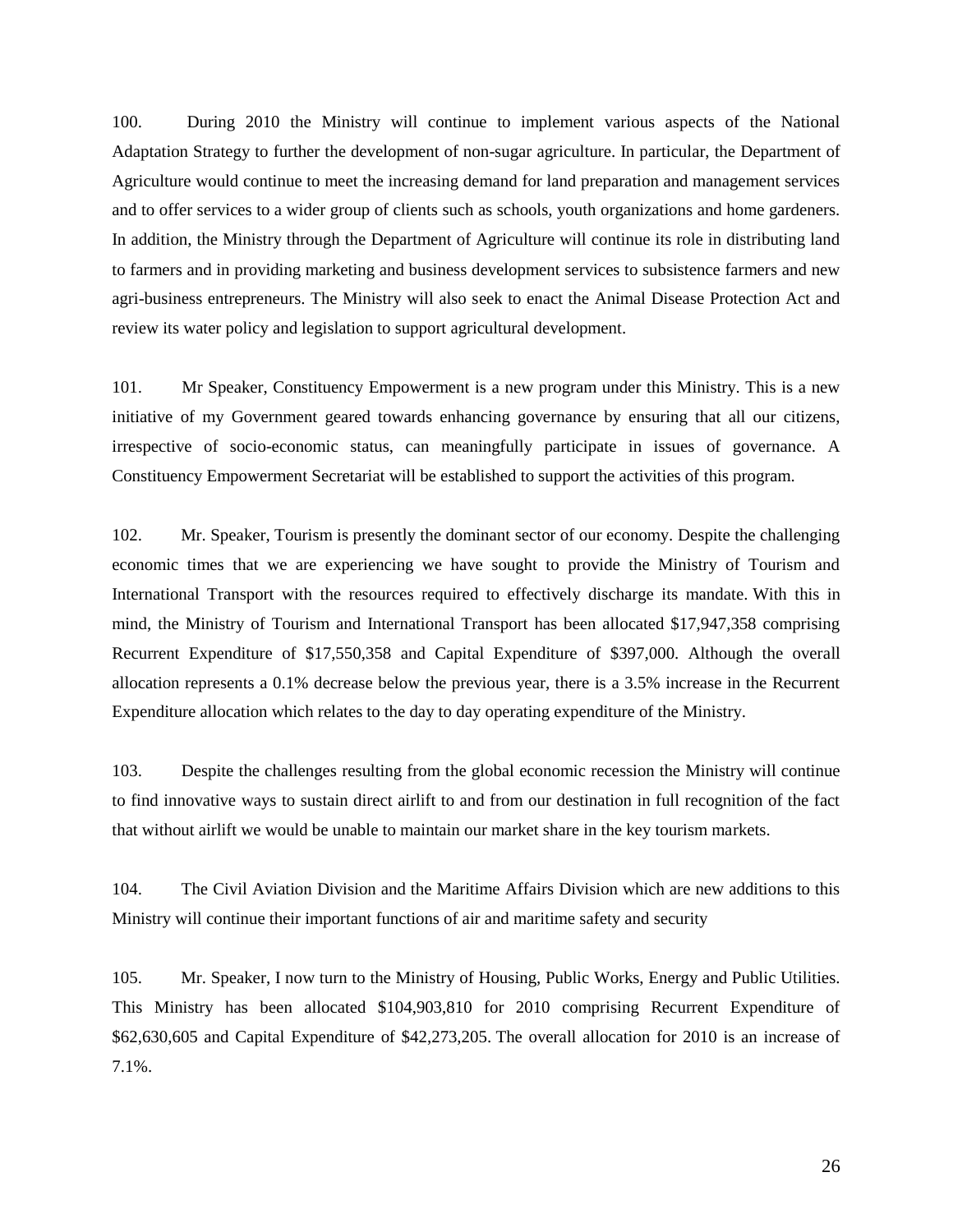106. During 2010 the Ministry will continue its ambitious Home Ownership and Home Improvement Programme which has been one of the hallmarks of my Government since its first term. Home ownership is one of our strategies to empower our people. This programme will continue at full pace in 2010 under the Home Ownership and Home Improvement Programmes of the National Housing Corporation. We intend to evaluate other building technologies with the potential to provide safe homes using more efficient construction techniques with lower construction costs. More multiplex housing solutions will be constructed to optimize the utilization of land identified for affordable housing.

107. The Ministry will continue with upgrades in both power generation and transmission. Power generation has been augmented by the addition of a 4 MW Holeby Generator in late 2009 and another 4MW generator is currently being procured and will be installed later in 2010. These additions represent the Ministry's efforts to restore generating capacity which was seriously diminished by the fire at the power station in October 2008. Every effort is being made to restore a reliable supply of power in as quick a time as feasible. The demand for electricity is increasing dramatically in line with the pace of economic development and so the Ministry continues to explore ways to make significant investments to ensure that the supply of electricity is more than sufficient to satisfy current demand.

108. The Water Services Department is pursuing ongoing initiatives to identify new sources of water. The Department is presently negotiating with companies that have the technology to tap sources island wide which would be difficult to access with the technology that has been traditionally used. Seeking other sources of water is vital given the reduction in rainfall as a result of climate change on one hand and the dramatic increase in the demand for water on the other.

109. Mr. Speaker, the Ministry of Education and Information has been provided with \$61,900,465. Of this amount \$52,649,972 has been allocated for recurrent expenditure and \$9,250,493 for Capital Expenditure. Resources from this Capital Expenditure Budget will be used to construct the long awaited St Paul's Day Care Facility. The overall budgeted amount reflects a decrease of 16.5% due the completion of some of projects; however funds budgeted for Recurrent Expenditure has increased by 2.1%. Despite the harsh economic times that exist worldwide, my Government would continue to make significant investment in education considering the critical role education has played in the development of our human resource and the development of our Federation as a whole.

110. Our Education System continues to perform well at every level. The recent CXC exams saw our students attaining a 79.8 % pass rate - the highest ever. The performance at CAPE also continues to be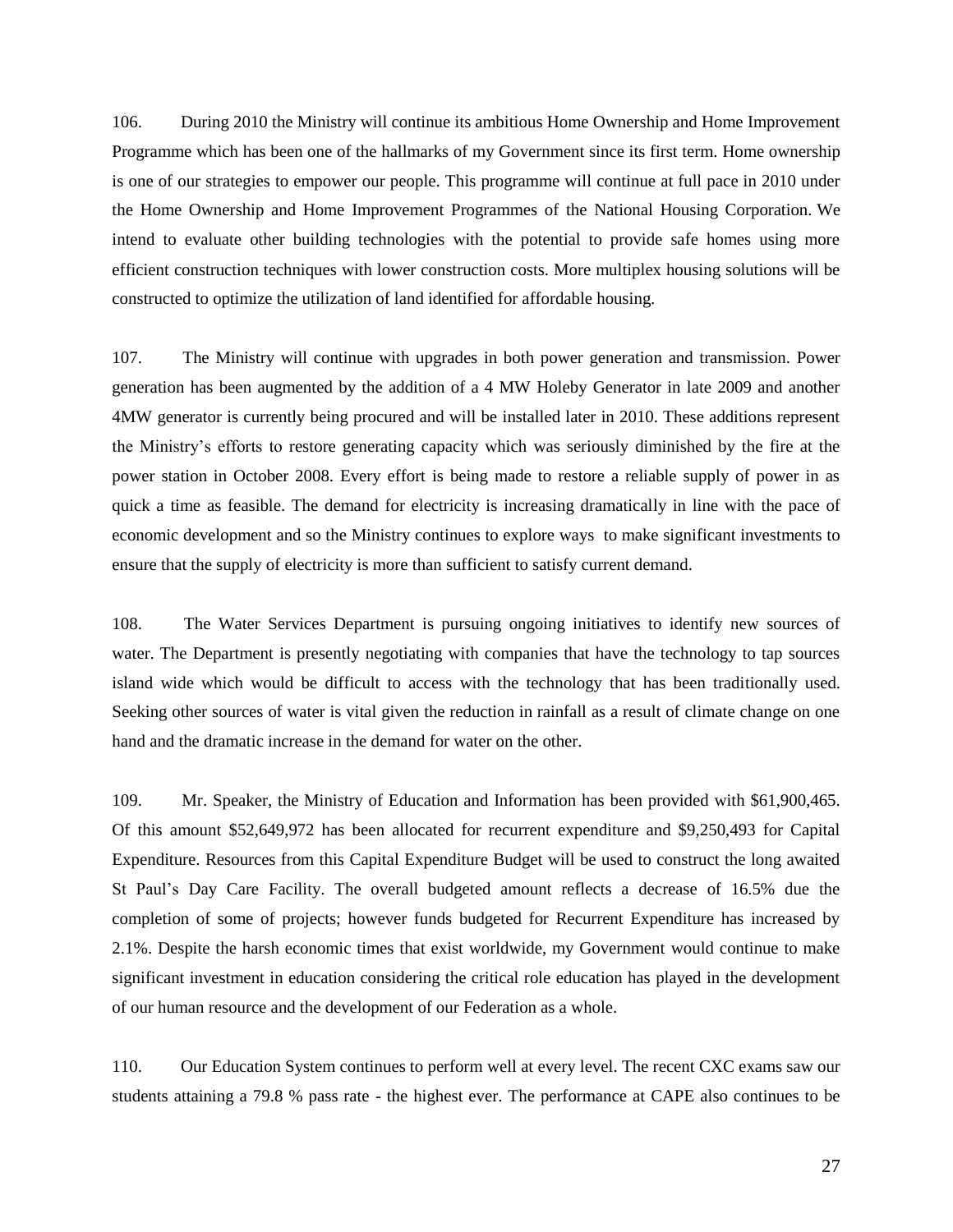outstanding. The Ministry is now implementing exams such as the Caribbean Certificate of Secondary Level Competence (CCLSC) and the Caribbean Vocational qualification (CVQ) aimed at giving our students more opportunities to achieve certification for the job place.

111. The Saddlers High School, which opened in September 2009, will continue to provide education using a new mode of delivery and efforts are underway to develop this school into a Multi-Purpose Learning Center. During 2010 efforts will continue to develop AVEC into a recognized trade school and the National Skills Training Program will be strengthened to better meet the training needs of our young people, in particular.

112. I am pleased that the Clarence Fitzroy Bryant College (CFBC) Board of Governors has been established and is now operational. This Board will now have the responsibility for charting the next phase of development of the CFBC. Meanwhile, the Ministry of Education has entered into Memoranda of Understanding with a number of regional and international universities that would assist the CFBC in developing internationally accepted standards and procedures and in expanding its course offerings.

113. Mr. Speaker, \$34,879,609 has been provided to the Ministry of Health to carry out its programs and activities for 2010. Of this amount, \$33,882,309 is allocated for Recurrent Expenditure and \$997,300 for Capital Expenditure.

114. HIV/AIDS and non-communicable diseases such as diabetes, hypertension and strokes continue to pose a major challenge to the Health Sector. However the non-communicable diseases are the main cause of mortality and morbidity in the Federation. During 2010 the Ministry of Health will continue to provide leadership in addressing these health issues. The Ministry intends to strengthen stakeholder involvement and participation in tackling various health issues. This year, the Ministry's plan of action involves using the National Strategic Plan for Health and Development to achieve various objectives in reducing mortality and morbidity caused by non-communicable diseases.

115. Some of the Capital Projects to be implemented by the Ministry of Health in 2010 include: National Strategic Plan HIV/AIDS Project; Health Sector Improvement Project; Establishment of a Haemodialysis Unit at JNF; and Upgrading Mary Charles Hospital.

116. Mr. Speaker, the Ministry of Youth Empowerment, Sports, Information Technology, Telecommunications and Posts has been allocated \$12,678,129 for 2010. This amount comprises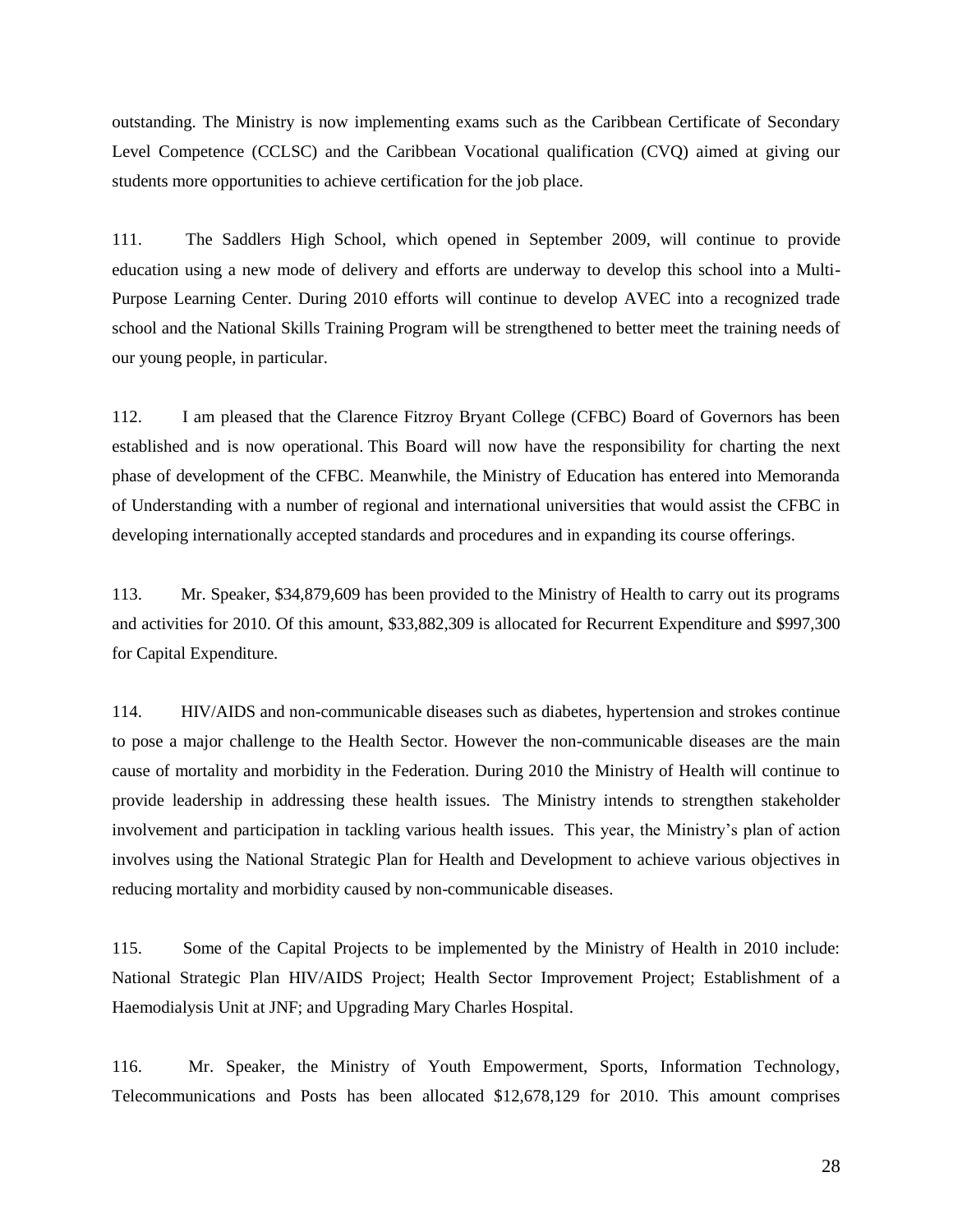\$7,144,932 for Recurrent Expenditure and \$5,533,197 for Capital Expenditure. The Ministry of Youth Empowerment was created to attend to the peculiar needs of our young people in light of the important role that our youths play in the development of St. Kitts and Nevis. During 2010 the Ministry will focus on activities aimed at encouraging youth to follow positive lifestyle, early intervention in the lives of troubled youth and to empower youth by developing in them an entrepreneurial spirit.

117. The Ministry will continue to provide leadership in the development of Information Technology which is a necessary component of economic development. In this regard, the Department of Technology has identified the provision and maintenance of IT infrastructure, applications and networks underpinned by IT education as one of its primary areas of focus. The Information Technology Division will also focus on the development of e-government which will enable greater efficiency in communication and the timely collection and dissemination of information.

118. In the area of Sport, the Ministry will continue with the development and maintenance of sporting facilities. These facilities will be used to develop our young athletes so that they can excel regionally and internationally. The Ministry will also collaborate with the Ministry of Tourism to enhance our tourism product by further developing Sports Tourism.

119. Mr. Speaker, the 2010 allocation for the Ministry of Sustainable Development is \$18,194,624 comprising of \$4,081,223 for Recurrent Expenditure and \$14,113,401 for Capital Expenditure. In 2010 this Ministry would continue to oversee the National Adaptation Strategy which seeks, among other things, to guide the transformation of our economy into a more service oriented economy with Tourism, Information Technology and Financial Services being the leading sectors in the economy.

120. During 2010 the Ministry of Sustainable Development will continue to play a leading role in coordinating the implementation of various programmes and projects. These include the European Union Accompanying Measures Programme, the Information and Communication Technology for Improving Education Programme Project, the Institutional Strengthening for Social and Economic Programme and the Tourism Statistics Update Project. Activities will also continue to prepare for the 2011 Population and Housing Census.

121. The 2010 allocation for the Ministry of Foreign Affairs is \$13,227,357. Of this amount \$12,997,057 has been allocated for Recurrent Expenditure and \$230,300 for Capital Expenditure. During 2010 this Ministry will continue its role in coordinating and promoting the foreign policy of the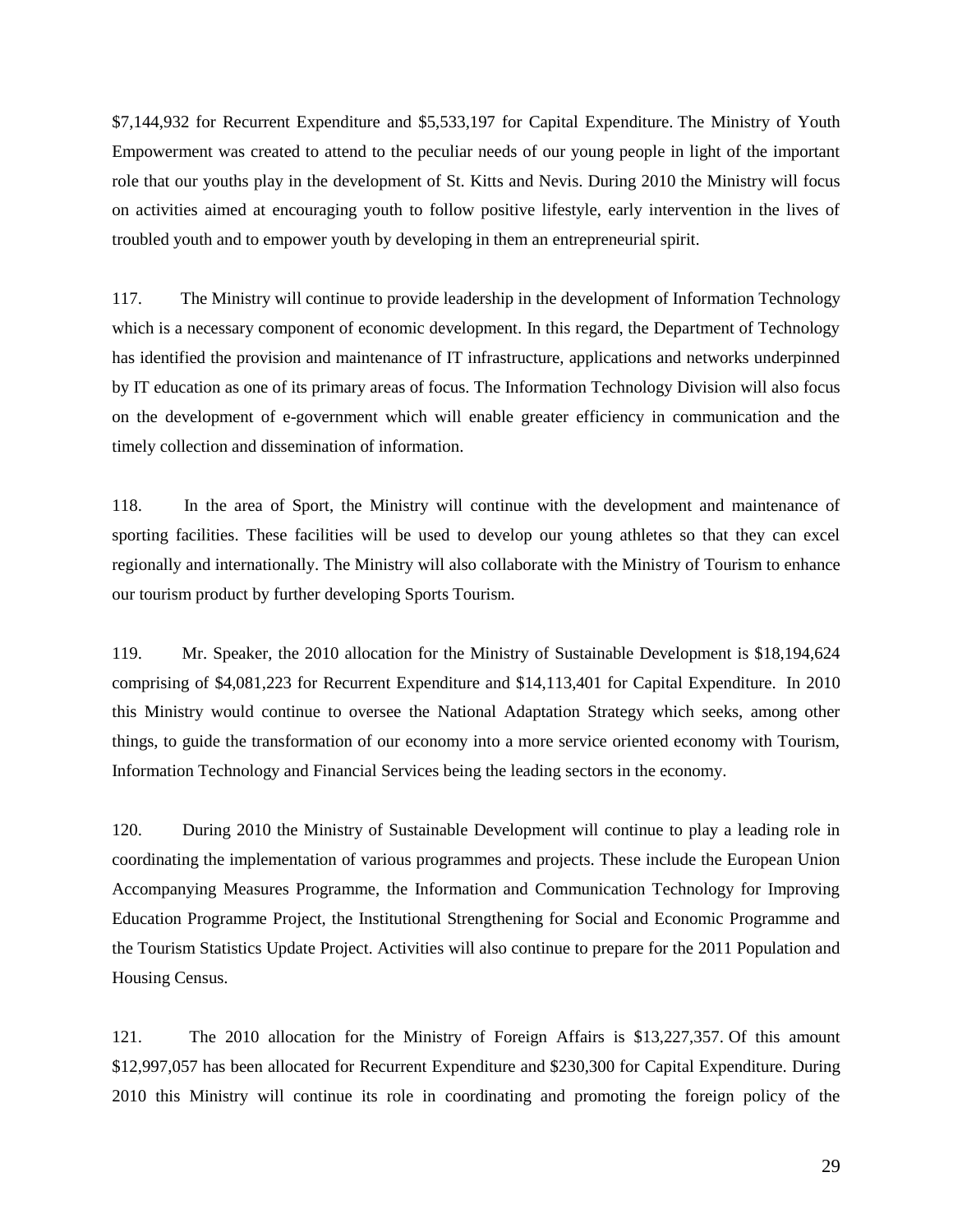Federation, safeguarding the welfare of our citizens overseas, formalizing agreements and among other things, increasing financial and technical cooperation from bilateral arrangements. The Ministry will continue to promote and protect the interests of the Federation working through its overseas Missions and Consulates and would pursue closer relationships with the Diaspora.

122. Mr Speaker, I now turn to Fiscal Measures.

## **Fiscal Measures**

123. Mr Speaker, our economy appears to be under threat from the global crisis, which is abating only very slowly. In addition, it is apparent that the global economy will throw new challenges with increasing frequency in the years ahead. Hence, notwithstanding the very impressive improvement in our fiscal position over the years, we must accelerate the pace at which we reduce the public debt in absolute terms and as a percentage of GDP. So long as our public debt continues to be excessive, the ability of the Government to cope with crises will be hampered and the risk we face in respect of exogenous shocks emanating from an increasingly uncertain global economy would be elevated. We must never take the progress and achievements of our country for granted. Instead we must give thanks to Almighty God and be prepared to take definitive and pre-emptive action to mitigate the global economic and financial risks in order to protect the standard of living that we have worked so hard to achieve. I will announce in this section some very important prescriptive measures that are necessary if we are to continue the diversification and transformation of our economy and thereby secure continuous and progressive increases in the quality of life of our people.

124. Mr Speaker, I am sure that you are aware that many of our OECS brothers and sisters have been forced by the vagaries of the global environment to request financial support from the IMF and with this support to enter into IMF programmes for the stabilization of their economies. The ECCB has indeed recommended that all OECS countries approach the IMF for funding during these difficult times. The Ministry of Finance has been examining this proposal and the impact that it could have on our country. This evaluation is not yet complete and in the coming months we expect to carefully examine all of the relevant issues including the results of the IMF Article IV Consultations scheduled for later this year and to arrive at a decision by the second quarter of 2010. We in St Kitts and Nevis however, have been working on the stabilization of our fiscal situation over the past six years with remarkable success. Regardless of our decision on the IMF, we must make some hard decisions with respect to debt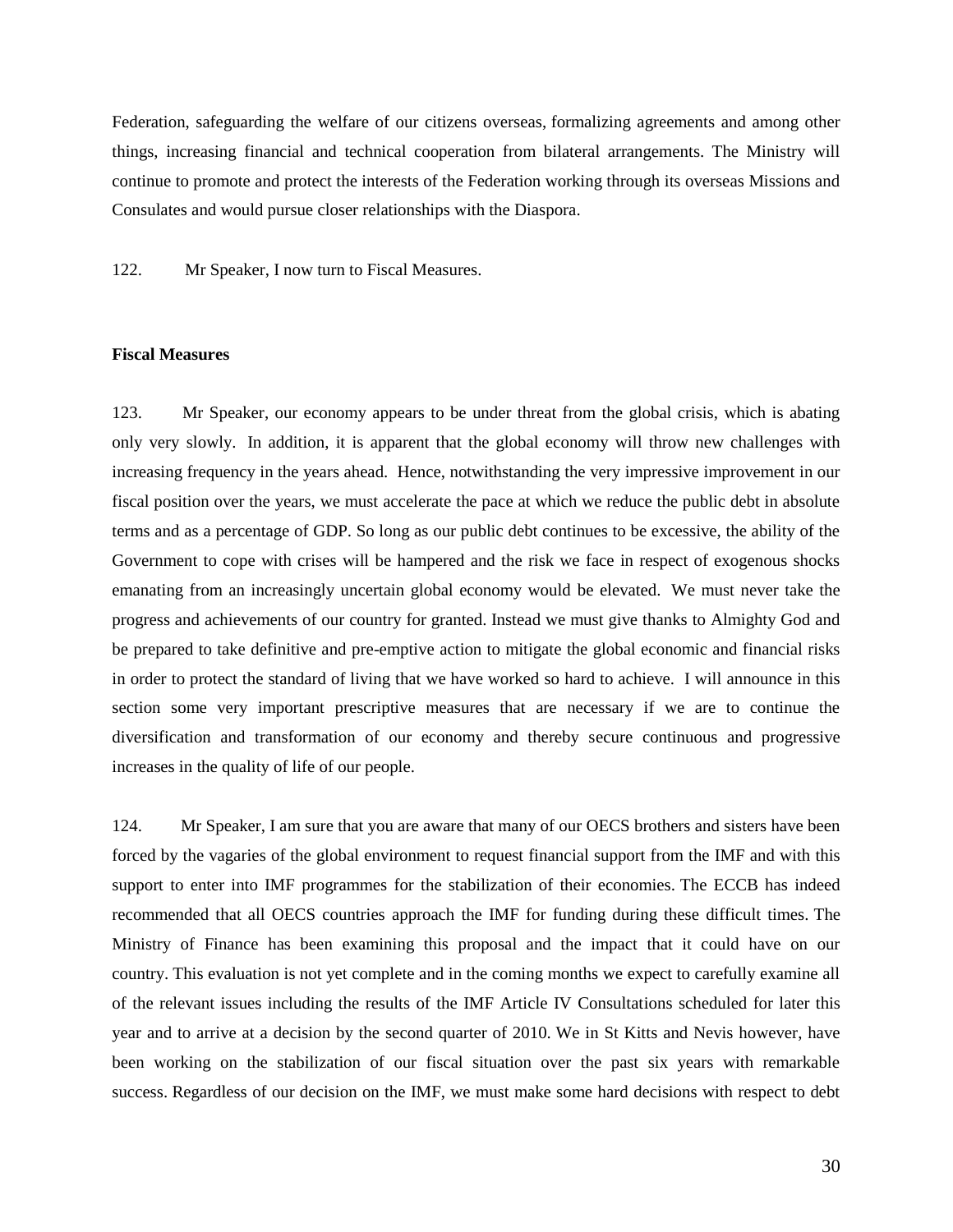management, fiscal sustainability,, public sector modernization and tax reform, and seek to have them implemented immediately. These are the areas that we recognize need to be addressed and we feel that a properly resourced Ministry of Finance, with the necessary technical assistance from our development partners, will largely be able to achieve our short to medium term fiscal and debt management goals through these measures.

125. Mr Speaker, on the question of Debt Management we recognize that the Back Office functions are being effectively managed by the Debt Unit in the Accountant General's Department of the Ministry of Finance. The Unit has an understanding of the nature of the debt, maintains a comprehensive listing, monitors payment dates and makes payments in a timely manner. They also maintain an updated inventory of the Public Corporations' debt. However, there is need to reinforce the capacity of the Ministry in respect to Front and Middle Office functions. We have had several assessments by our development partners such as the IMF in the form of the IMF Article IV Consultation and a special study on our institutional arrangements by the IMF Money and Capital Markets Department, as well as the World Bank in the form of a recent DeMPA Assessment. These reports have all made recommendations for the strengthening of the institutional capacity of the Ministry in respect to debt management in particular. The Ministry of Finance will therefore be reconfigured in 2010 to include these functions which entail analysis, forecasting, trading and providing advice on our debt. This will involve the creation of a unit fully that is staffed with professionals who will actively manage the Government's debt.

126. In addition, to support this new area consultants will be reengaged to elaborate the Debt Strategy which was presented to you in 2009 and through the help of our development partners it is expected that we will have the services of a resident macro economic and debt advisor for a period of one year to two years to guide the Officers assigned to this new function as well as other related areas through the set-up stage.

127. Mr Speaker, the main intention behind Fiscal Reform is the prudent management of resources. This would lead to curtailment of expenditure. The reality of the situation is that debt service in the form of interest payments accounts for 24% of our Recurrent Expenditure while Personal Emoluments accounts for an additional 41%. The additional 35%, which is left to support the programmes of Government cannot be cut in any meaningful way without sacrificing the service delivery capacity of the Government and, therefore, cannot contribute in any significant way to expenditure control efforts. This is not to say that we will not continue our efforts to control expenditure on goods and services. Indeed the Ministry of Finance has done a tremendous job working with the various line ministries in prioritizing

31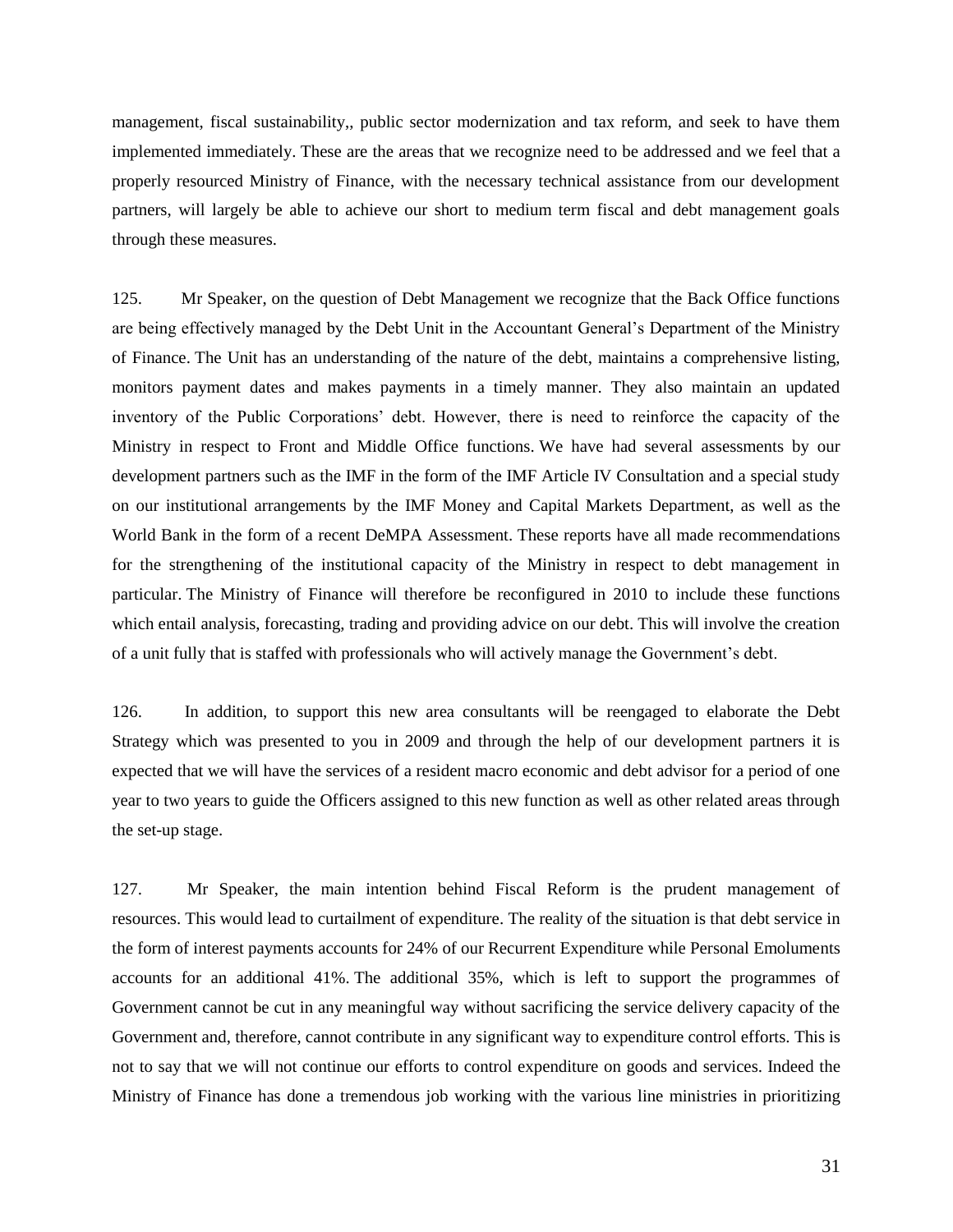and cutting expenditure over the past years. It was because of these efforts that we were able to navigate the global financial crisis thus far with some measure of success. In this regard, the Ministry of Finance will present a comprehensive plan for the control of expenditure to the Cabinet for approval during the second quarter of 2010. Once this is approved we expect to receive the support and cooperation of all Civil Servants to ensure the successful implementation of this plan with a view to ensuring that the actual expenditure is kept within budget limits and available cash resources.

128. Mr Speaker, with respect to Personal Emoluments, we must find ways of cutting Government's payroll without compromising the services that we provide. We are aware that there are some areas in Government where our human resource capacity is insufficient while there are other places where there is an abundance in supply. We intend to identify these areas and rearrange resources so that vital positions in Government can be filled internally. No additional positions will be approved or filled in Government except if it can be proven that some attempt has been made to fill the position internally without the incurrence of additional expenditure. In other words, if a person is transferred from one Ministry with excess resources to another Ministry with scarce resources, the Ministry from which that person was transferred is expected to rearrange its functions internally to compensate for the departure of that individual without additional hiring. In this way, we intend to streamline the public service and attempt to dispel any notion that people in Government do not have sufficient work to do. We will now be expecting Ministries and Departments to do more with less. This will be an integral part of our Human Resource Modernization Strategy.

129. Mr Speaker, as you are aware, the official retirement age in Government is fifty-five. However on attaining the age of fifty-five most Civil Servants request additional years of service. This is usually because many persons have not planned properly for their retirement. Since we are a caring Government we usually try as far as possible to accommodate such requests. These extended services sometimes continue year after year on a month-to-month basis. We have found this situation to be unsustainable over the years and we intend to begin to address this issue in 2010. All persons who have reached the age of retirement or who make a decision to take early retirement will be requested to utilize their services in a more productive manner by seeking alternative employment in our expanding private sector or by taking advantage of the many opportunities for entrepreneurship that abounds in our economy. Only in very rare circumstances where it is determined that persons possess particular skills that cannot be obtained elsewhere in the Public Sector that persons will be hired on contract in a consultancy or advisory capacity for a specific period or on a job basis if applicable and justifiable. One of the conditions of such a contract would be the transfer of knowledge and skills to younger individuals who would assume those roles after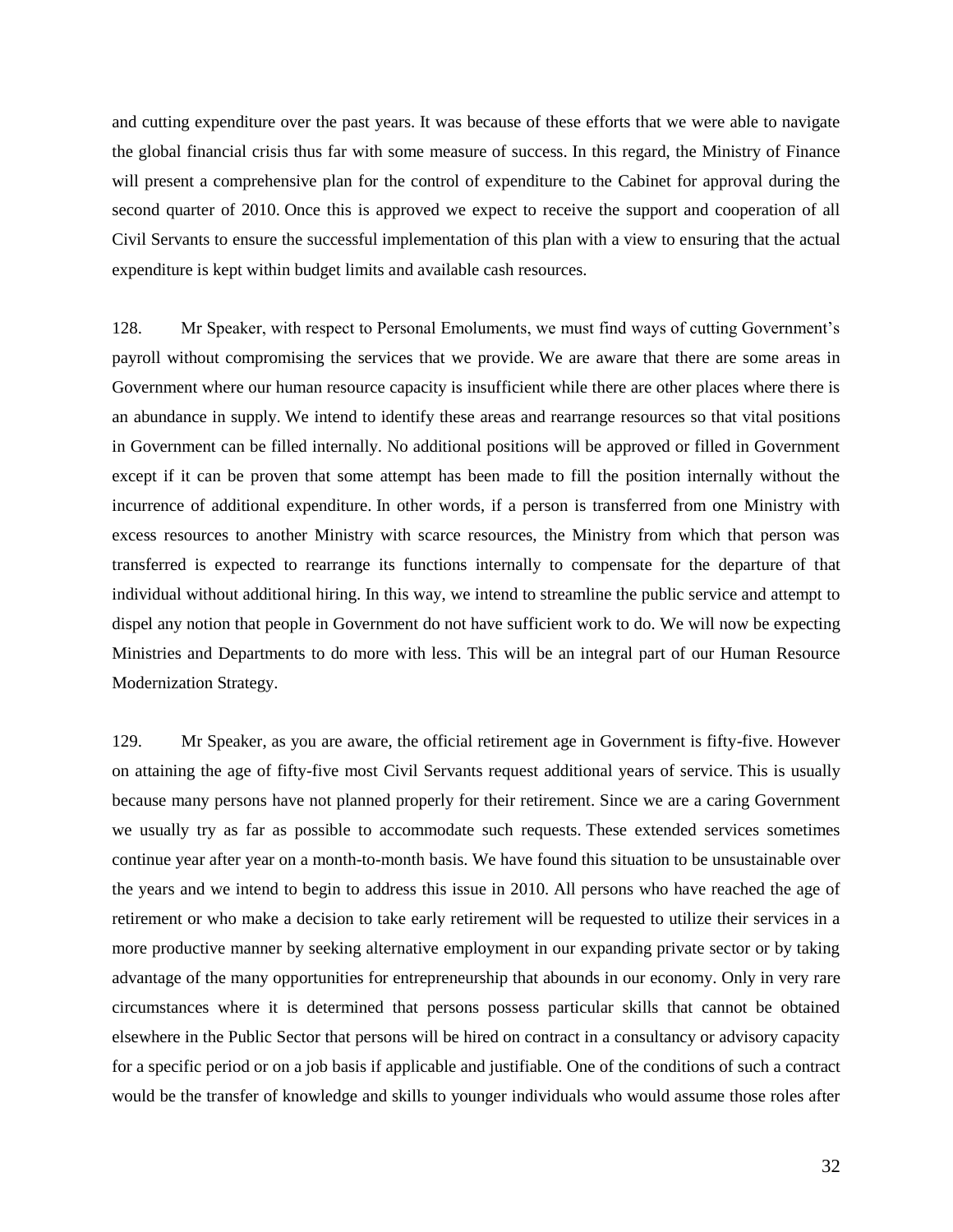the contract period ends. Therefore by September 2010 all Civil Servants who have reached retirement age and are still working month to month will be formally required to retire. Permanent Secretaries are therefore expected to use the next six months to ensure that the functions undertaken by these individuals can be undertaken by current staff. The intention of this measure is to reduce payroll costs. This can only happen if the functions undertaken by such persons are assumed by persons currently being paid. It is anticipated that this measure will save the Government over \$2 million annually. This is only the beginning of the reform which we intend to pursue with respect to controlling the Personal Emoluments bill of Government. Other areas such as outsourcing, public-private partnership and part-time workers as well as the freezing of wages and increments will be more fully explored and implemented in 2010 as part of a comprehensive strategy for the reduction in the Government's wage bill. We will also seek to reduce payroll costs through natural attrition.

130. Mr Speaker, we will now look at Tax Reform, which is the most comprehensive of the measures which will be undertaken in 2010. In the 2009 budget address, it was announced that the Government of St. Kitts and Nevis had established a Tax Reform Team within the Ministry of Finance to analyze whether the Federation should consider introducing a Value Added Tax (VAT) and to examine the technical issues of implementing a VAT within the Federation.

131. The technical team reviewed reports from the Eastern Caribbean Currency Union (ECCU) Tax Reform and Administration Commission, as well as from the International Monetary Fund (IMF) through the Caribbean Regional Technical Assistance Centre (CARTAC) that have recommended the introduction of a VAT within the Federation. In addition, the team has travelled to other CARICOM countries with the objective of evaluating the operation of a VAT in small open economies like that of the Federation. The Team has also studied our Tax System in depth in light of the environment in which we are now operating and the developmental goals of our economy. The Team, after extensive research and analysis, has produced a White Paper outlining why a VAT should be introduced within our Federation and elaborating on the technical issues relating to its design in light of the uniqueness of our economic and social environment. Faced with the external constraint of lower revenues from Taxes on International Trade, the Government of St. Kitts and Nevis, after careful consideration of the various recommendations, has decided to embark on a comprehensive Tax Reform Programme. The implementation of VAT will form an integral part of the reform process aimed at increasing overall administrative efficiency in the tax system and broadening the tax base to improve its revenue generating capacity. A VAT regime will provide some measure of fiscal stability as it is capable of generating reliable and consistent revenues for the Government.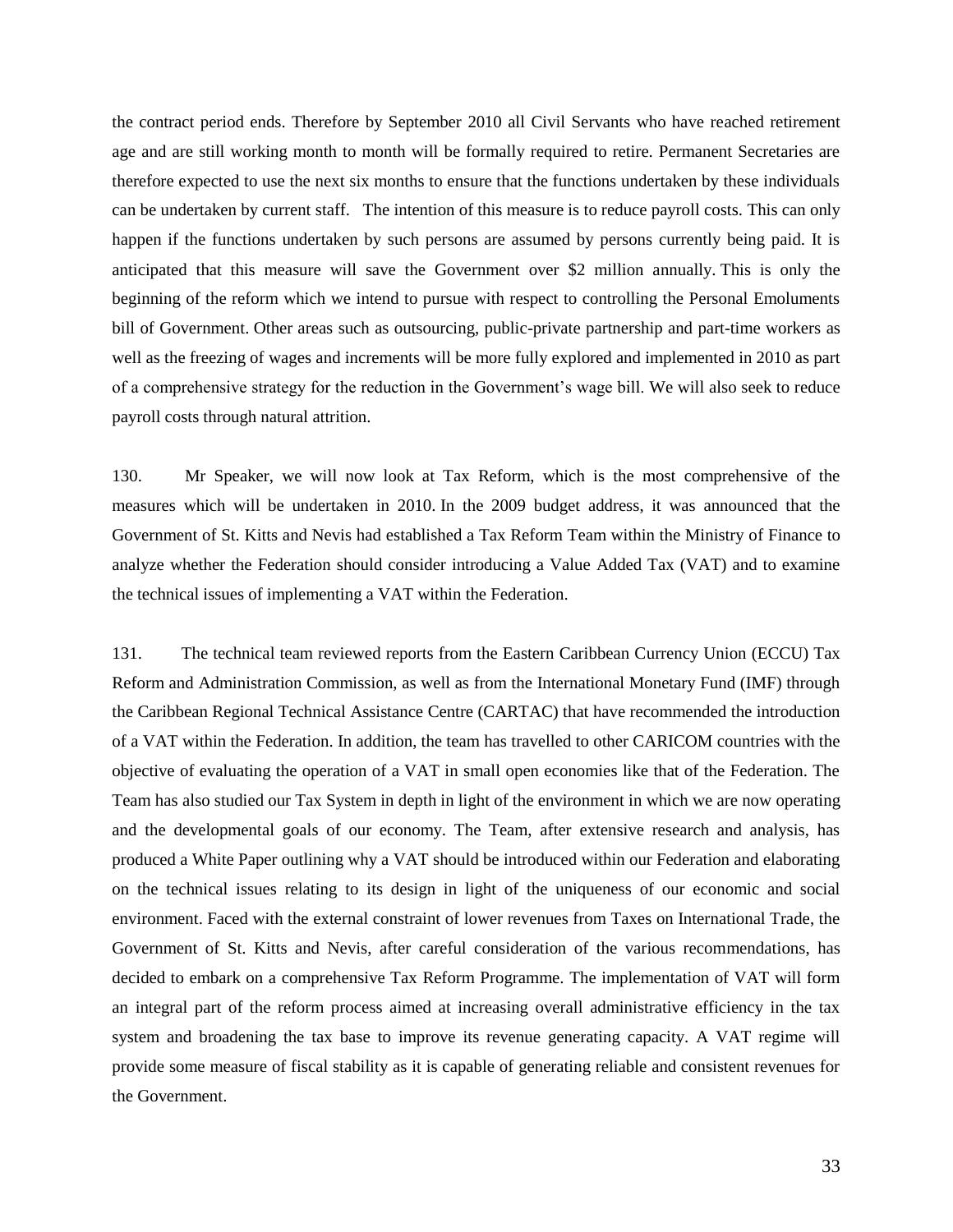132. Mr Speaker, in many developing countries, like our Federation, the tax base is narrow, so governments must rely on relatively high tax rates to generate revenue. Fortunately, we have managed to keep our tax rates relatively low and attractive notwithstanding our small size, but we must enhance the coverage of our taxes if we are to continue to keep our tax rates sufficiently low to attract investment and foster productivity. Successfully reforming our tax system will involve shifting from a reliance on a narrow international trade base plus a limited domestic production base to a broader consumption base. This is precisely what a tax like the VAT will do.

133. In addition, the ECCU and CARTAC studies have noted various weaknesses in our current tax structure. Firstly, there are too many indirect taxes at different rates that make the system complex. Secondly, the current tax system promotes cascading of taxes or double taxation of goods. The ECCU Tax Reform and Administration Commission in fact recommended that all indirect taxes within the subregion be replaced by a VAT. A VAT would streamline the tax system by replacing the Consumption Tax, Hotel and Restaurant Tax, Cable TV Tax, Traders Tax, Vehicle Rental Levy, Export and Rum Duty, Telecommunications Levy (IDD Calls) and Parcel Tax.

134. To offset any significant shortfall in revenue due to the introduction of a VAT at a lower rate, an Excise Tax is often implemented in conjunction with VAT. The Excise Tax is normally limited to a small range of goods such as alcoholic beverages, tobacco products, petroleum products, motor vehicles and aerated beverages.

135. The introduction of a VAT is not unique to St. Kitts and Nevis. A number of other Caribbean countries have implemented or are considering the implementation of a tax similar to VAT. Jamaica, Barbados and Trinidad and Tobago have implemented VAT with positive results for several years. Belize, Dominica and Guyana have also introduced a VAT since early 2006. Our fellow OECS countries such as, Antigua and Barbuda, St. Vincent and the Grenadines and Grenada have recently introduced VAT, while Saint Lucia is currently working on the implementation of VAT within the next year. The implementation of VAT in the Federation will foster harmonization in the Eastern Caribbean Currency Union.

136. Mr Speaker, the Tax Reform Team, with technical assistance from CARTAC, has developed a detailed Implementation Schedule for a VAT. The implementation process for the introduction of VAT has a number of key components including Publicity, Public Consultation and Education; Enactment of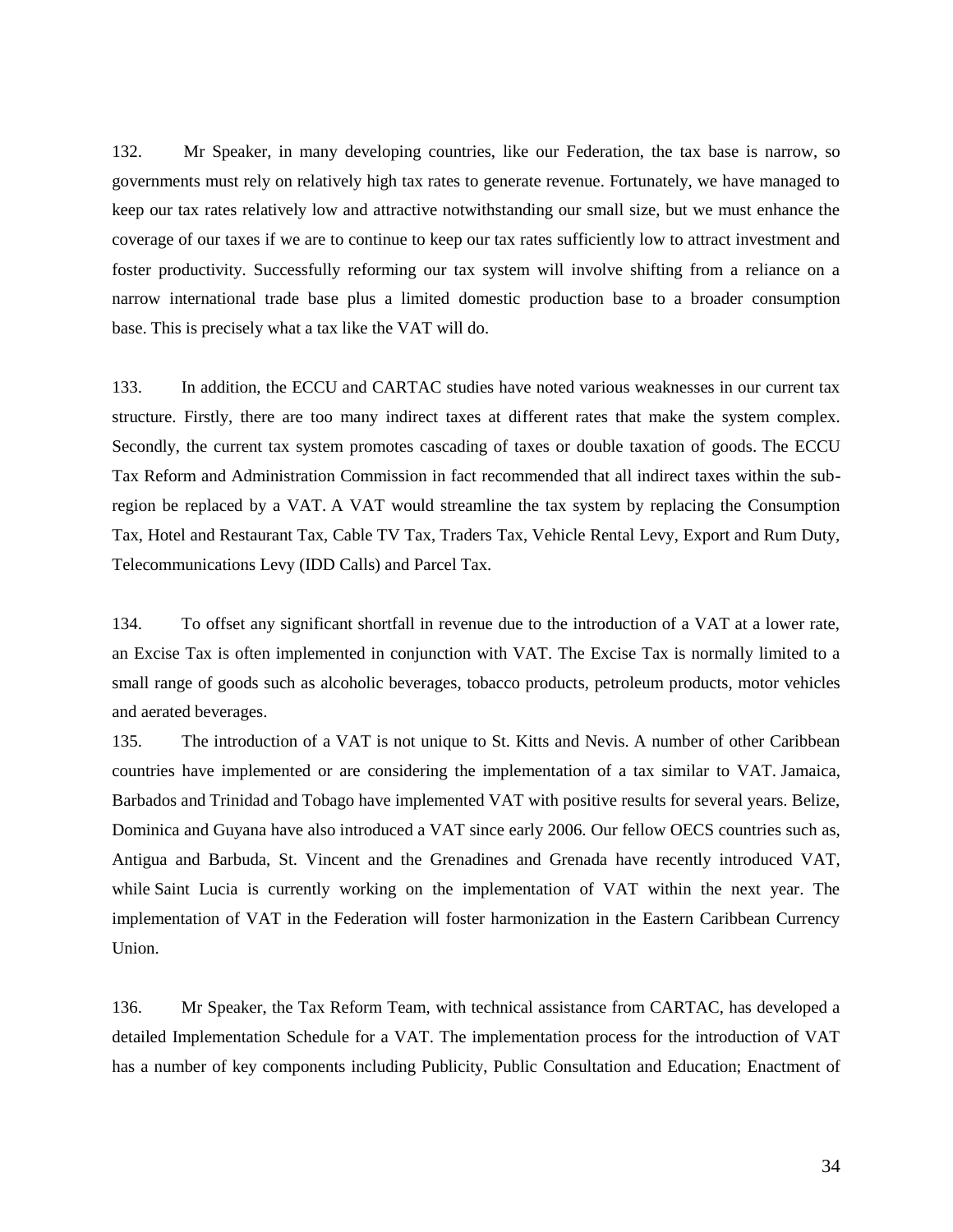VAT & Excise Tax Legislation; Institutional and Capacity Building of Staff Systems and Procedures; and Taxpayer Registration and Training.

137. The Public Awareness and Education Campaign for the introduction of the VAT is scheduled to begin in April 2010. This will be accompanied by the circulation of the White Paper and several pamphlets, booklets and posters which the public and potential taxable persons can refer to from time to time. There will also be radio and television programmes as well as publications in the newspapers and the internet.

138. The Tax Reform Team will conduct workshops and seminars targeted at specific interest groups, businesses and individuals. The team will also be available to meet with members of the general public to answer any question and address any concern that they may have. Potential VAT and Excise taxpayers will be identified and provided with application and registration forms. Registered businesses would be required to adopt proper accounting standards for the collection of VAT. The Tax Reform Team will design a series of advisory visits targeted at registered businesses to ensure that they understand their book keeping requirements and provide assistance to ensure that their operations are VAT compliant.

139. Mr Speaker, another important part of the process is the passage of the relevant legislation. It is imperative that the legislation be drafted and enacted several months before the introduction of the tax. This will allow for meaningful consultation on the specific impact and operation of the VAT and facilitate timely registration of VAT taxpayers as well as effective dissemination of information to taxable persons and the general public. Hence, the VAT Legislation is required tol be passed by May 2010.

140. Mr Speaker, in concluding this issue, the proposed VAT must be seen as an opportunity to completely reform our existing tax structure. The VAT will apply to many services which hitherto have not been bearing their fair burden of responsibility in our country even though they are full beneficiaries of the fruits of a burgeoning economy. It is highly anticipated that this measure will improve the efficiency in the tax system, add some degree of equality and fairness and also provide fiscal stability as an alternative source of revenue for Government away from its heavy dependence on Taxes on International Trade.

141. Mr Speaker, we therefore expect that, provided all of the consultations, discussions and training exercises are completed as planned, we will introduce the VAT by the beginning of November 2010.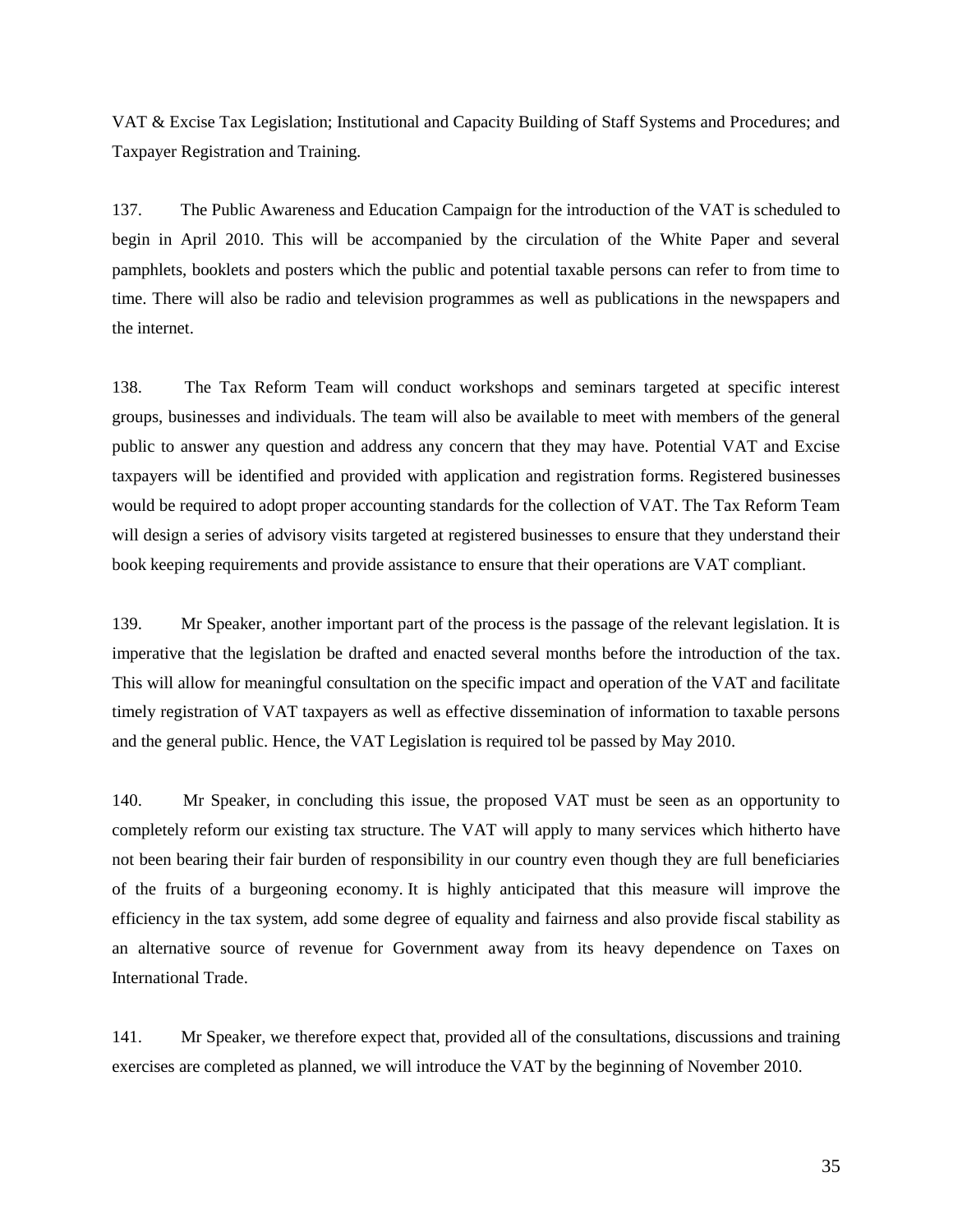142. As Minister of Finance, I therefore invite all stakeholders, interest groups, the business community, churches, taxpayers and the wider public to participate in the discussions, debates and consultations. It is your responsibility to be informed of all the issues and to make valuable contributions to the design of a VAT for the Federation in order to facilitate a successful implementation.

143. Mr Speaker, the VAT and Excise Tax are not the only areas of Tax Reform that this Government intends to address in 2010. We have also drafted a new Corporation Tax Act which is intended to address many of the short comings of the current legislation. Internal discussions as well as initial discussions with the private sector have already been initiated and it is anticipated that the process will culminate with the passage of this legislation by the third quarter of 2010.

144. Mr Speaker, some three years ago the Government introduced a new Duty Free Store Regime to replace the system of Duty Free stores which existed then. We have been evaluating this system and have recognized that even though Government has kept its part of the bargain by providing a system which is simple, easy to operate, and regionally competitive and which provides upfront relief to the store operators, there are those who are beneficiaries of the system who have failed to live up to their side of the bargain to pay the Government the 4% Turnover Tax which is due after they have sold the items.

145. We have therefore drafted the Duty Free Stores Act which embodies all of the elements of this system and which provides for effective regulation. We intend to hold discussions with the Duty Free Store operators during the second quarter and to enact this legislation as soon as possible thereafter. The implementation of this legislation should provide Government with some additional revenues to help to support its programmes. I wish to encourage all stakeholders to participate in this process and to continue to collaborate with the various arms of Government which are seeking to ensure that we all benefit from the fruits of our enhanced tourism product.

146. Mr Speaker, I would like to encourage all Duty Free Store operators to assist the Government in its efforts to operate an efficient, fair and transparent system. Those who have received Duty Free benefits upfront on the condition that the Government would be able to receive some revenue after the goods have been sold and have failed to pay their Turnover Tax are reminded that if the Turnover Tax is not paid, then the Duty must be paid. The Government is able to go back in its records to assess the Duty which was due and have it collected. Government wishes to attract investors to our country who are partners in development, who care about St Kitts and Nevis in the long term and not just a quick, fast buck. It is for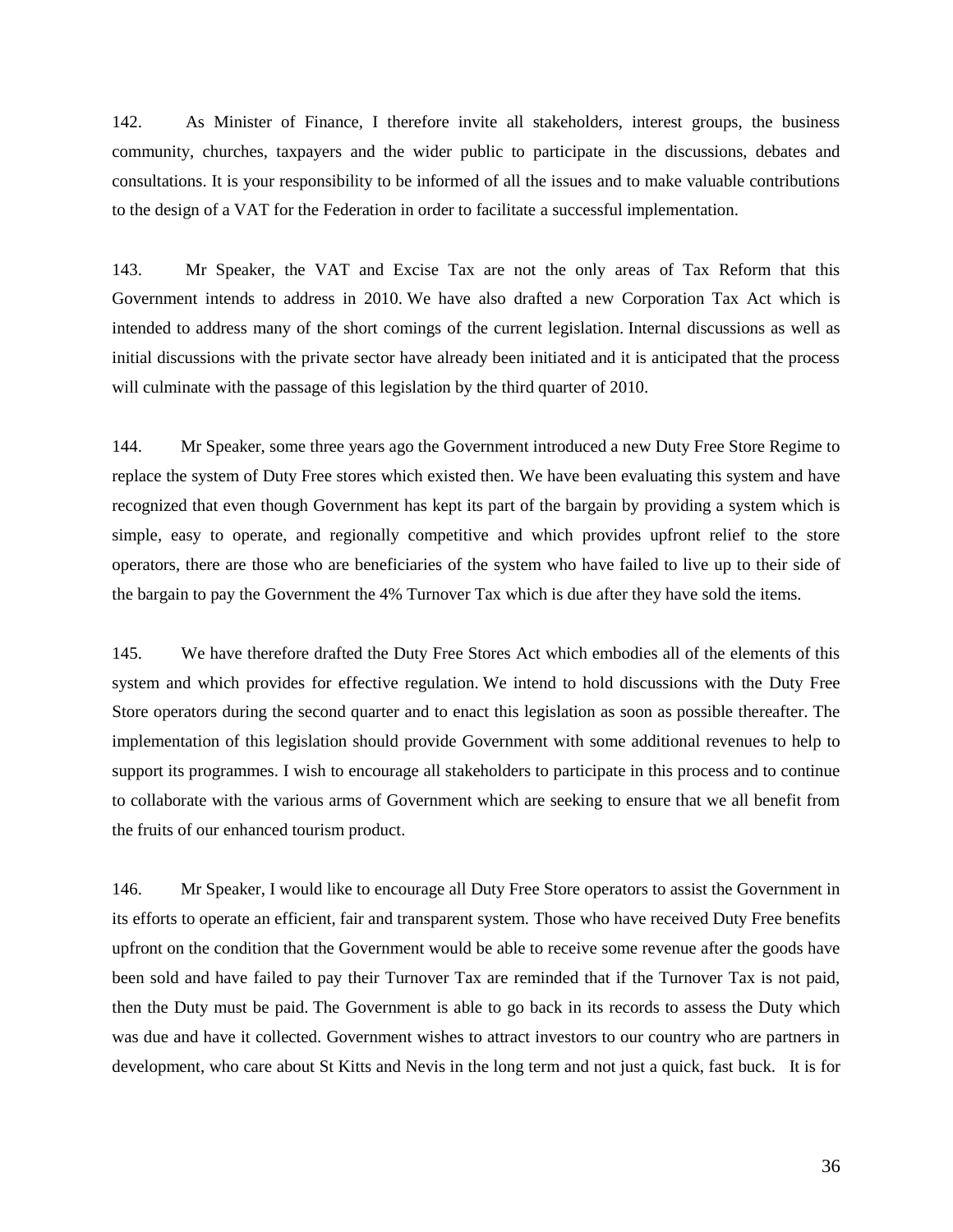this reason that we will review the system especially as it relates to the sale of alcohol in the domestic economy and ensure that the system relating to the Duty Free business is operating as intended.

147. Mr Speaker, this Government has fought many battles with international organizations about the concessions which we give in order to support the transformation of the economy. I am sure that we would all agree that the performance of our economy over the past two years in the face of global economic and financial crisis is evidence that these concessions were indeed necessary to keep our economy afloat during that period. However there comes a time when all systems need to be evaluated to ensure that they are performing as intended and to adjust them accordingly. We feel that the time has come to look at our system of discretionary concessions and make the necessary changes.

148. Mr Speaker, as we seek to encourage small business development as a major force in our economy with the most recent passage of the Small Business Legislation, we must find ways of supporting new businesses while ensuring that those which have been given the support that was necessary to get them off the ground are weaned from these concessions and begin to operate in a more self-reliant manner. We have therefore been analyzing the concessions currently being granted to certain segments of the economy, some of which have been in place for over twenty years and have come to the conclusion that these concessions need to be reviewed. As a result, the Cabinet has instructed the Ministry of Finance to carry out a comprehensive analysis of the policies in relation to discretionary duty concessions with a view to evaluating their efficacy and prepare recommendations to reduce certain concessions and thereby increase revenue collections.

149. Mr Speaker, we are all aware that the Government has in place an environmental levy on used vehicles, which is intended to protect our country from the dumping of used vehicles which we do not have the necessary resources to dispose of. However, it has been brought to our attention that all vehicles provide an environmental challenge and that all should bear the cost of this impact. As a result we will seek to spread the burden more evenly across all ages of vehicles including new vehicles. A new levy of \$1,000 will therefore be introduced on vehicles which are not currently subject to the Environmental Levy, that is new vehicles up to two years old.

150. Mr Speaker, I believe that these measures demonstrate the seriousness of my Government in managing the affairs of St. Kitts and Nevis in a prudent manner. I have no doubt that a careful and objective assessment of these measures will reveal that they are reasonable and well thought out and that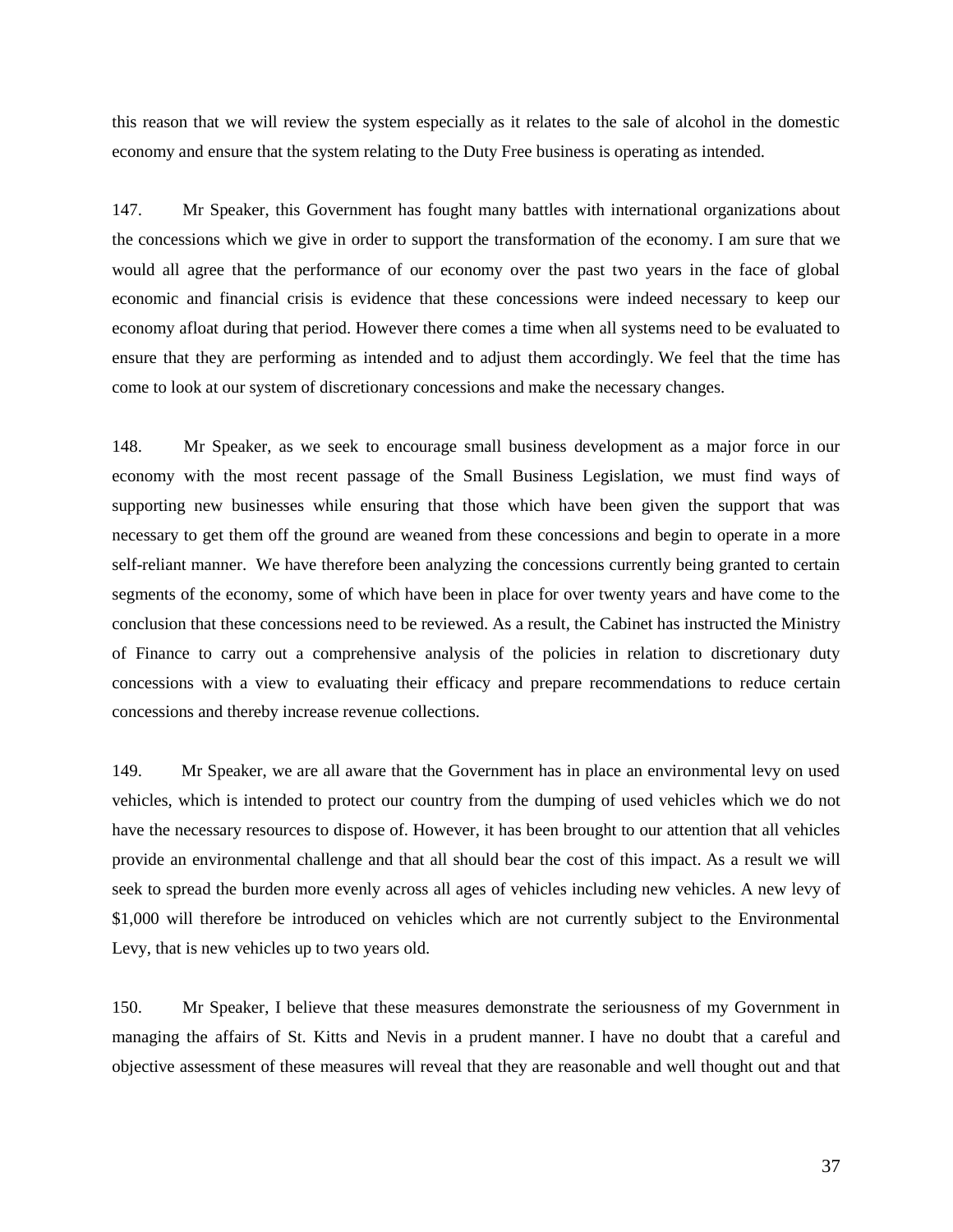when successfully implemented should be the main vehicle through which we can ensure the continued stability, growth, and development of our Federation.

151. I will now summarize and conclude this Budget Address.

## **SUMMARY AND CONCLUSION**

152. Mr. Speaker, the budget I have presented here today is a budget that is appropriate for the times. The entire global community is in the midst of what is undoubtedly the most challenging times of this century, during which policy makers all over the globe have had to tackle economic problems that rival many of the major crises of the last century in scope and magnitude. Moreover, in this era of globalization when problems in the remotest corners of the world reverberate throughout the entire globe, it seems likely that the global economy will generate obstacles and crises of relevance to our Federation with even greater frequency.

153. Mr. Speaker, we are strongly committed to expeditious implementation of the OECS Economic Union Treaty to which all countries of the OECS pledged here in Basseterre, and we believe that joint approaches to our economic problems within the framework of the Treaty will yield positive results for St. Kitts and Nevis and the other countries of the OECS. The member countries of the Eastern Caribbean Central Bank are committed to an Eight-Point Plan for stability and growth which is already being implemented, and contributing in a meaningful way to the stability of the region in these very difficult times. However, we in St. Kitts and Nevis must continue to do our part to implement the Eight-Point Plan and to secure the well-being of our people in the midst of the economic mayhem that has pervaded the entire global economy in recent years.

154. This year's budget unfolds a bold and creative strategy aimed at mitigating the elevated risk that we face as a small island state which must traverse increasingly turbulent global waters to secure the immense social and economic progress that we have made over the years, and to reach our goal of creating a modern, vibrant, and service-oriented economy. An economy in which our people are afforded the opportunity to enjoy a decent and dignified standard of living in a happy, free and secure environment, as they pursue their respective goals and ambitions and, at the same time, contribute to national development.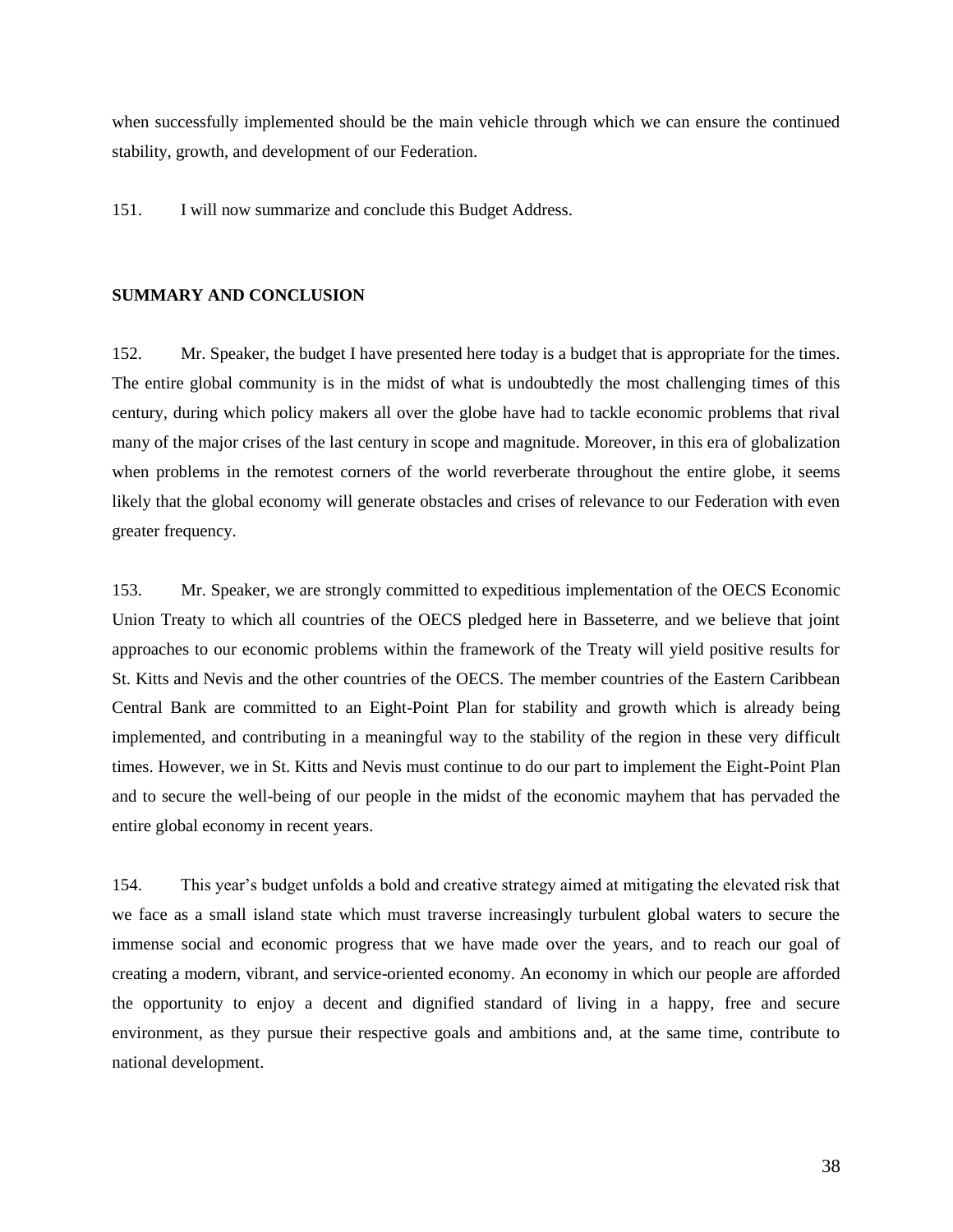155. This year's budget recognizes that we must address, in a definitive and meaningful manner, the very high Public Sector debt that we accumulated in the hurricane years, if we are to survive the many challenges that are being thrown up by the global economy from time to time. At the same time, the measures to be implemented in this budget have been crafted such that any potential adverse impact on our people is minimized.

156. For instance, in cutting the cost of Public Sector emoluments we have ensured that no Public Servant would be fired, but that cost savings would be realized by constraining new recruitments and increments, reassigning persons to fill vacancies that arise from time to time and enforcing even more effectively the laws, regulations, and policies in relation to retirement. Moreover, instead of imposing onerous increases in tax rates, the budget seeks to replace a series of indirect taxes with a single value added tax that is sufficiently broad in coverage and sufficiently sensitive to cost of living concerns, to ensure the tax burden is fairly distributed among our people. In addition, the budget provides financing for a range of social projects that would empower various vulnerable groups including lower income groups and our young people, and provide them protection from the ravages of global crises. It also provides for the implementation of a number of capital projects that will foster economic growth and open up new employment and entrepreneurial opportunities for our people.

157. Mr. Speaker, just a few weeks ago, His Excellency, the Governor General, in the Throne Speech delivered on the occasion of the opening of Parliament, outlined the impressive plans and programmes of the Government for the development of our Federation over the next five years. We are determined to implement every project, every programme, and every initiative outlined in the Throne Speech. These include, among other things, the provision of computers to our school children, the provision of a range of economic and social infrastructure including housing infrastructure, the construction of homes on the land distributed as part of the Special Land Distribution Initiative, the provision of modern diagnostic equipment at our Hospitals, the financing of professional and tertiary education for our young people, and the upgrading of the accommodation, facilities and equipment of the Security Forces. This year's budget establishes the fiscal foundation, from which the very expansive and creative plans and programmes outlined in the Throne Speech, would be launched over the next five years. It helps to create the fiscal space we require to combat exogenous shocks and at the same time, move forward with the implementation of our creative programme of development.

158. Mr. Speaker, I close with a quotation from William Jennings Bryant, "destiny is not a matter of chance; but a matter of choice. It is not a thing to be waited for. It is a thing to be achieved." I am